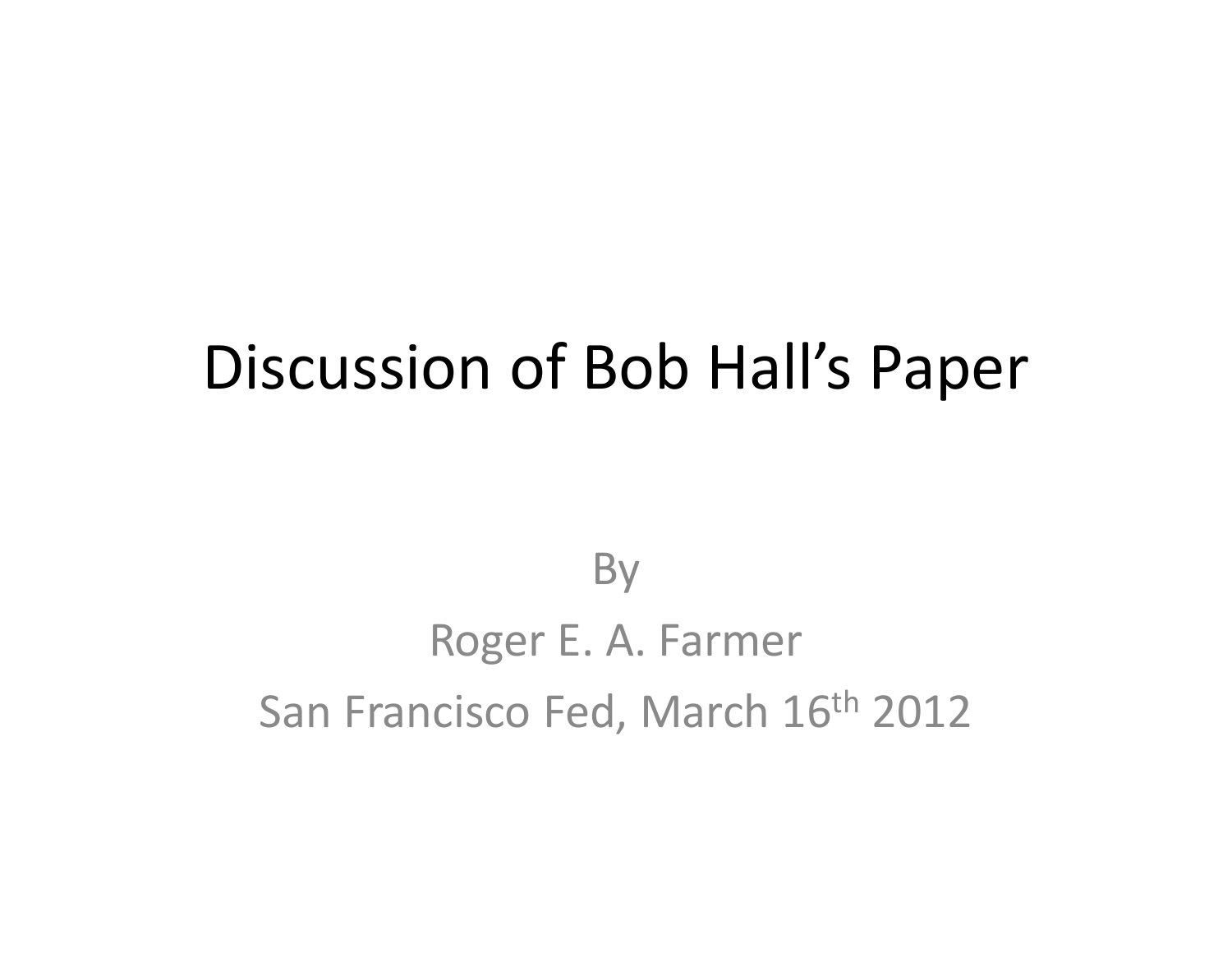## Questions this paper addresses

• What triggered the Great Recession?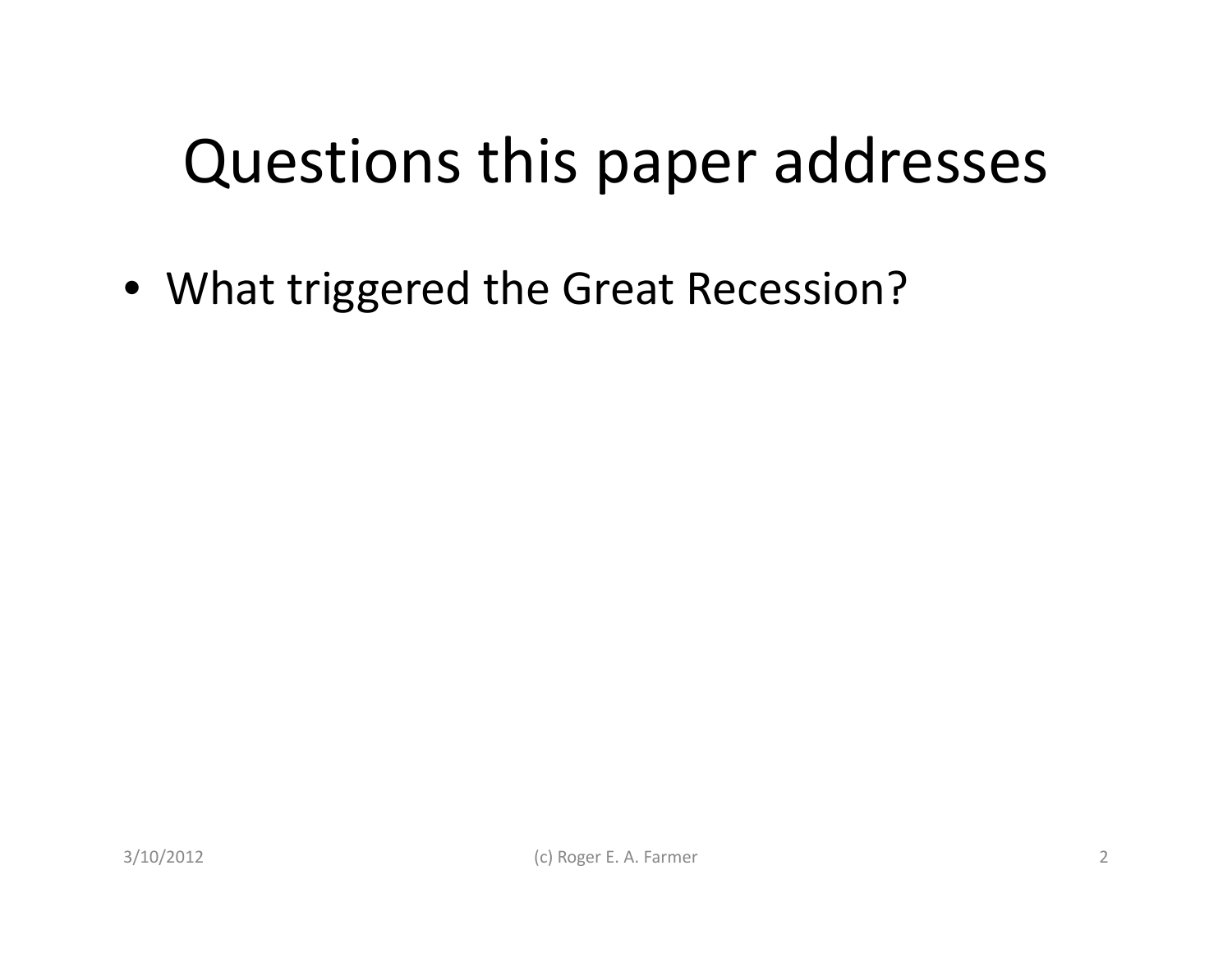## Questions this paper addresses

- What triggered the Great Recession?
- Why is high unemployment persistent?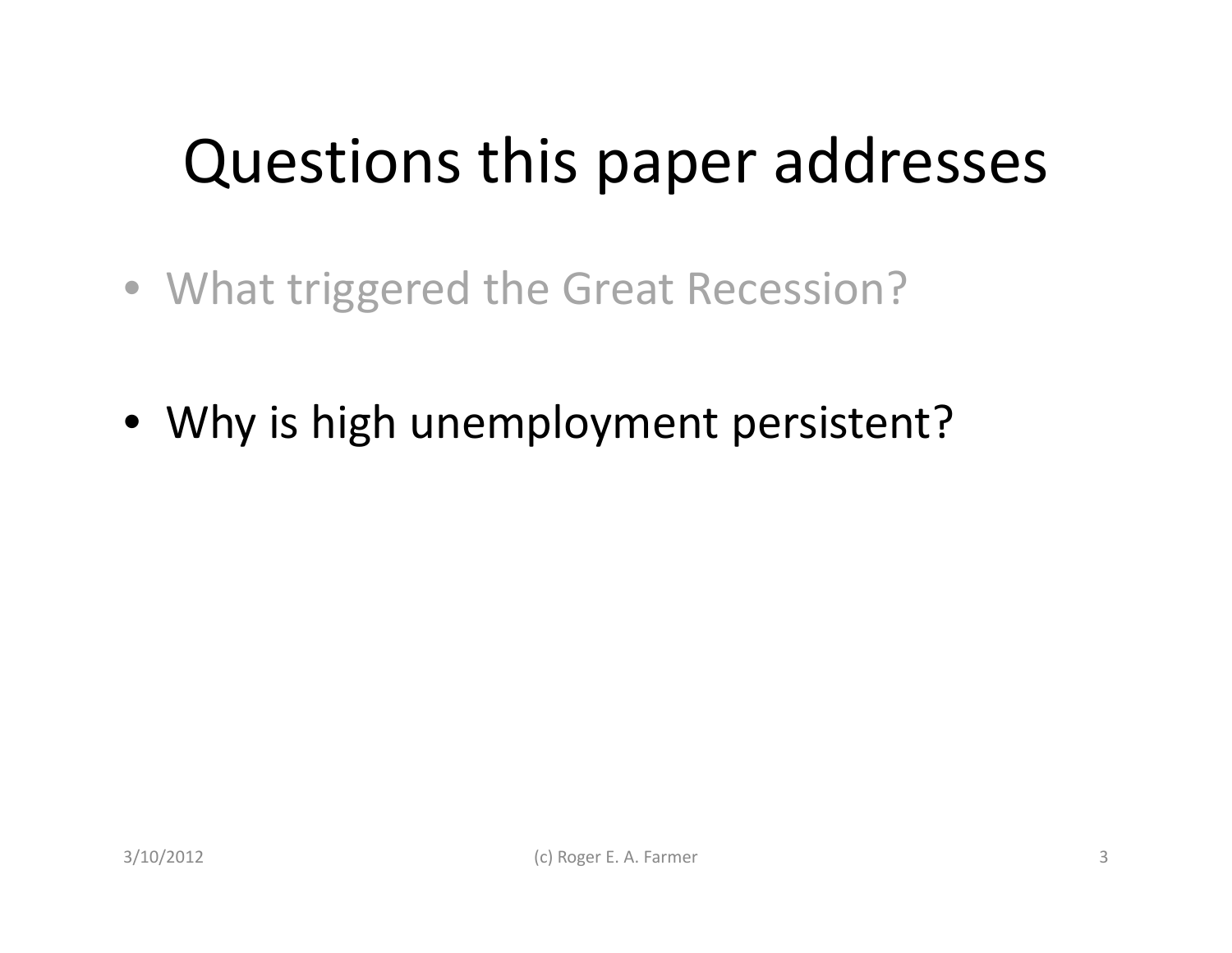• What triggered the Great Recession?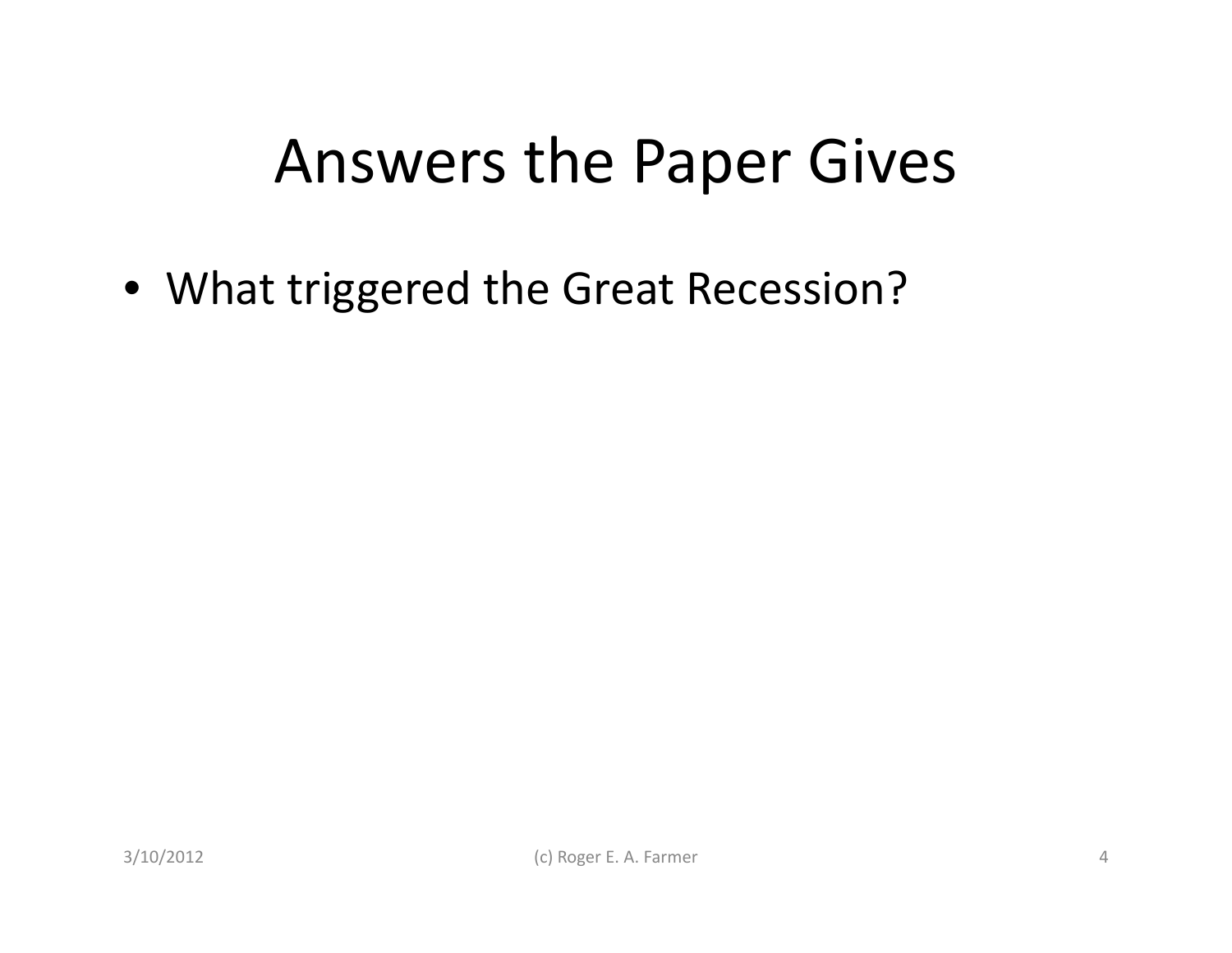• What triggered the Great Recession?

– An increase in <sup>a</sup> financial friction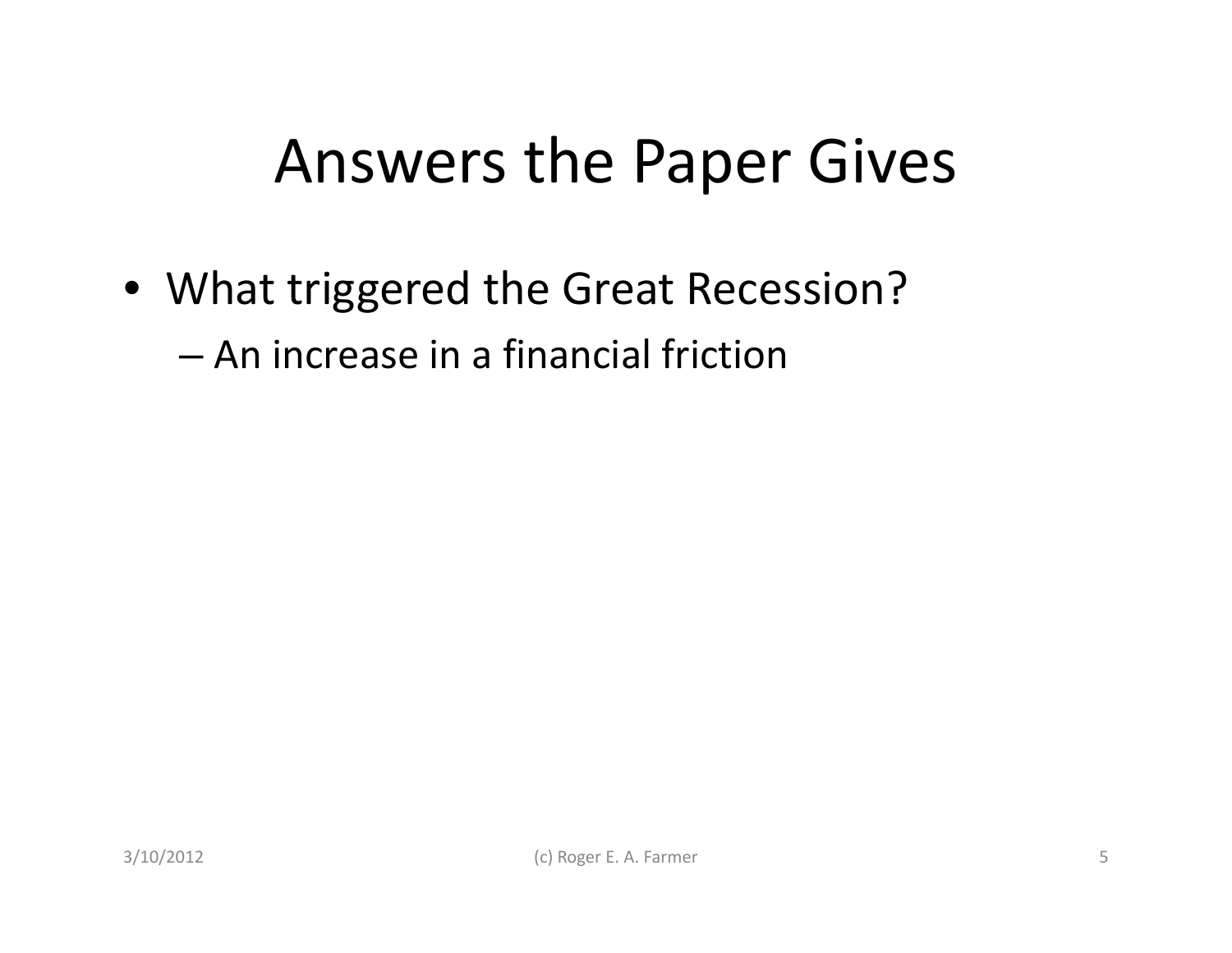- What triggered the Great Recession? – An increase in <sup>a</sup> financial friction
- Why is high unemployment persistent?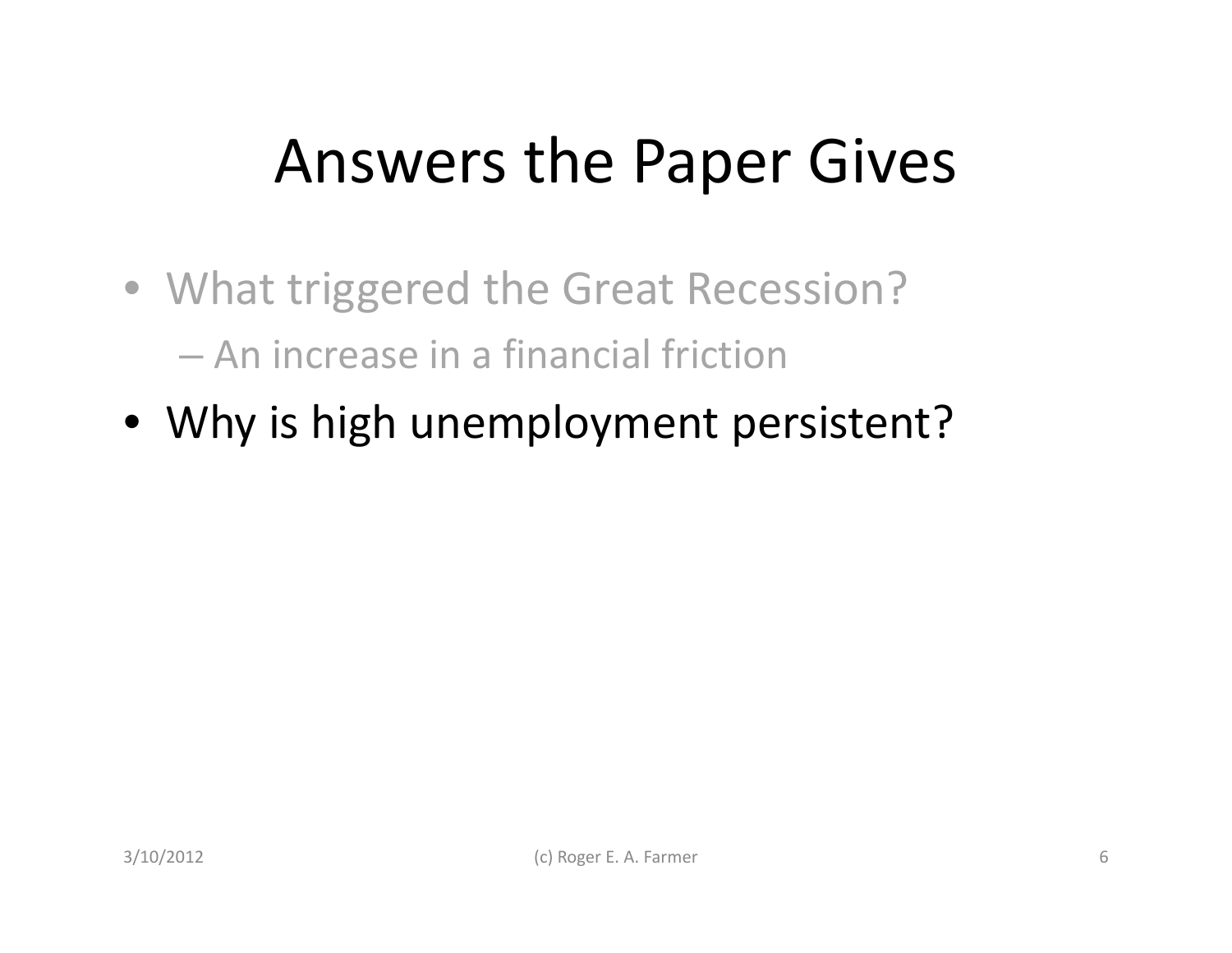- What triggered the Great Recession? – An increase in <sup>a</sup> financial friction
- Why is high unemployment persistent?

–– Sticky nominal wages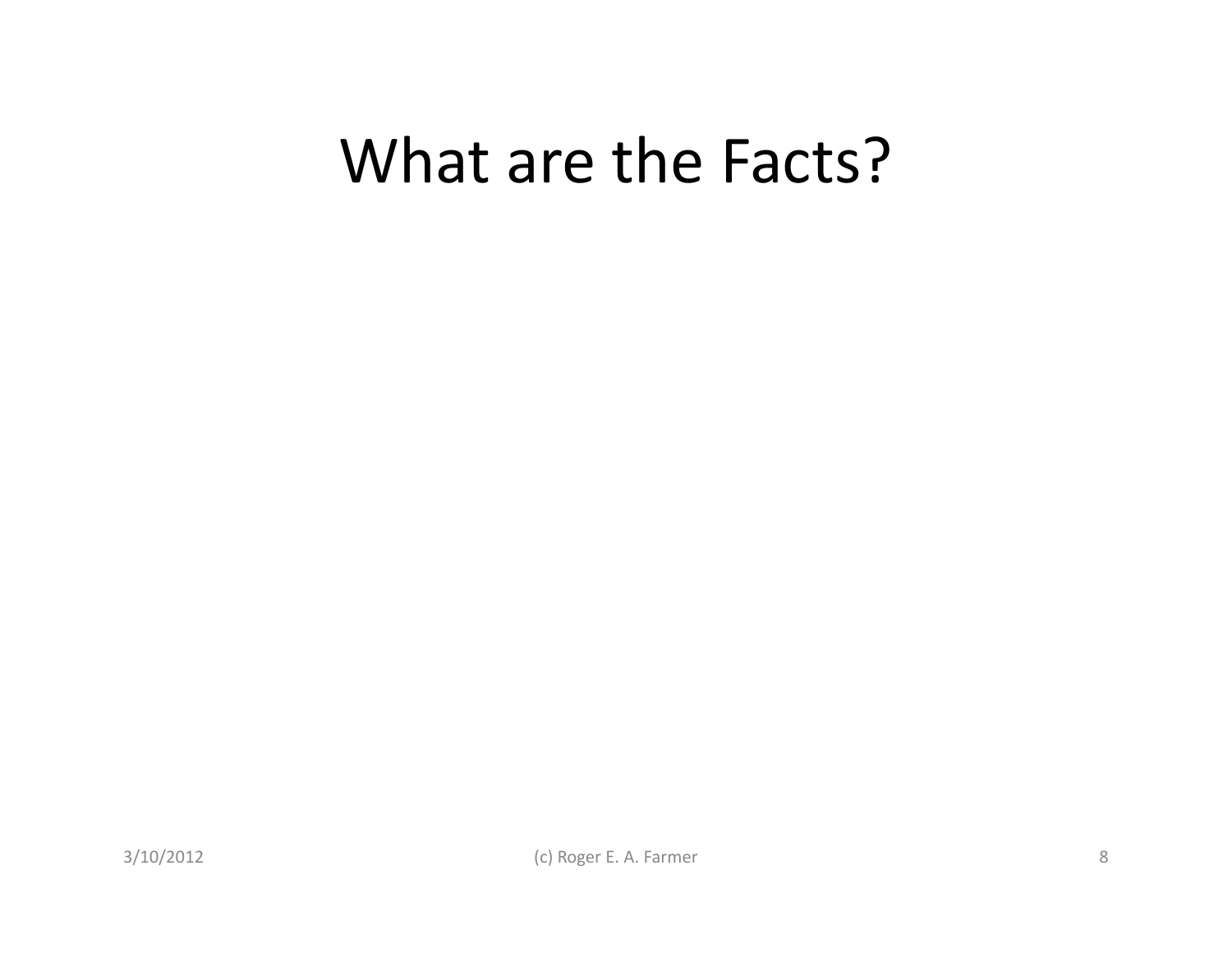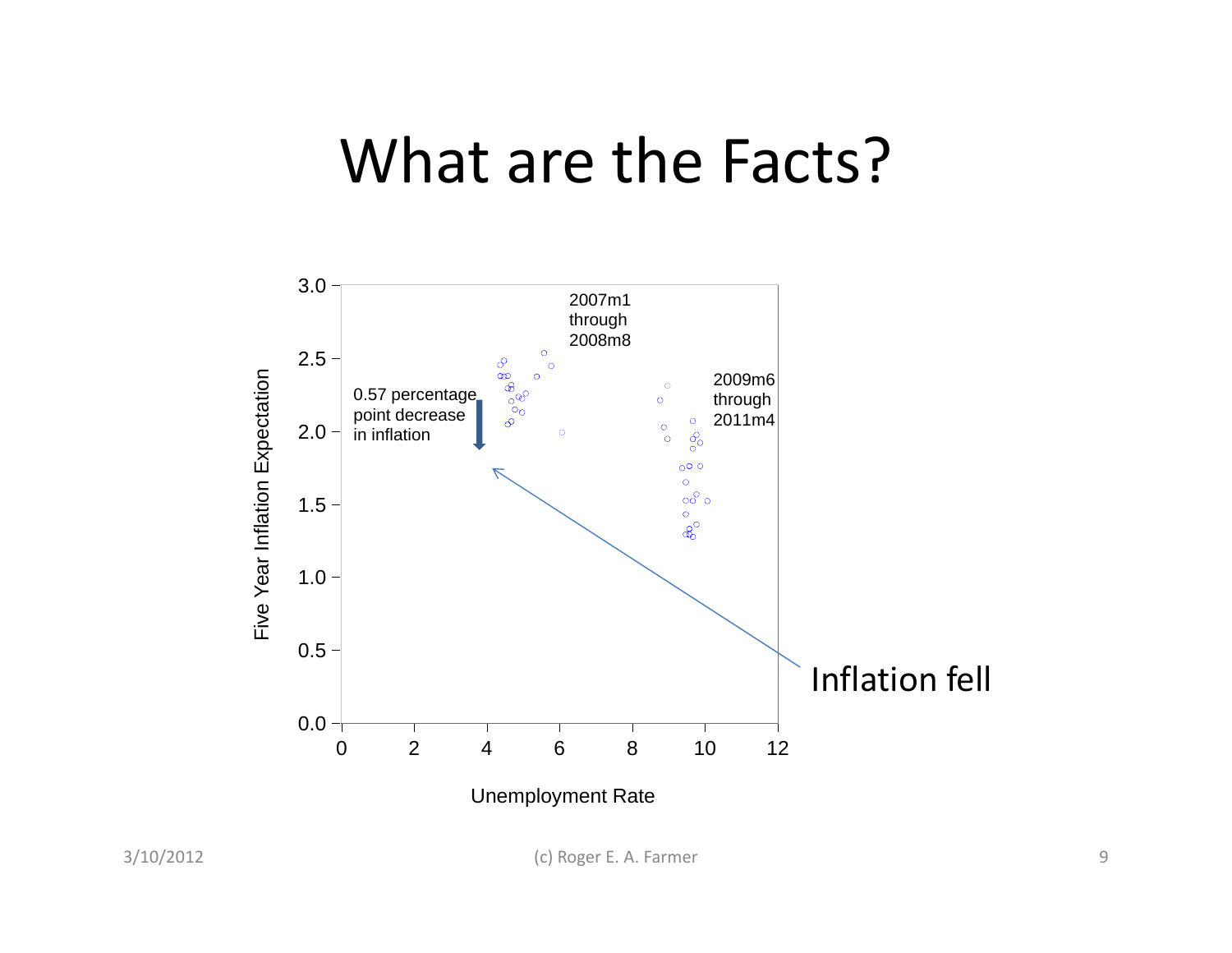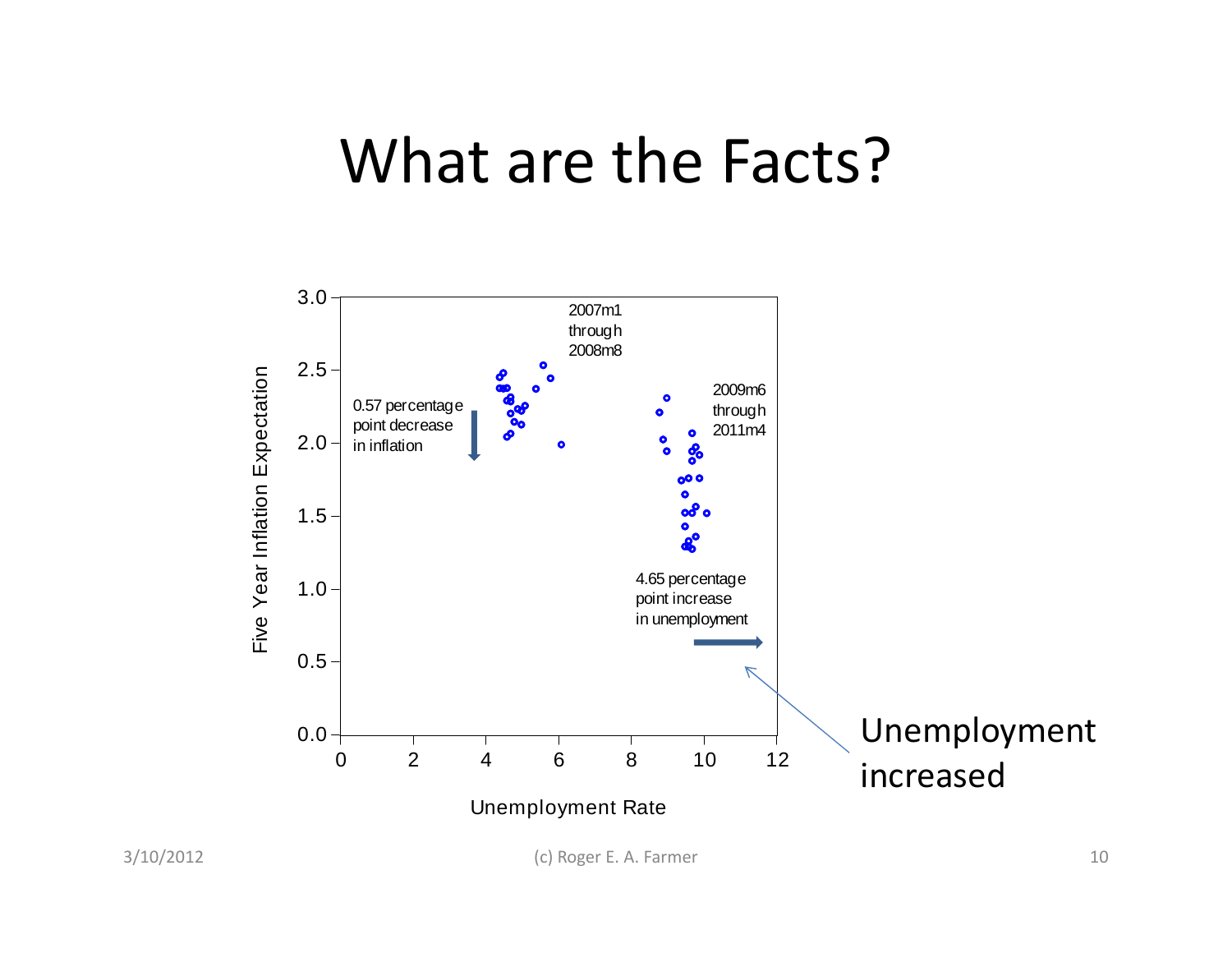

The recovery in inflation expectations….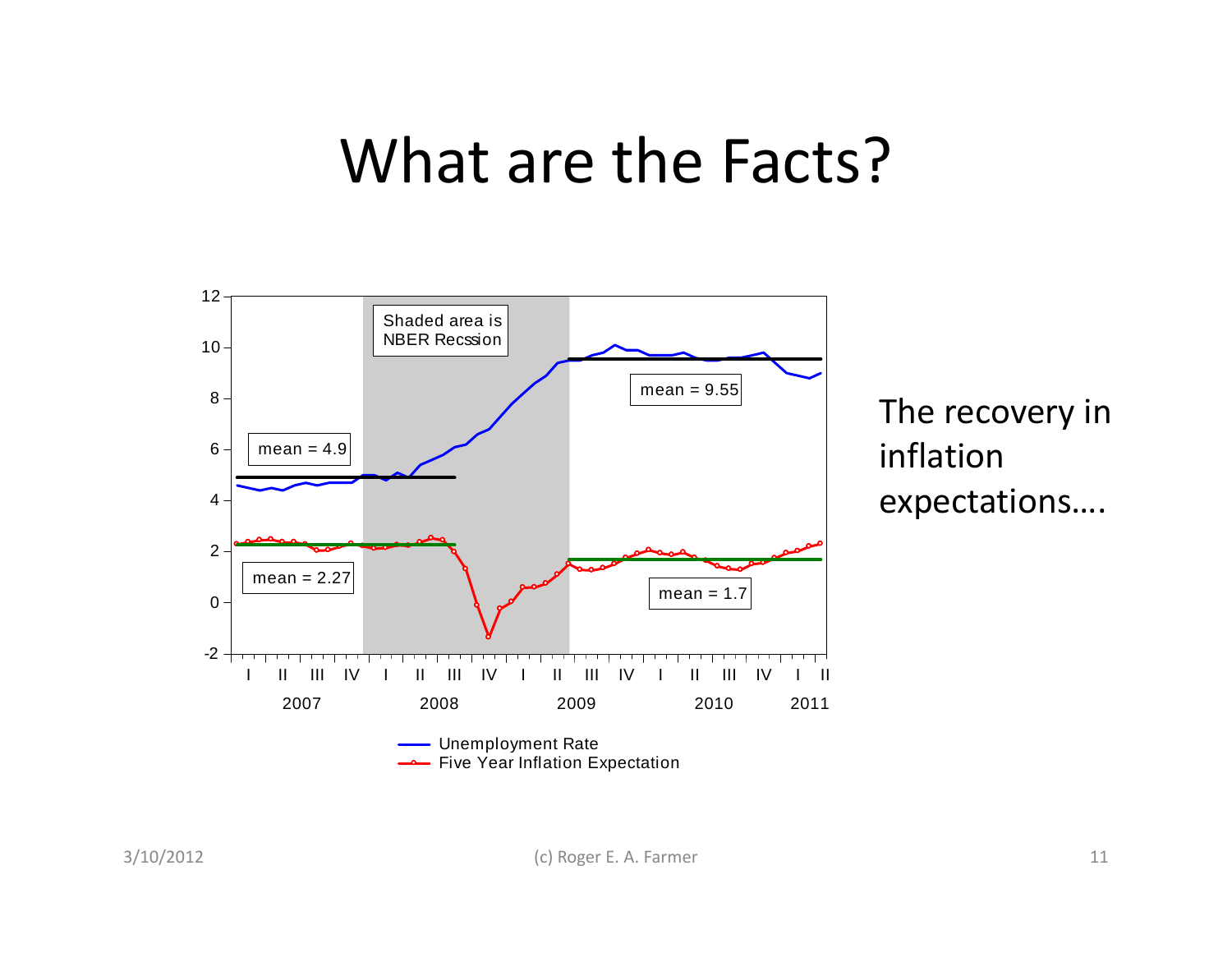#### QE Worked

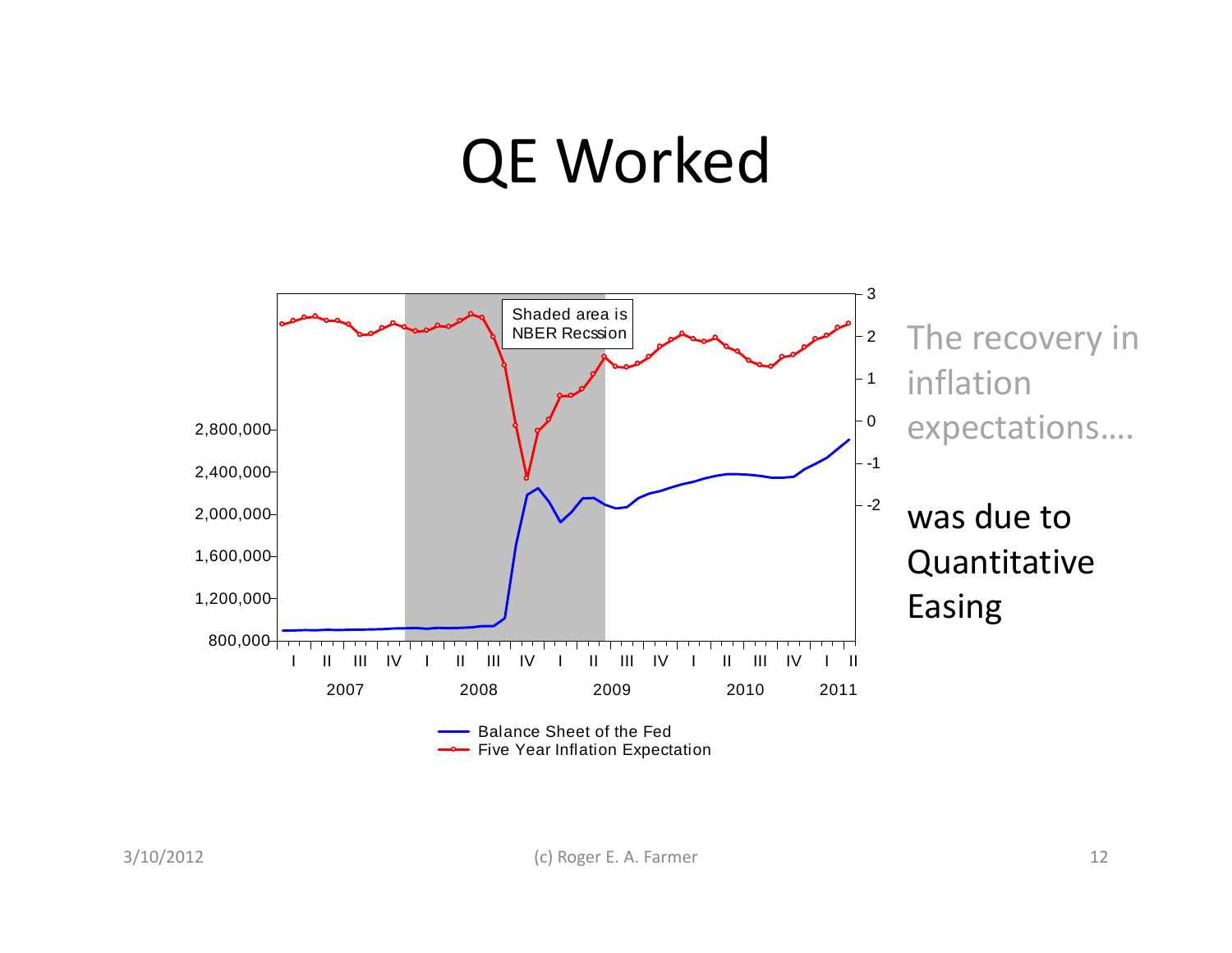Unemployment and Housing Wealth During the Great Recession

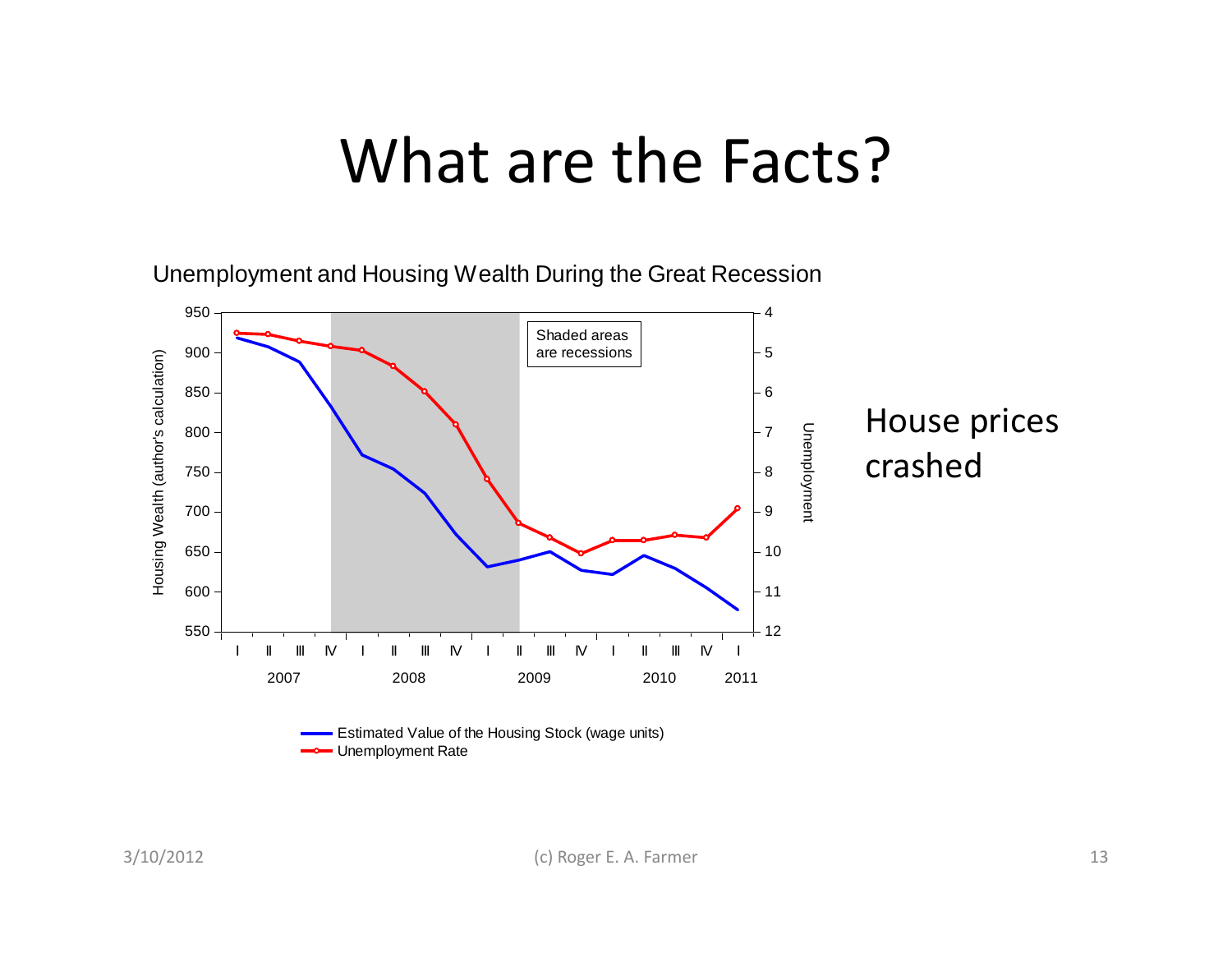Unemployment and the Stock Market During the Great Recession 24 26 4 5 Shaded areas are recessionsThe stock 18 20 22 $2 - 8$   $-8$ 7 $\frac{5}{48}$   $\frac{20}{18}$   $\frac{1}{8}$ Unemploym e ent market crashed 121416 $6 - 9$  $-10$ 11 II III IV I II III IV I II III IV I II III IV I 2007 2008 2009 2010 2011 The S&P 500 Measured in Wage Units **- Unemployment Rate**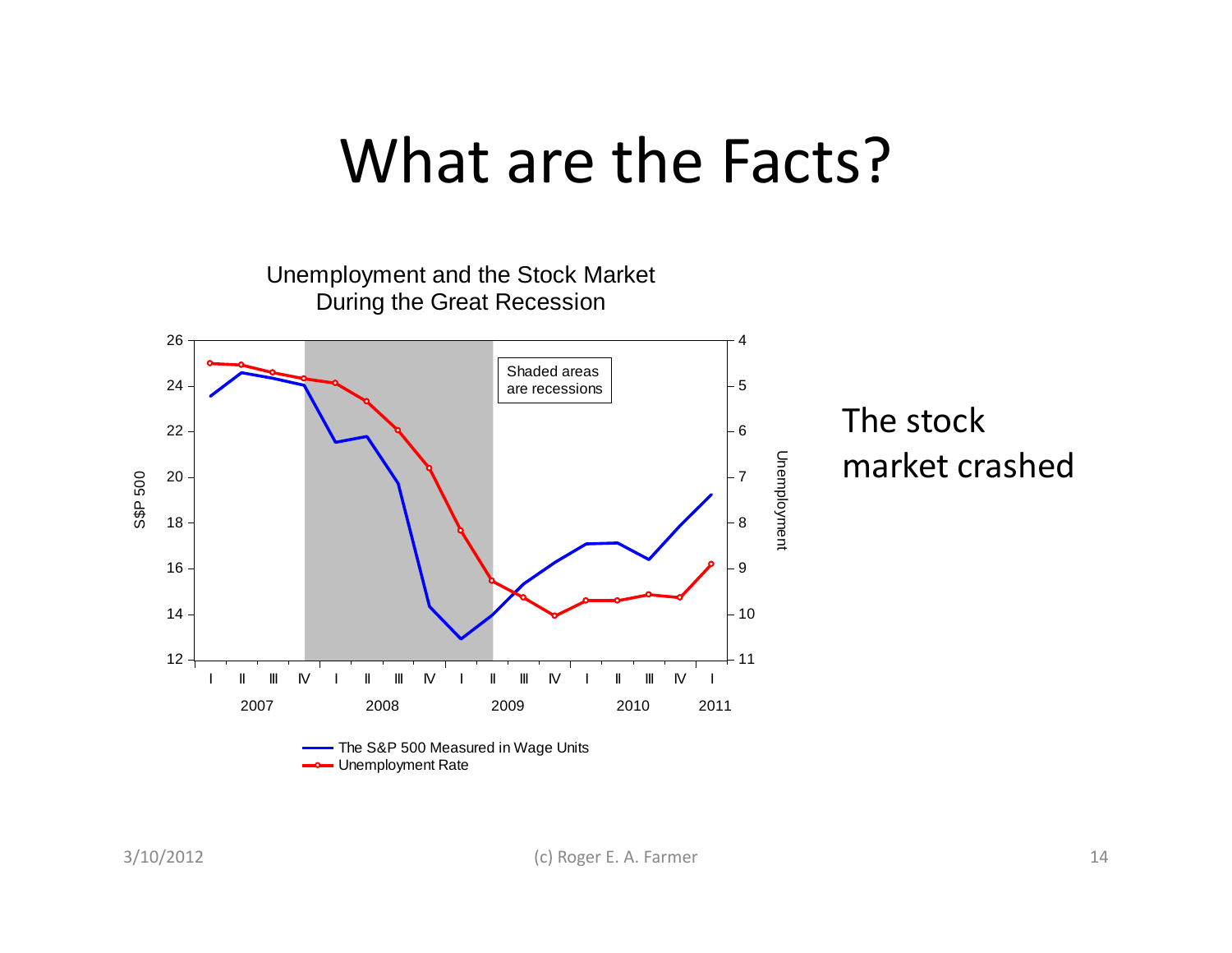• Inflation fell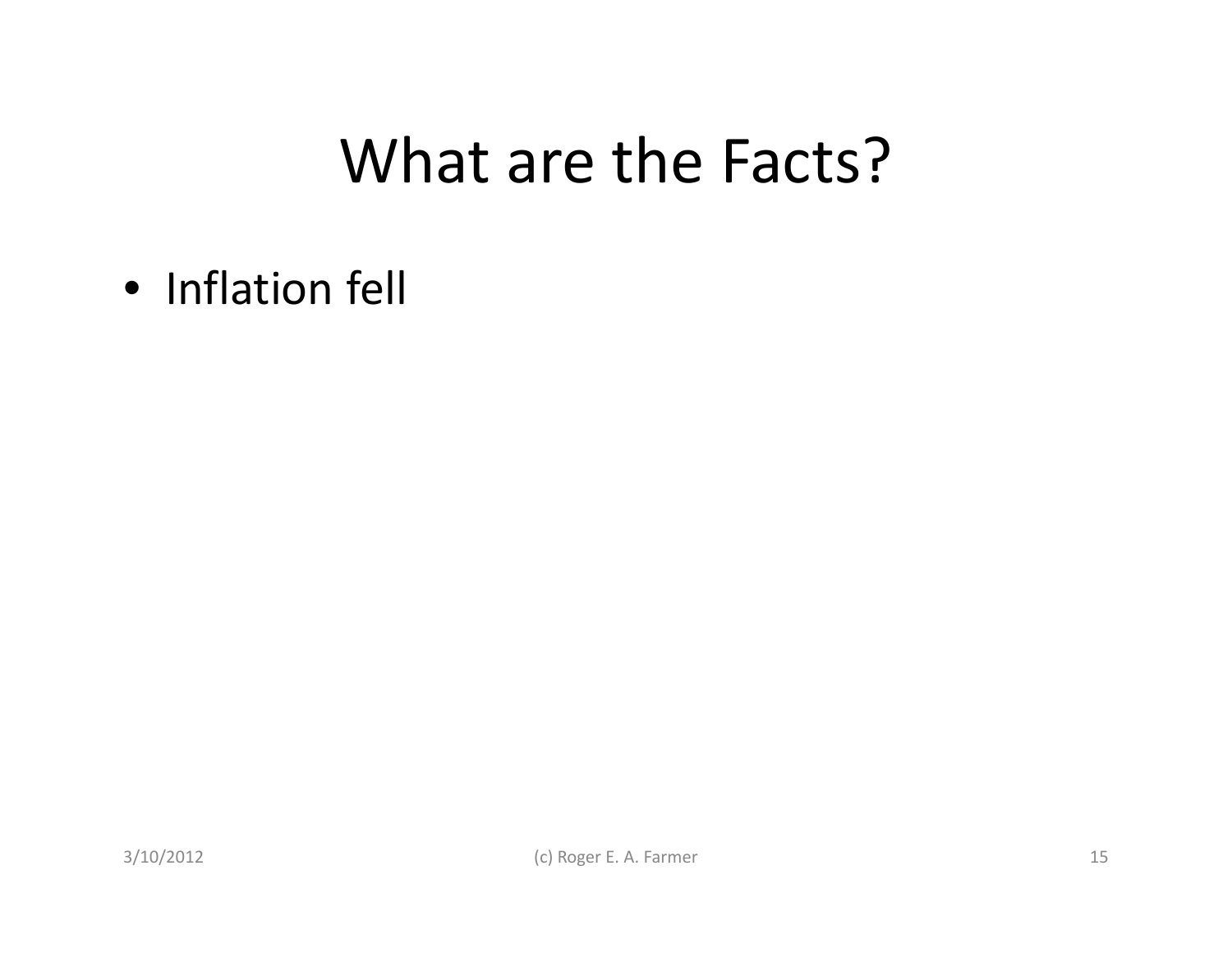- Inflation fell
- Unemployment increased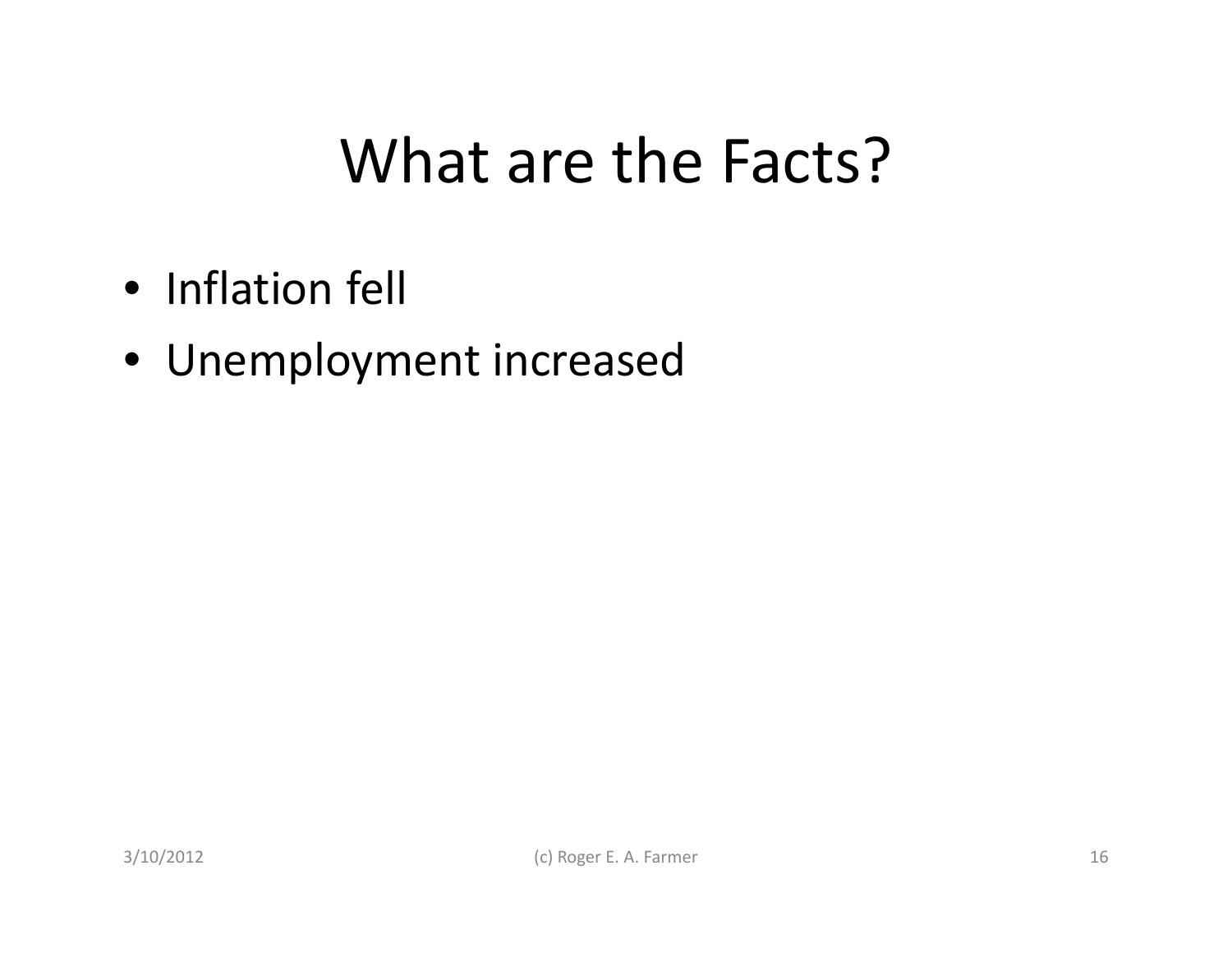- Inflation fell
- Unemployment increased
- Asset prices crashed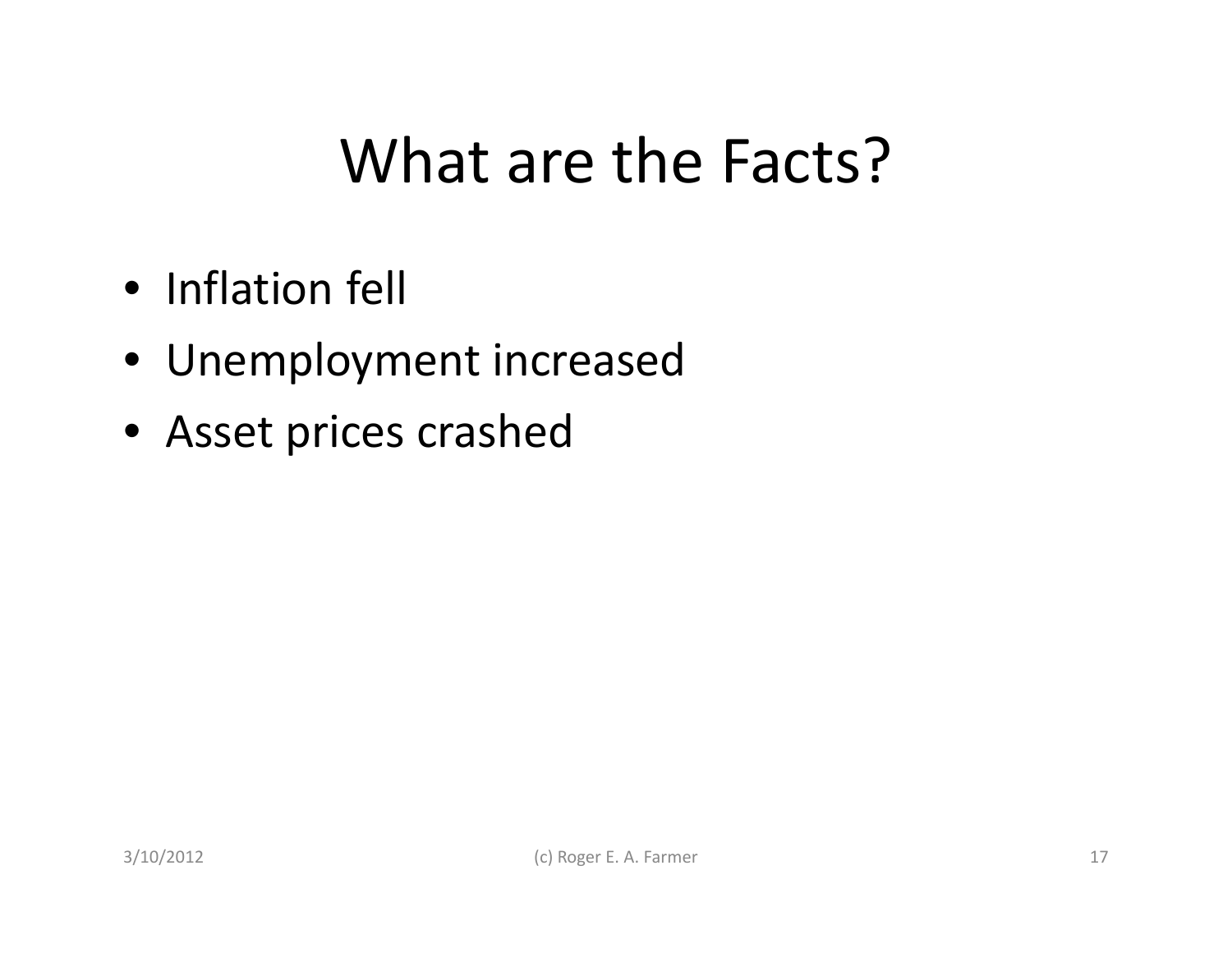#### Alternative Visions: A

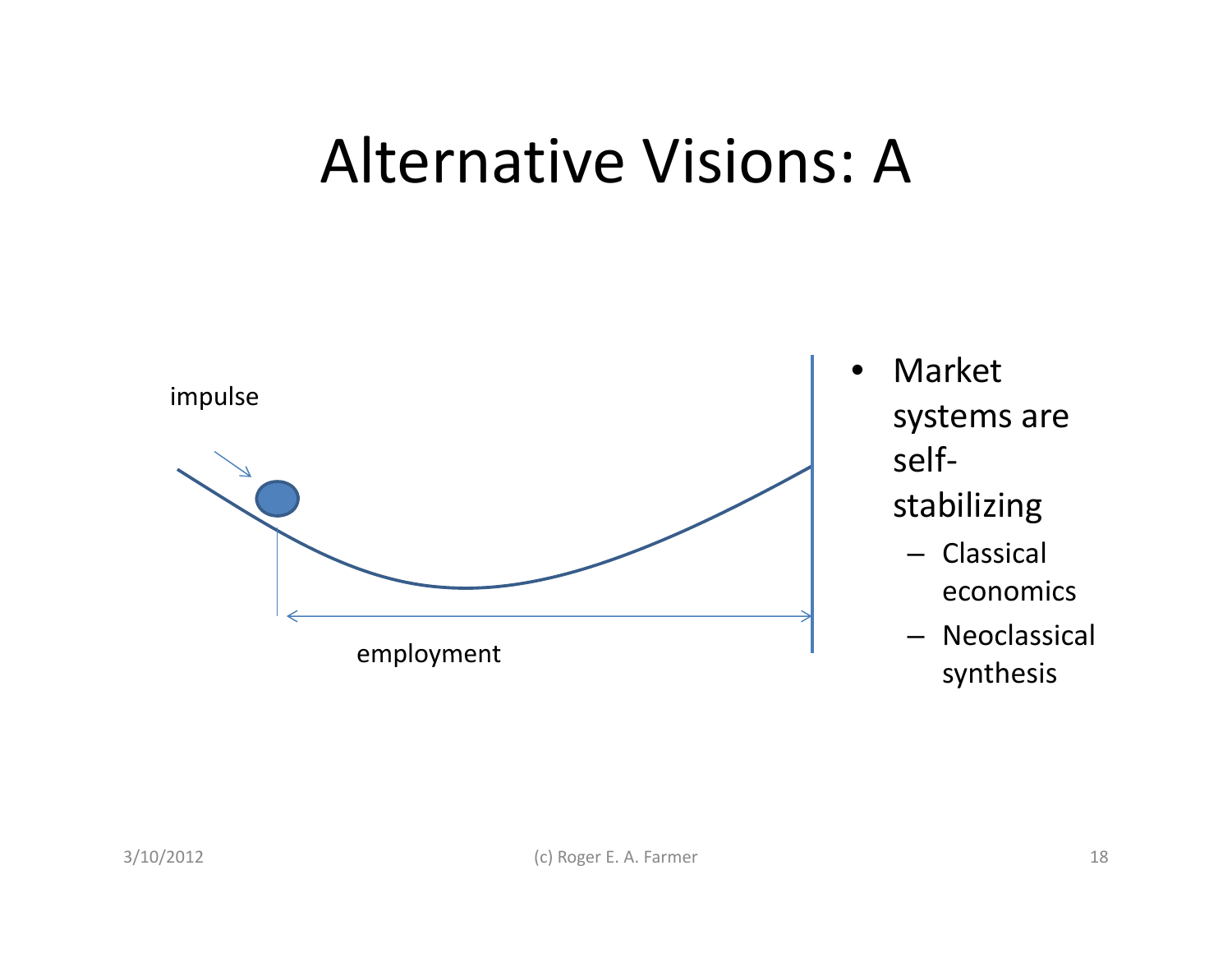#### Alternative Visions: B



- Market systems are inherently unstable
	- Keynes
	- Minsky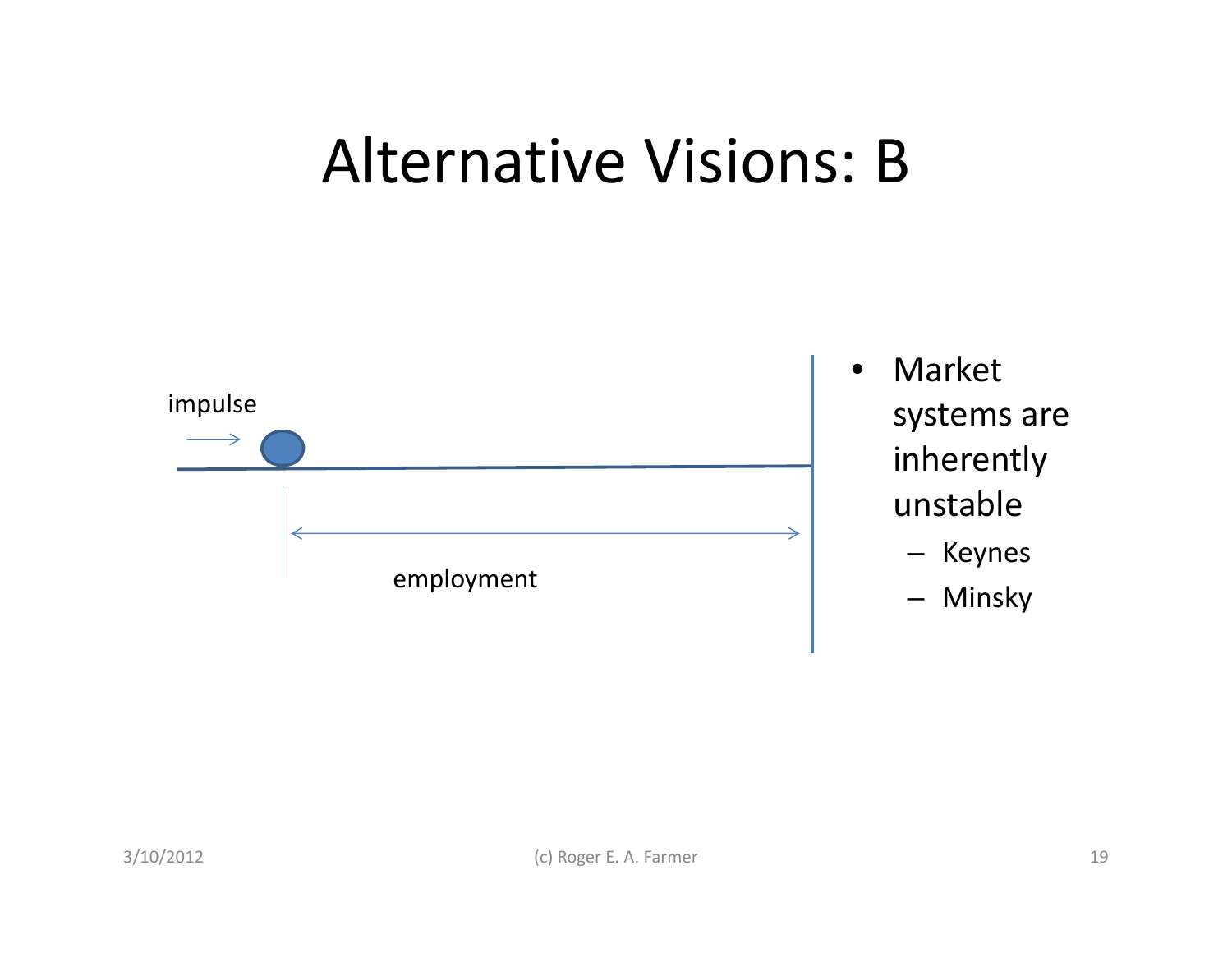• What is the impulse?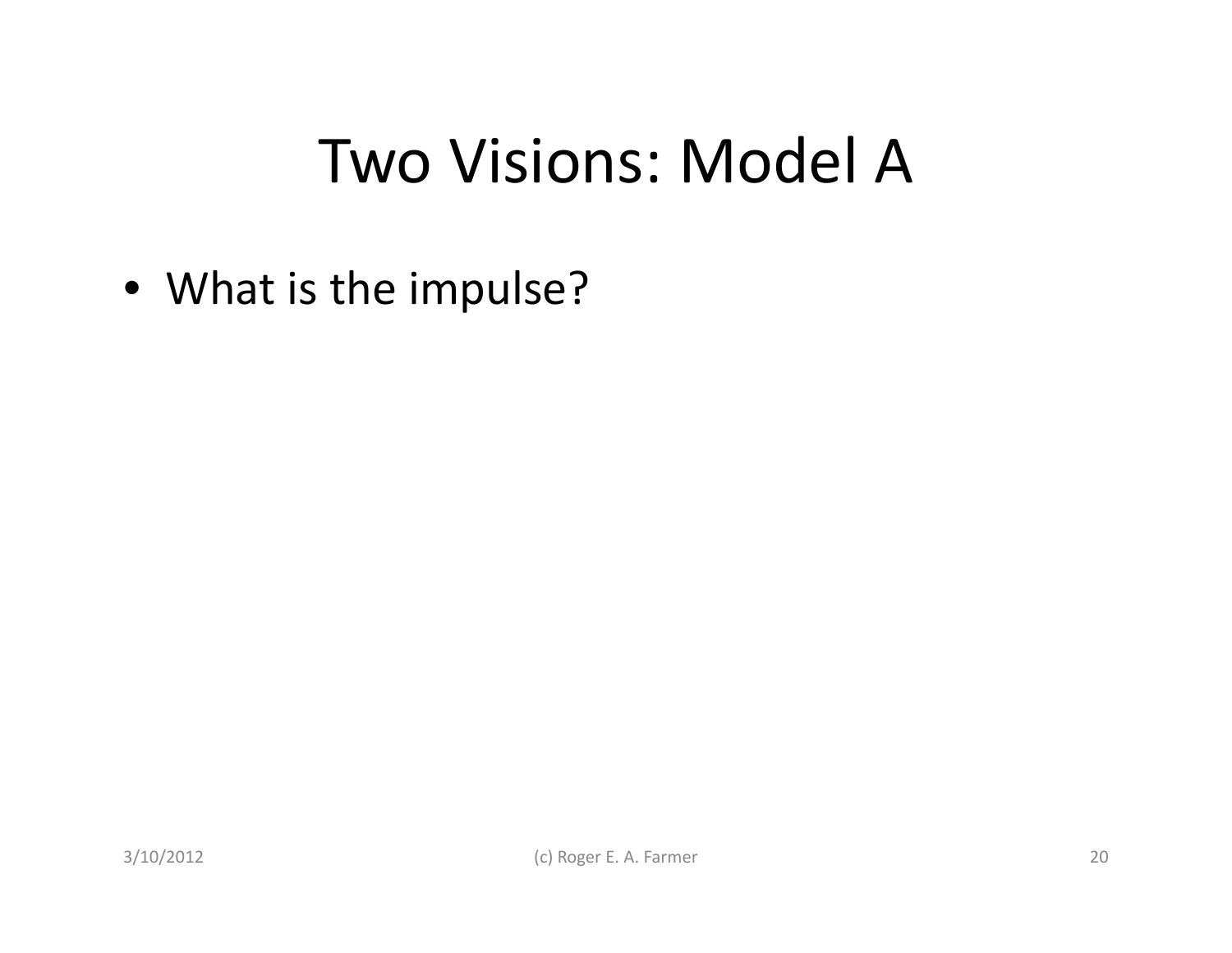• What is the impulse?

– Increase in <sup>a</sup> financial friction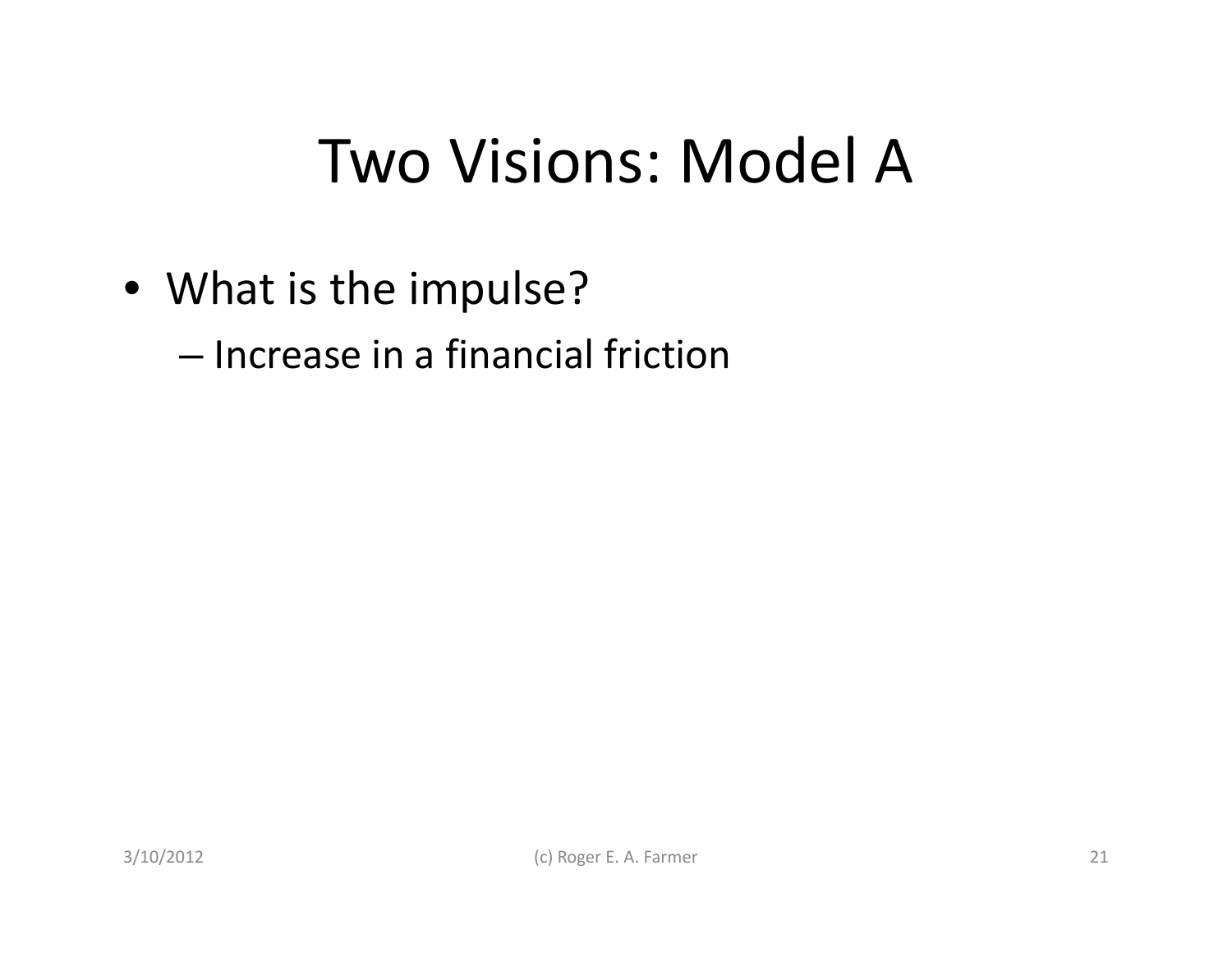• What is the impulse?

– Increase in <sup>a</sup> financial friction

• What determines the curvature of the economic terrain?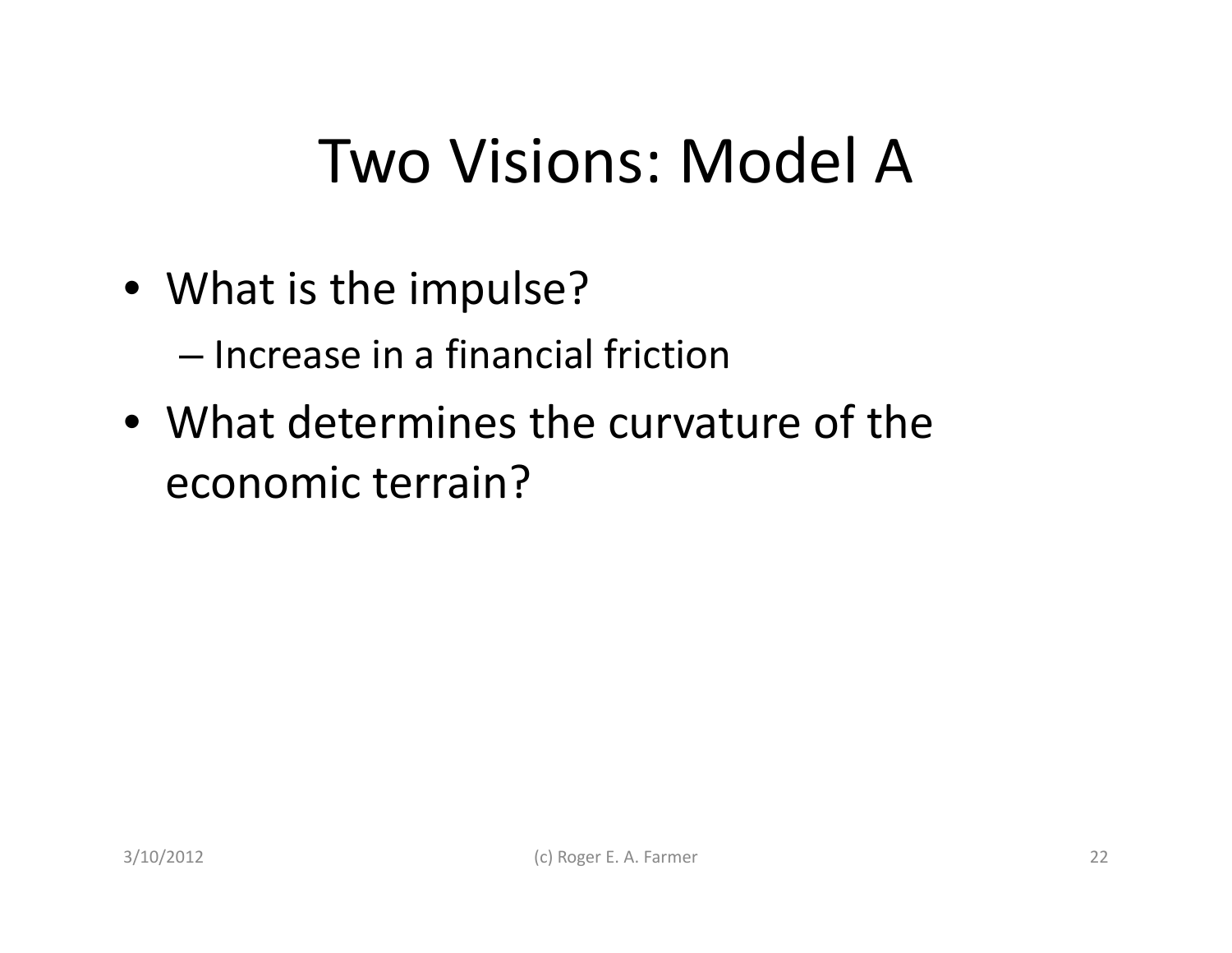• What is the impulse?

– Increase in <sup>a</sup> financial friction

• What determines the curvature of the economic terrain?

– Sticky wages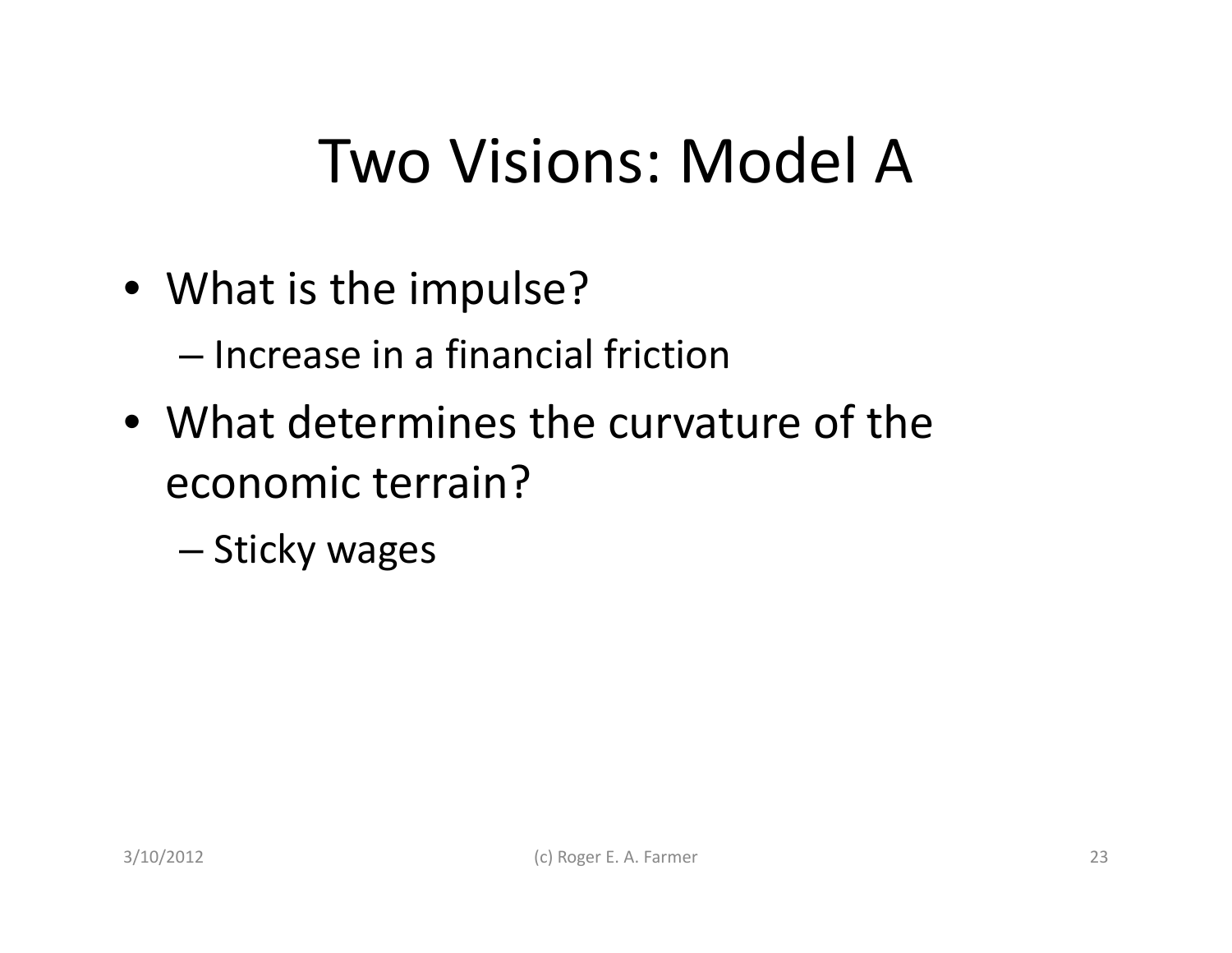### Model A

• What is the impulse? Models where – Increase in <sup>a</sup> financial friction • What determines the curvature of the economic terrain?

there is a unique steady stateequilibrium with frictions

–

k

– Sticky wages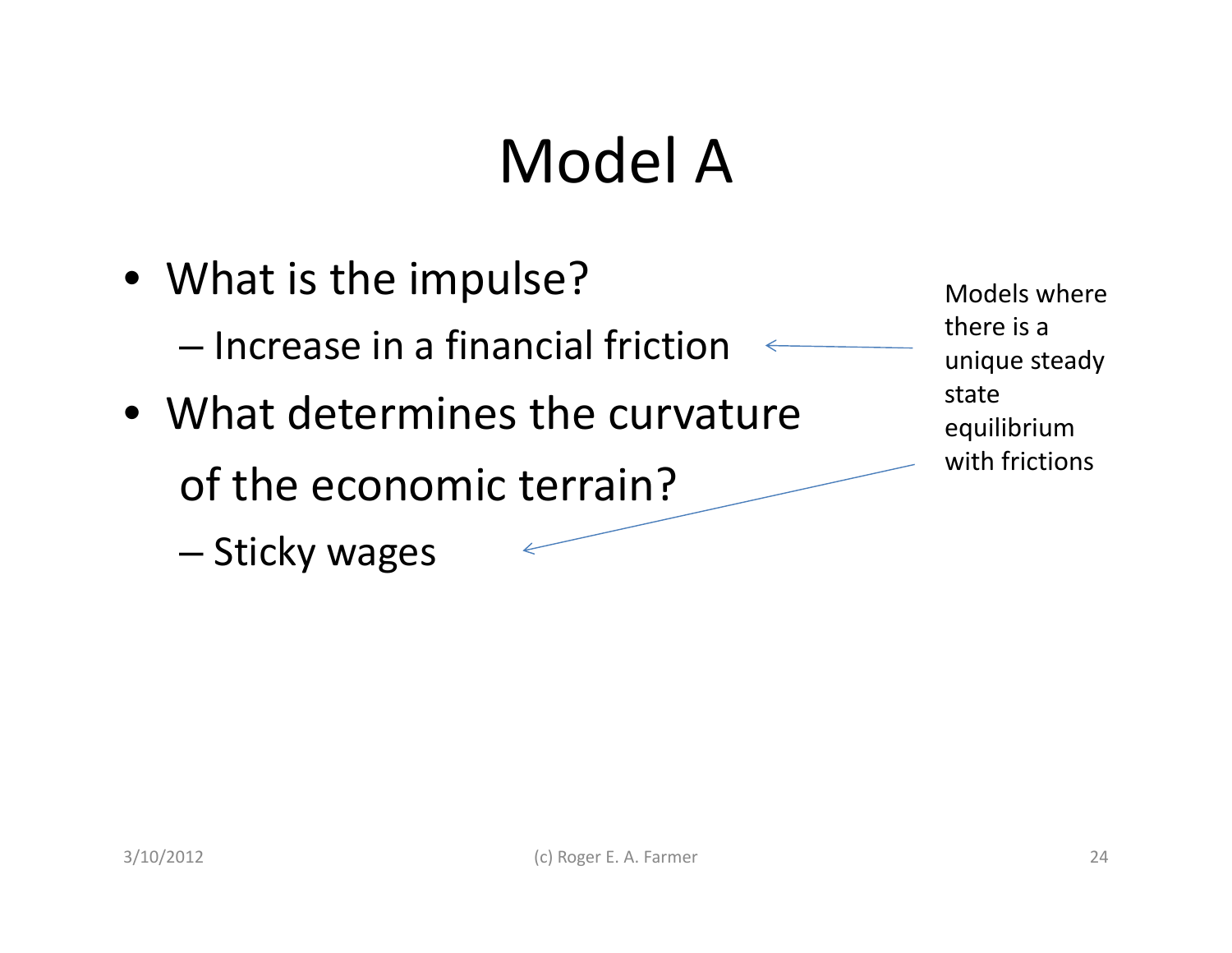• What is the impulse?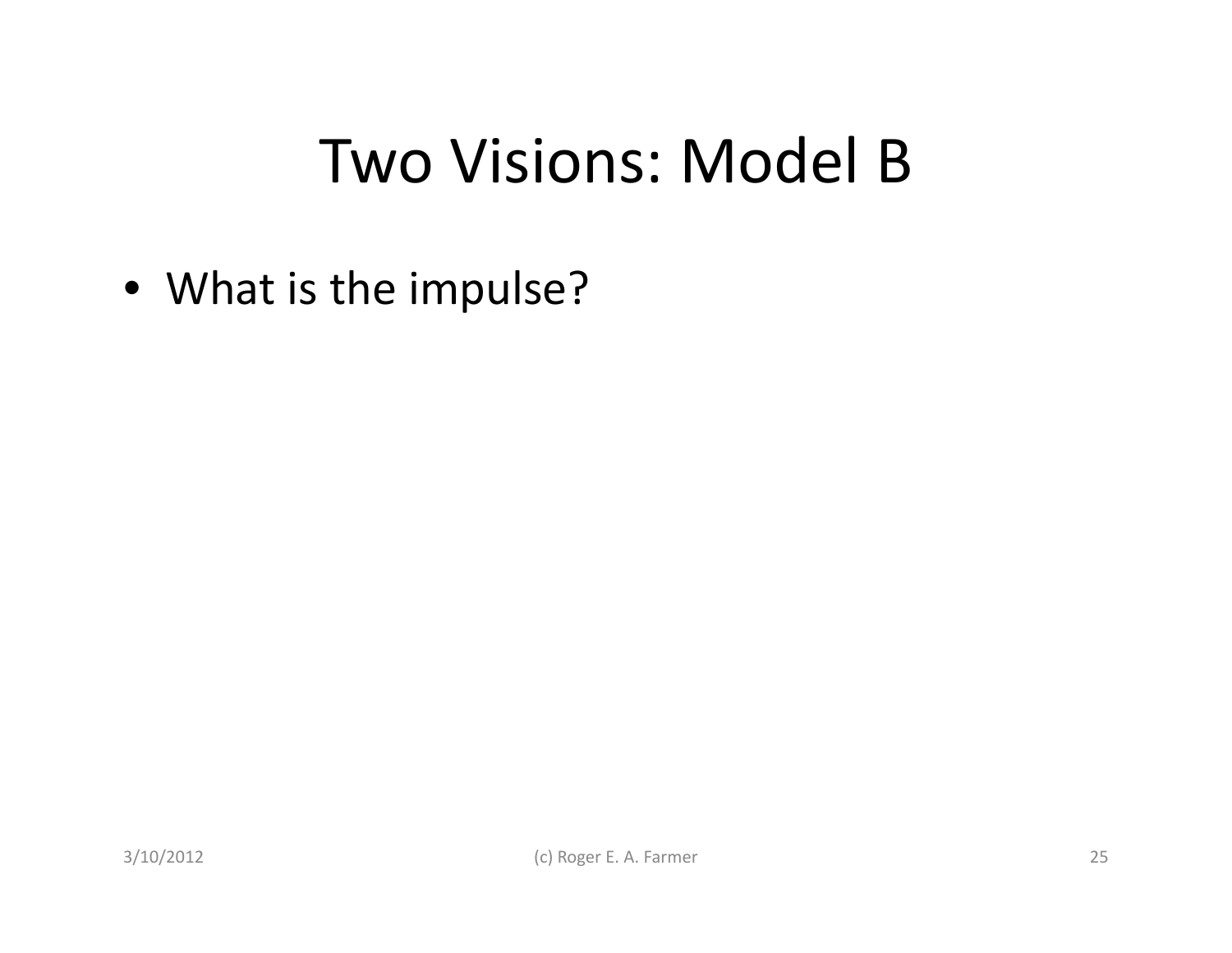- What is the impulse?
	- Confidence shock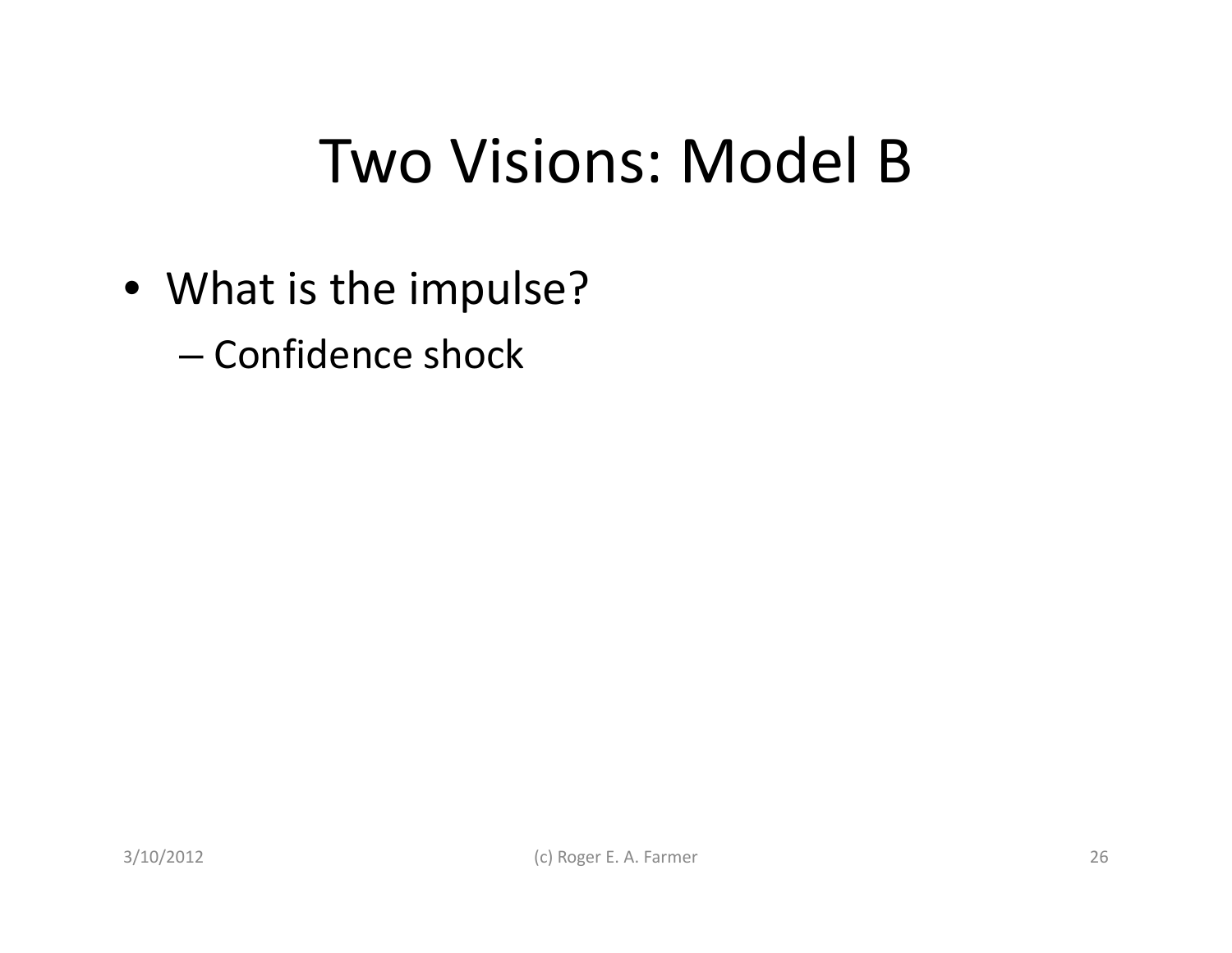- What is the impulse?
	- Confidence shock
- Why is economic terrain flat?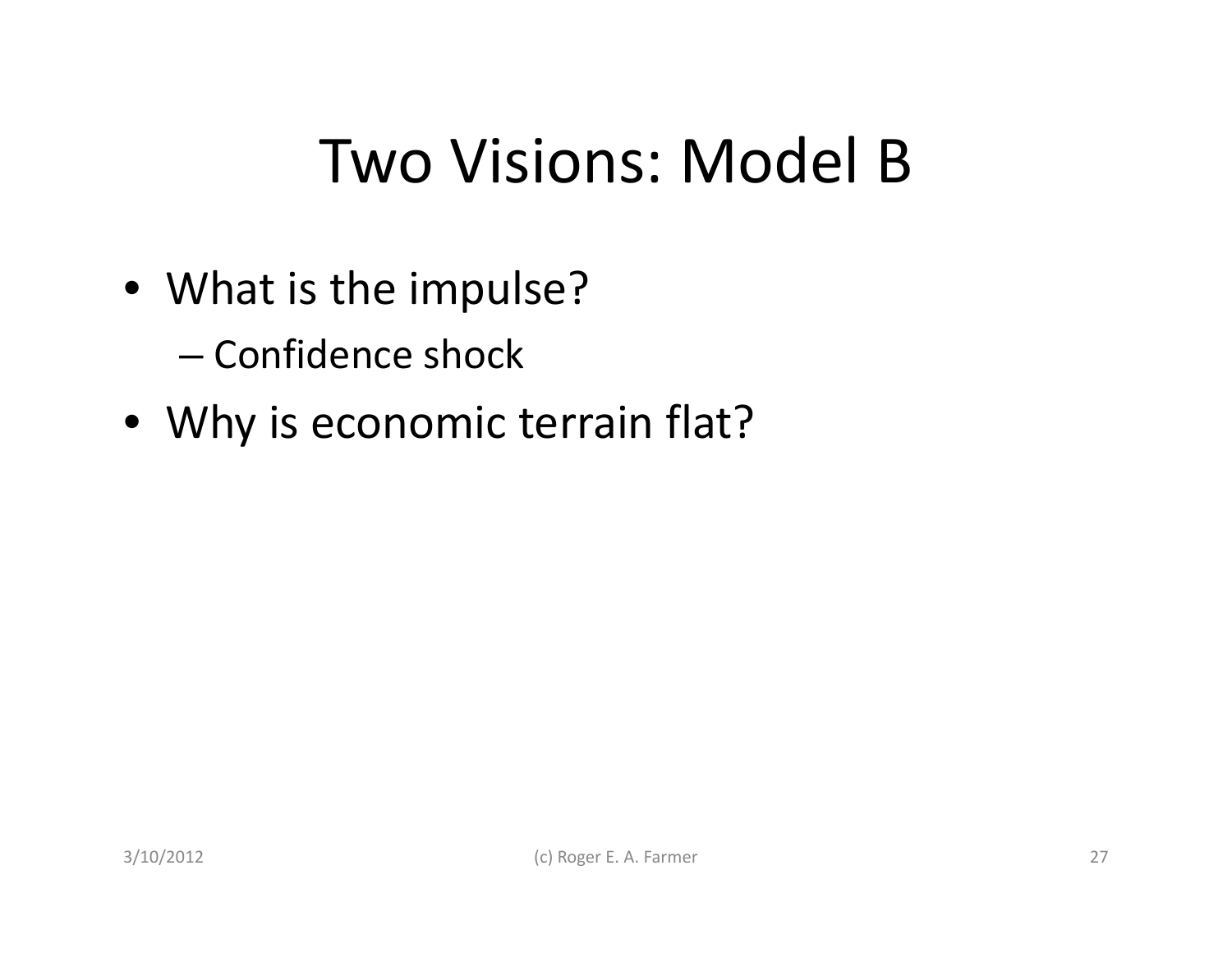- What is the impulse?
	- Confidence shock
- Why is economic terrain flat?
	- –Missing markets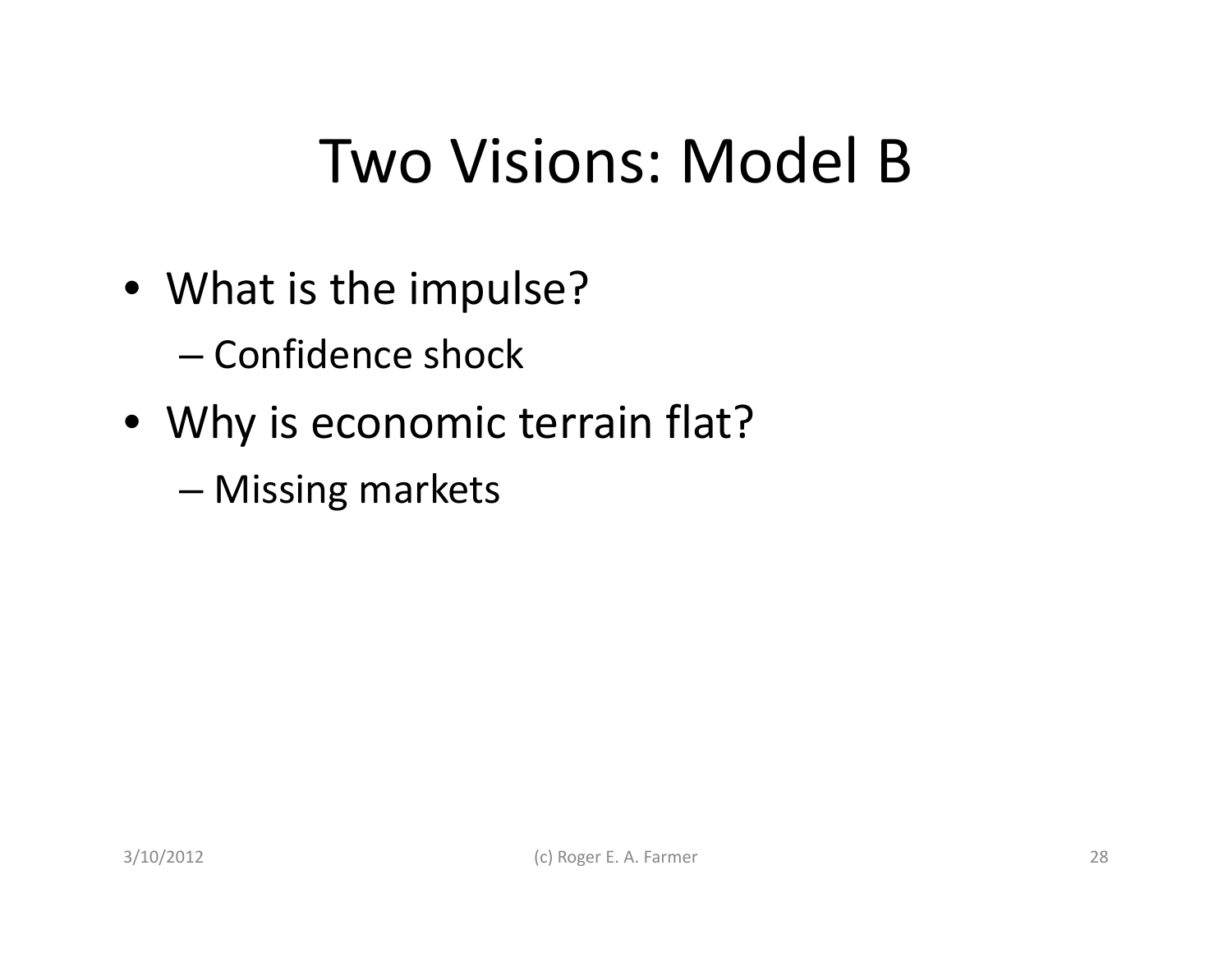### Model B

- What is the impulse? Models where – Confidence shock
- Why is economic terrain flat?

–Missing markets

there are multiple steady state equilibria driven by beliefs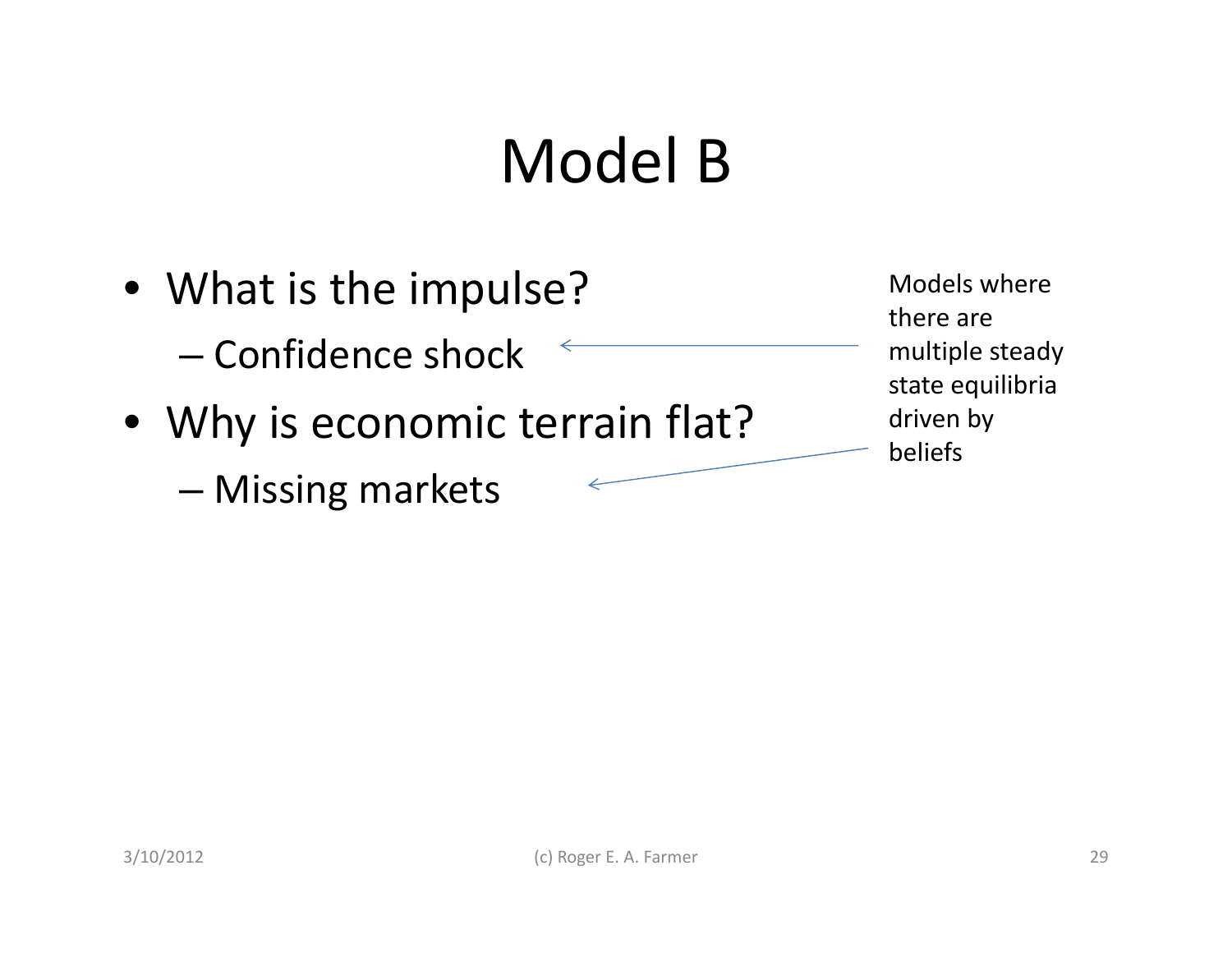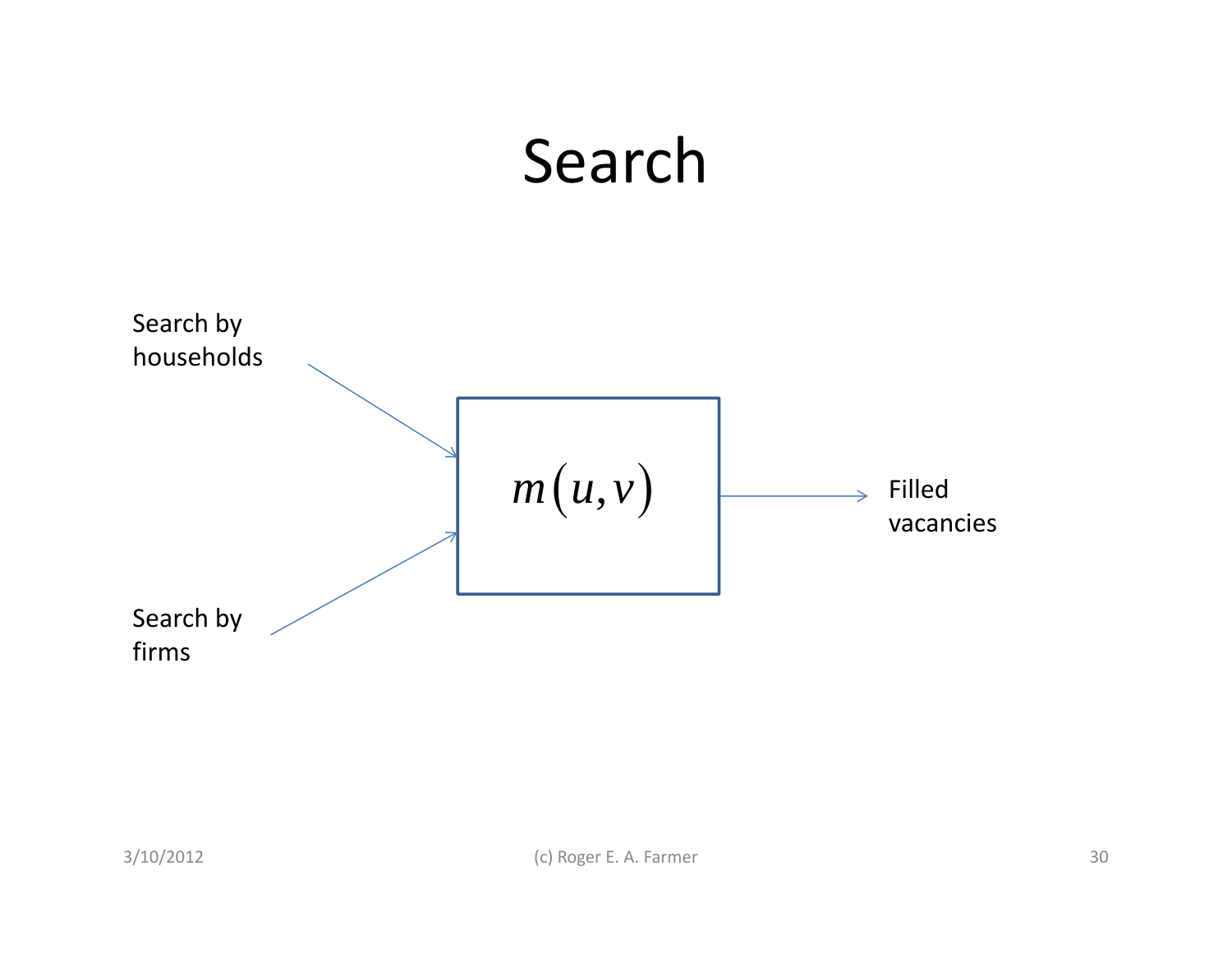### Search

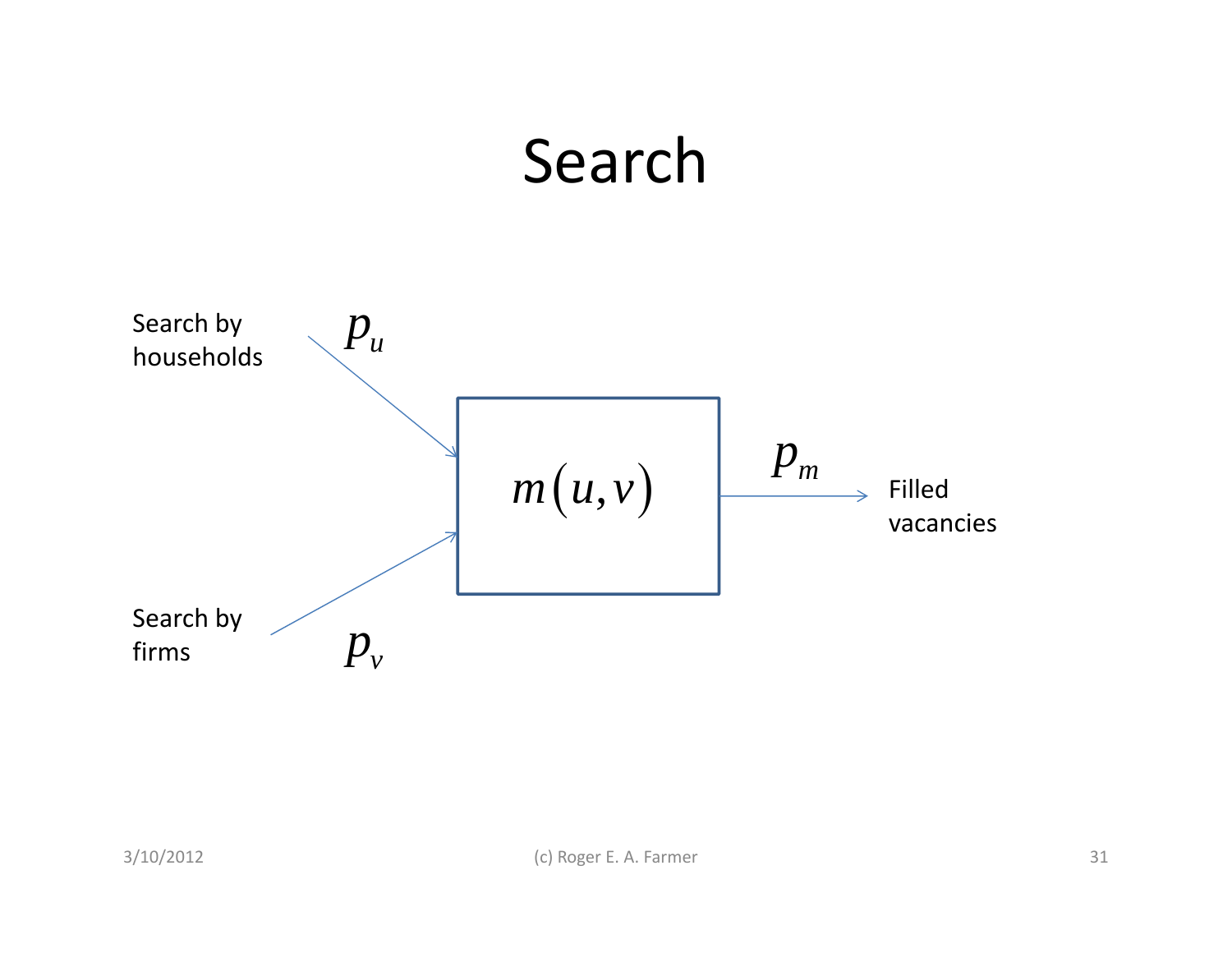### Search

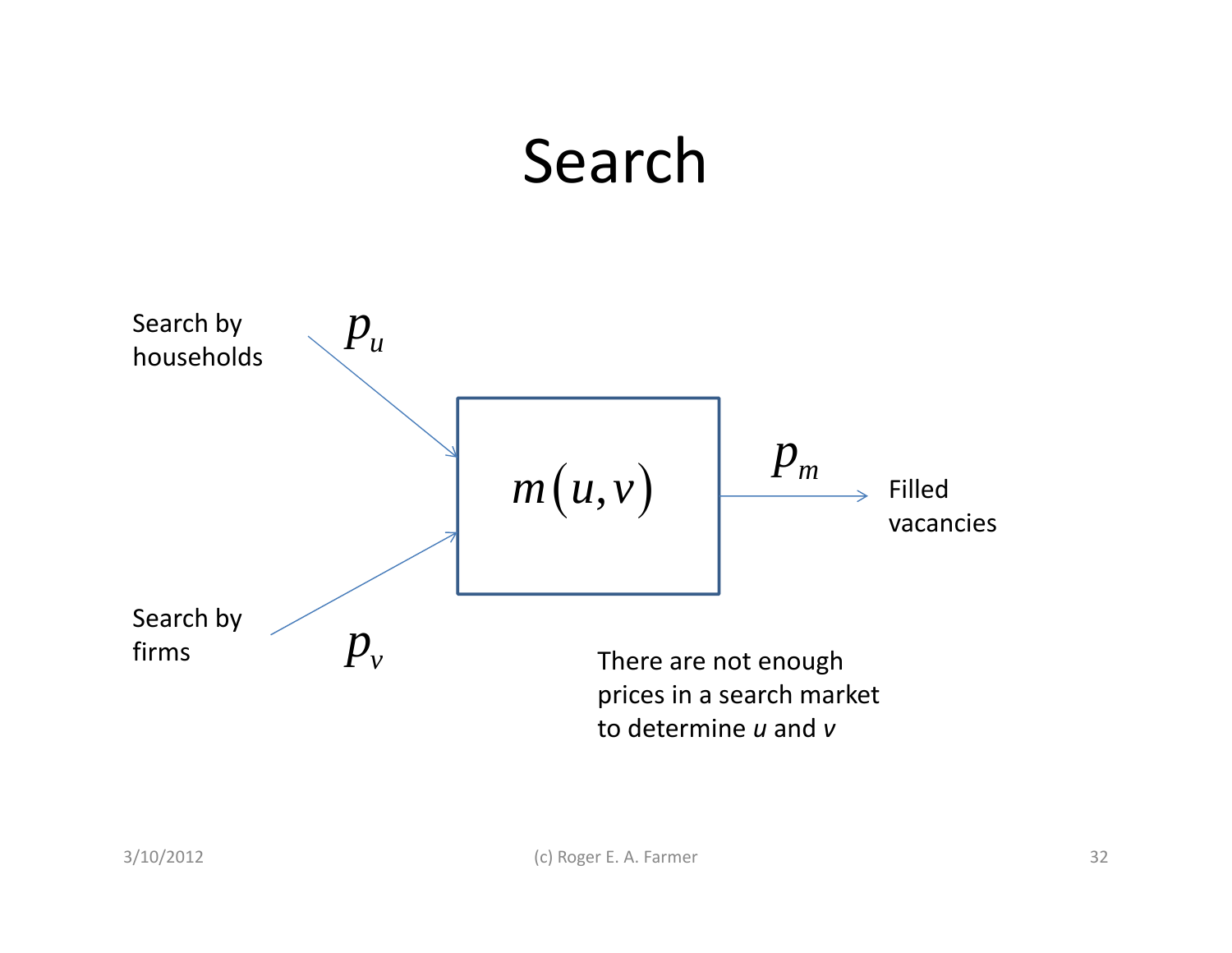• Nash bargaining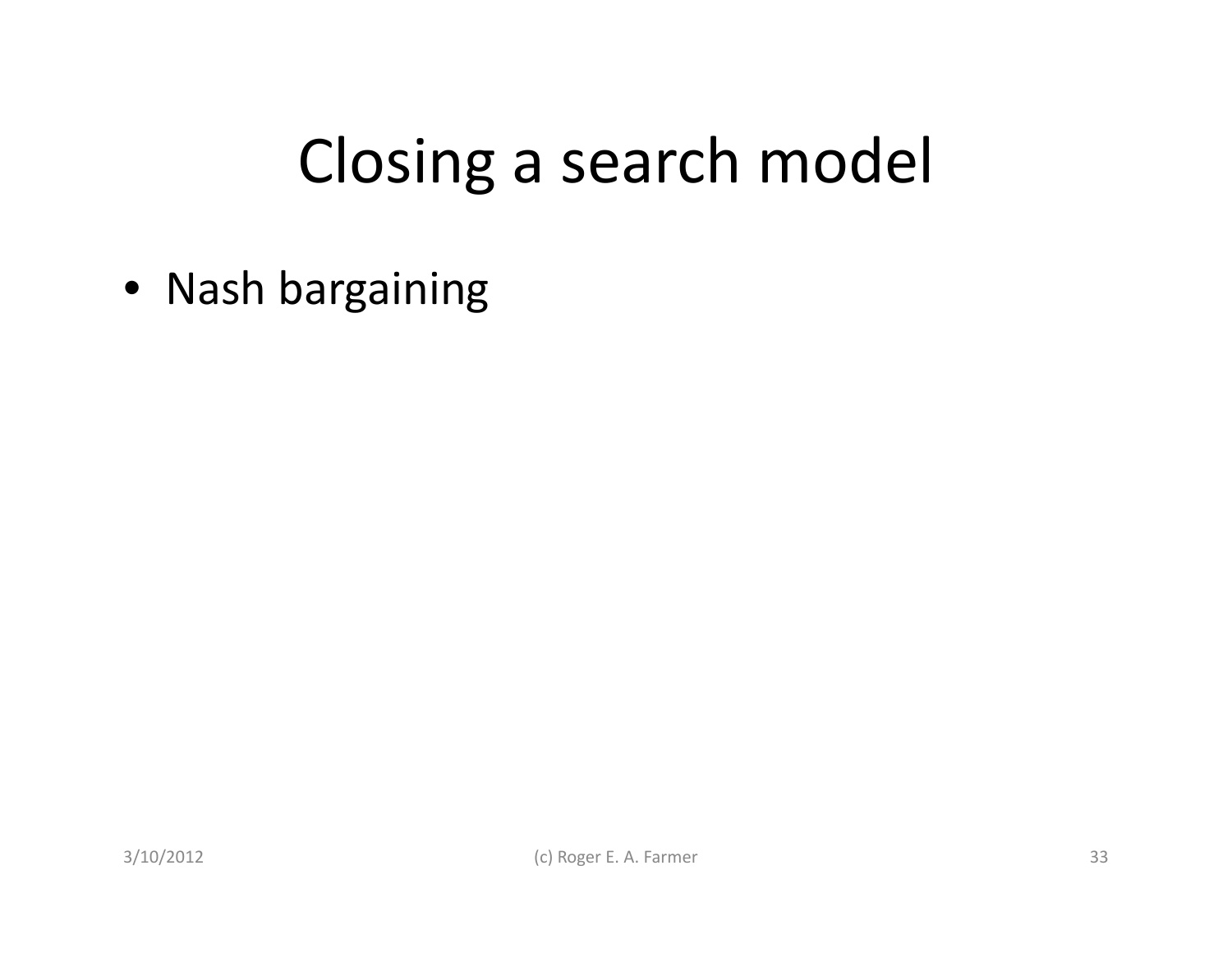• Nash bargaining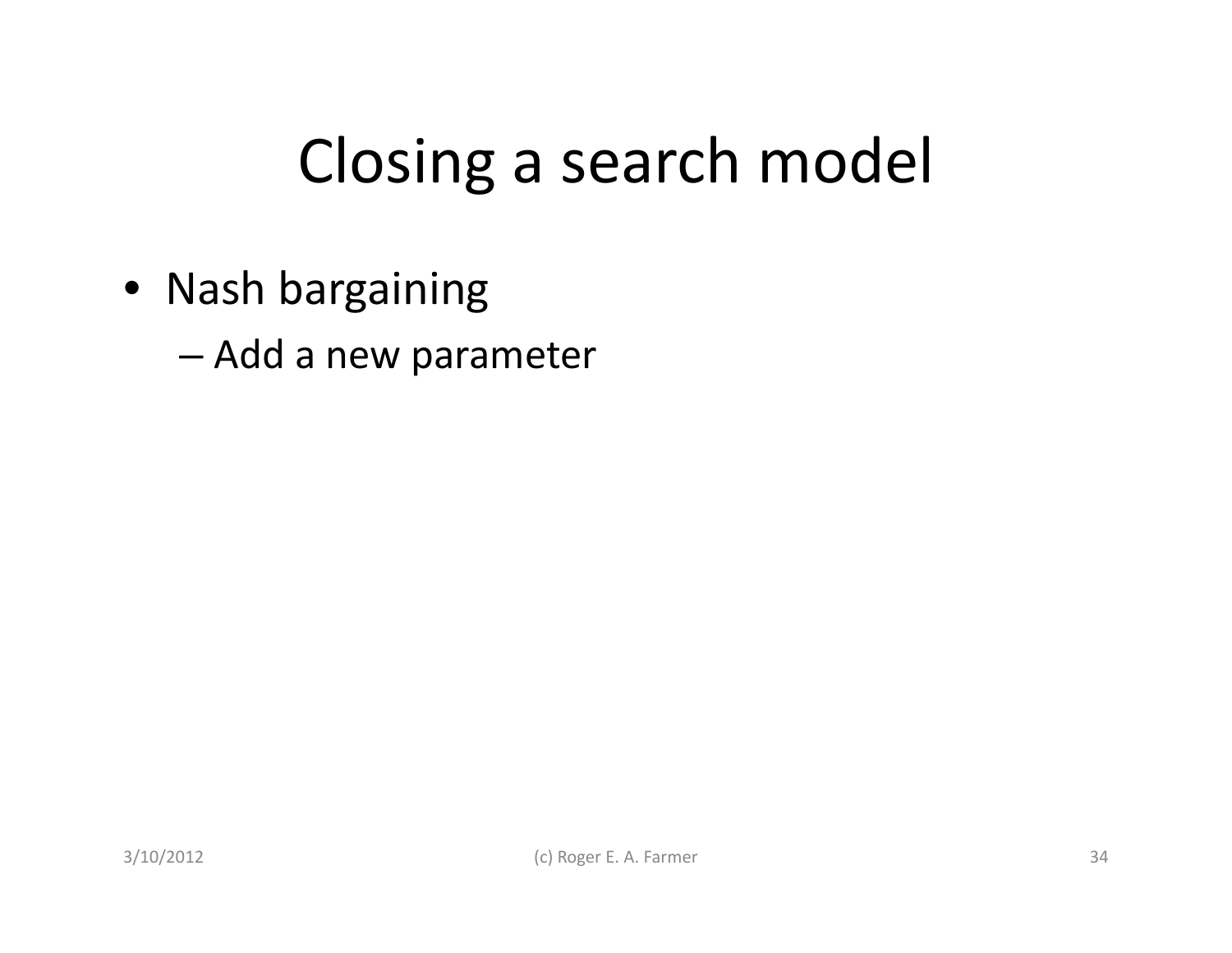• Nash bargaining

– Add <sup>a</sup> new parameter

• Directed search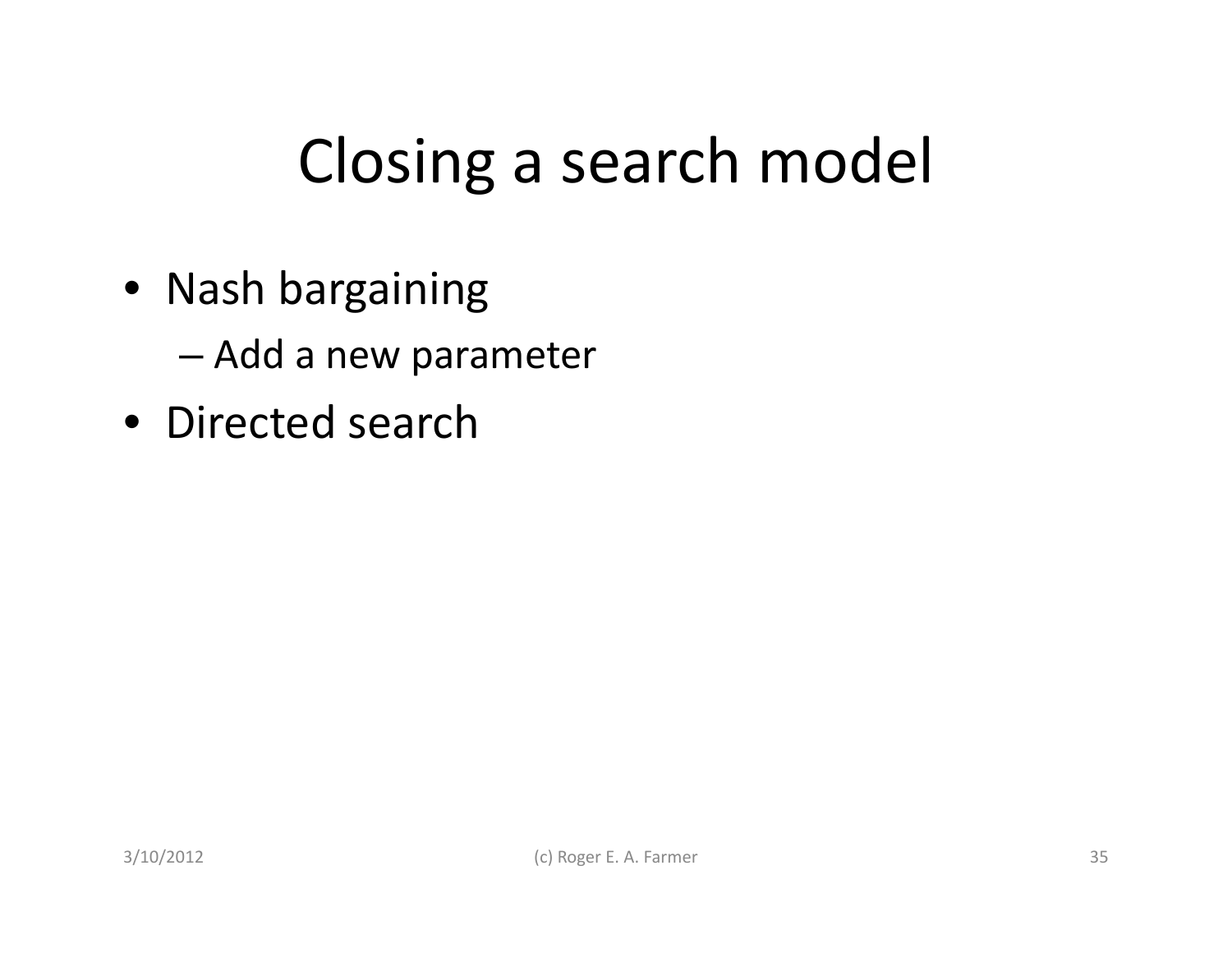• Nash bargaining

- Directed search
	- –– Replace the missing markets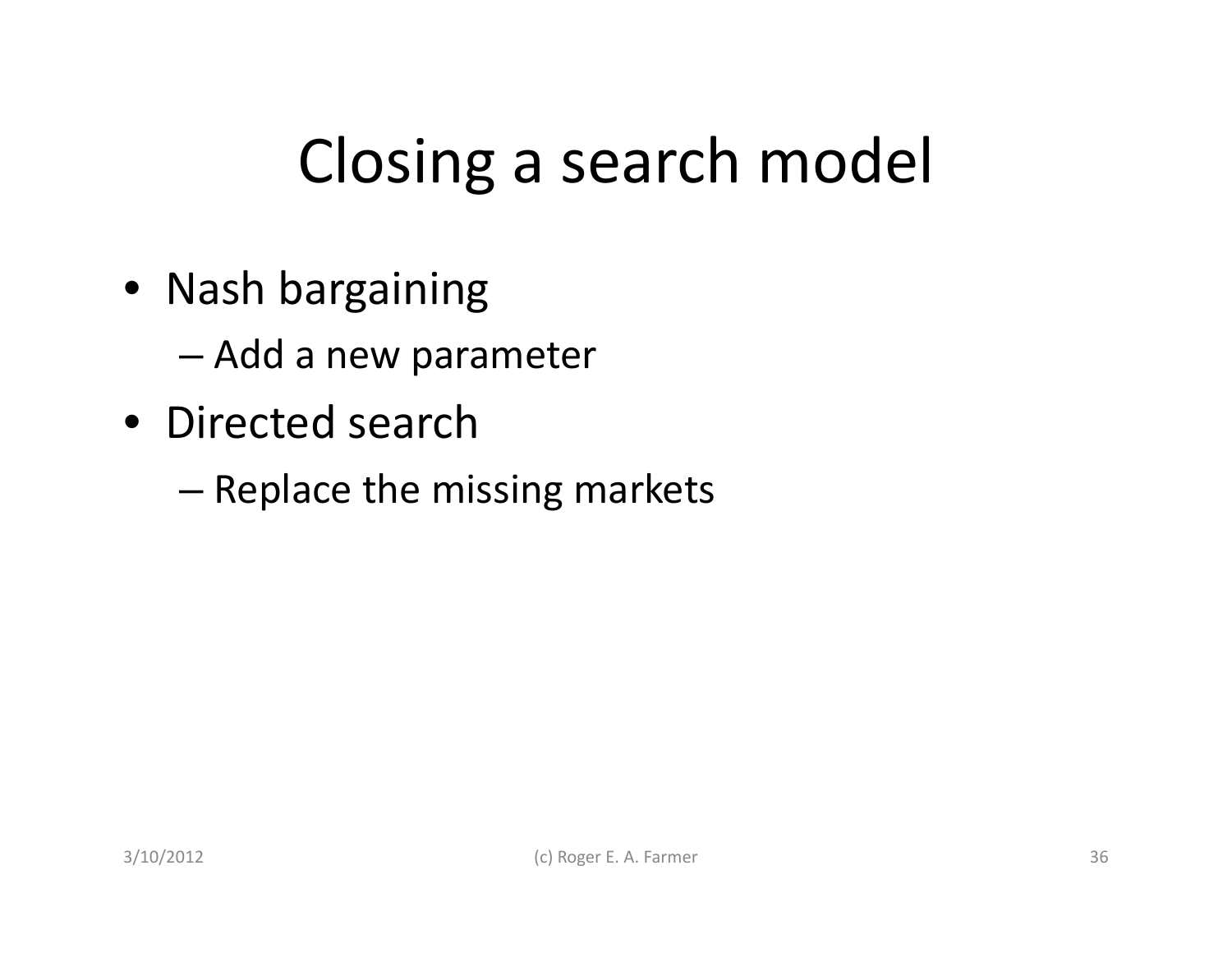• Nash bargaining

- Directed search
	- –– Replace the missing markets
- Allow for multiple solutions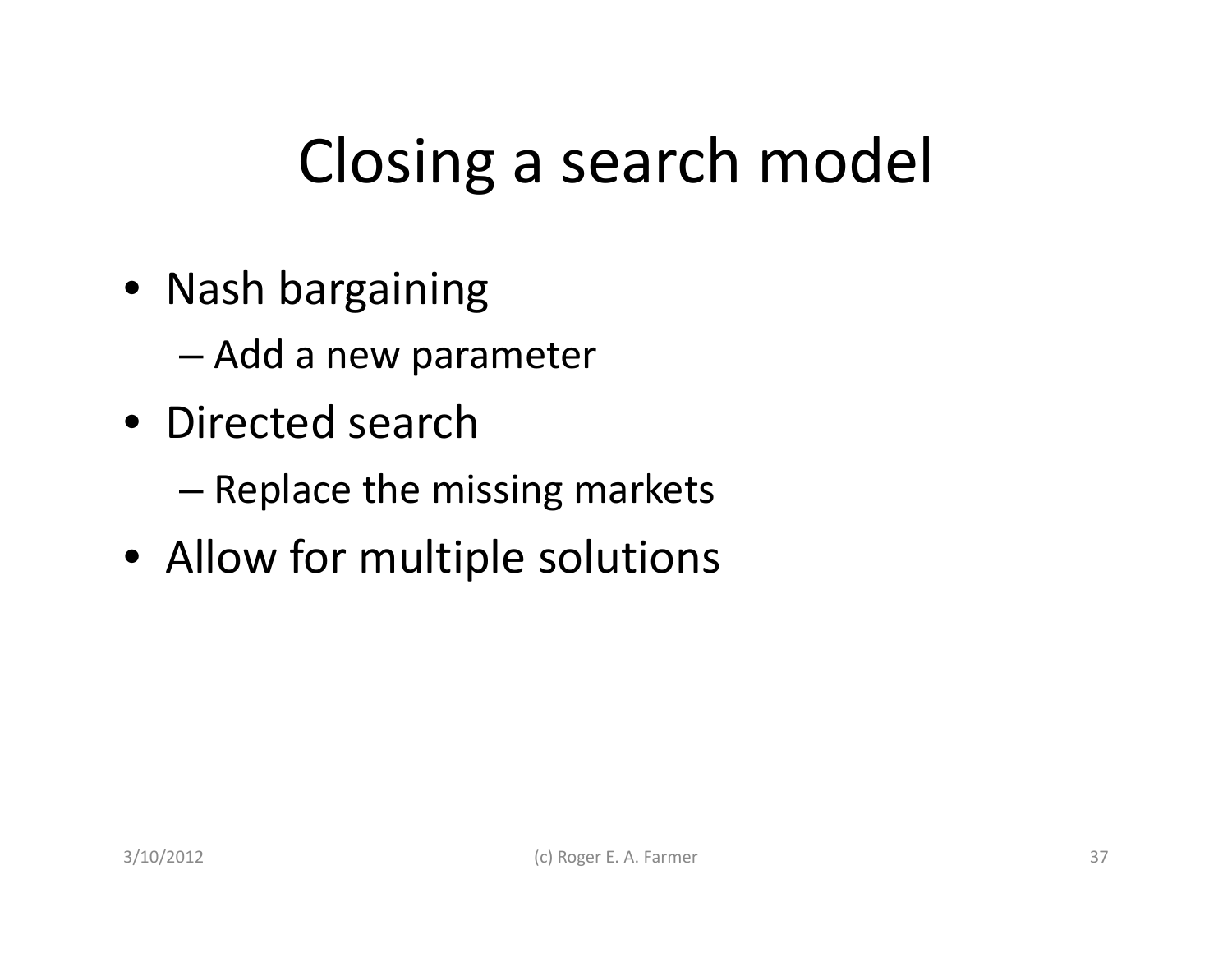• Nash bargaining

- Directed search
	- –– Replace the missing markets
- Allow for multiple solutions
	- Close the model in the asset markets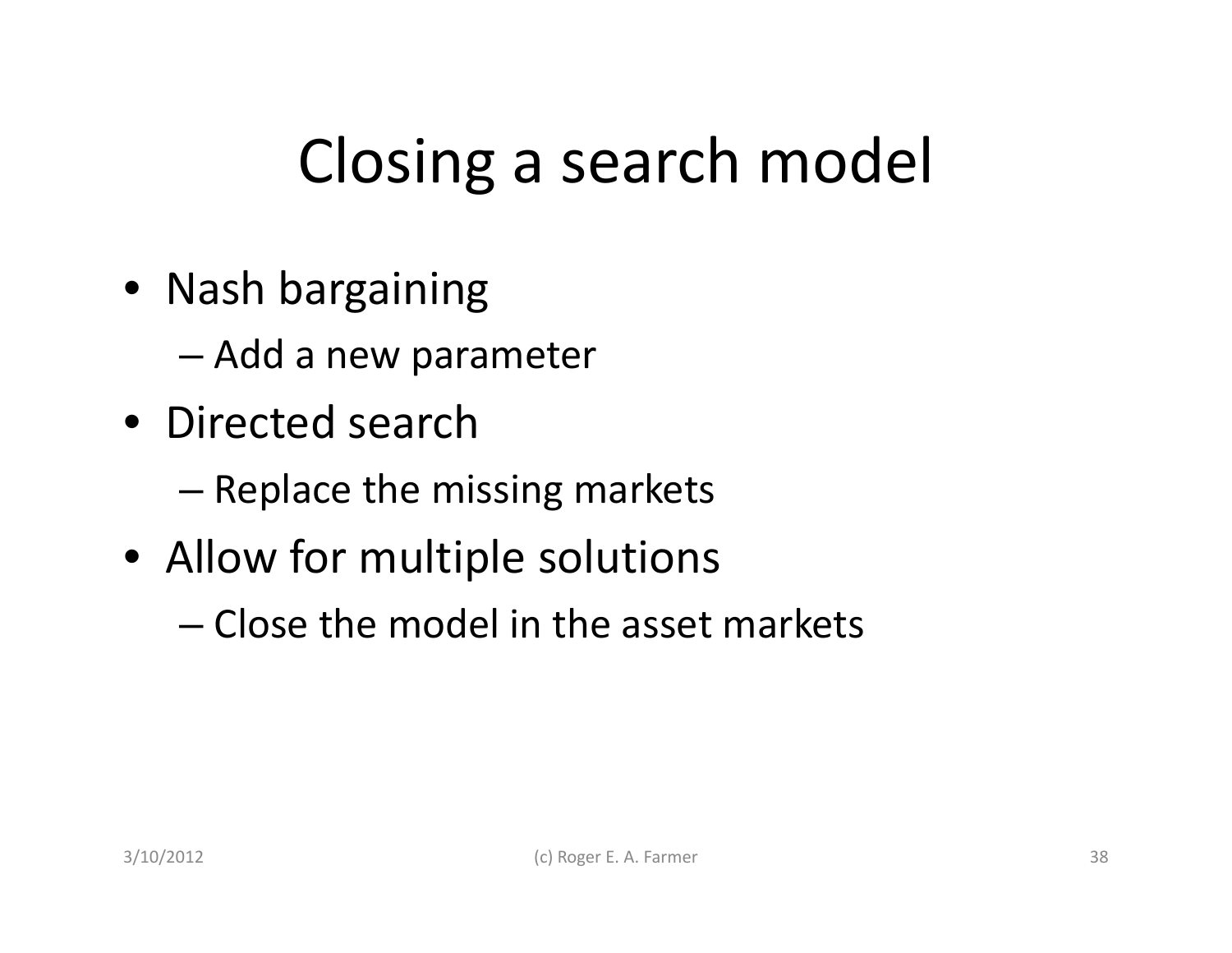• Nash bargaining

– Add <sup>a</sup> new parameter

- Directed search
	- –– Replace the missing markets
- Allow for multiple solutions
	- Close the model in the asset markets

Vision A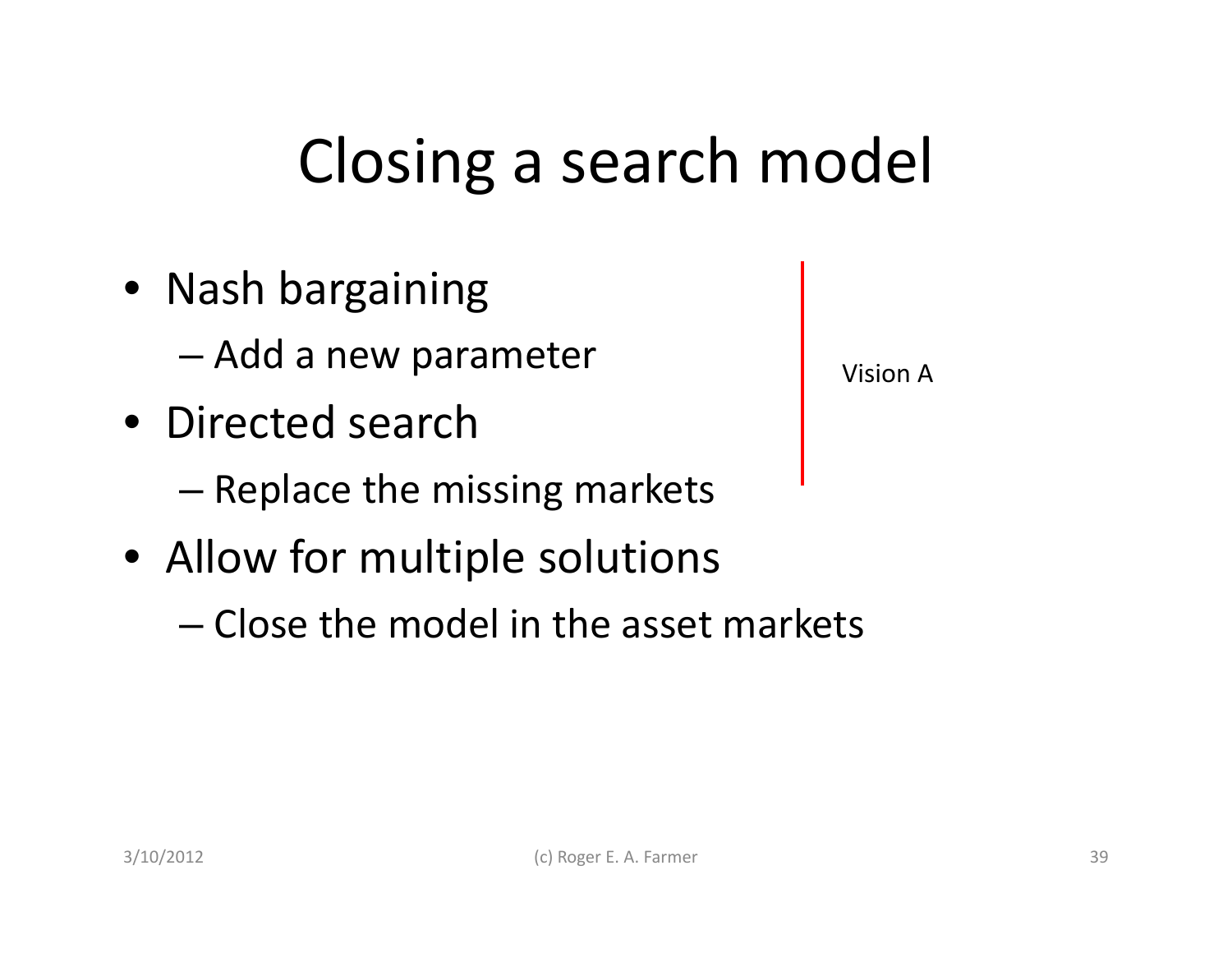- Nash bargaining – Add <sup>a</sup> new parameter • Directed search Vision A–– Replace the missing markets • Allow for multiple solutions
	- Close the model in the asset markets

Vision B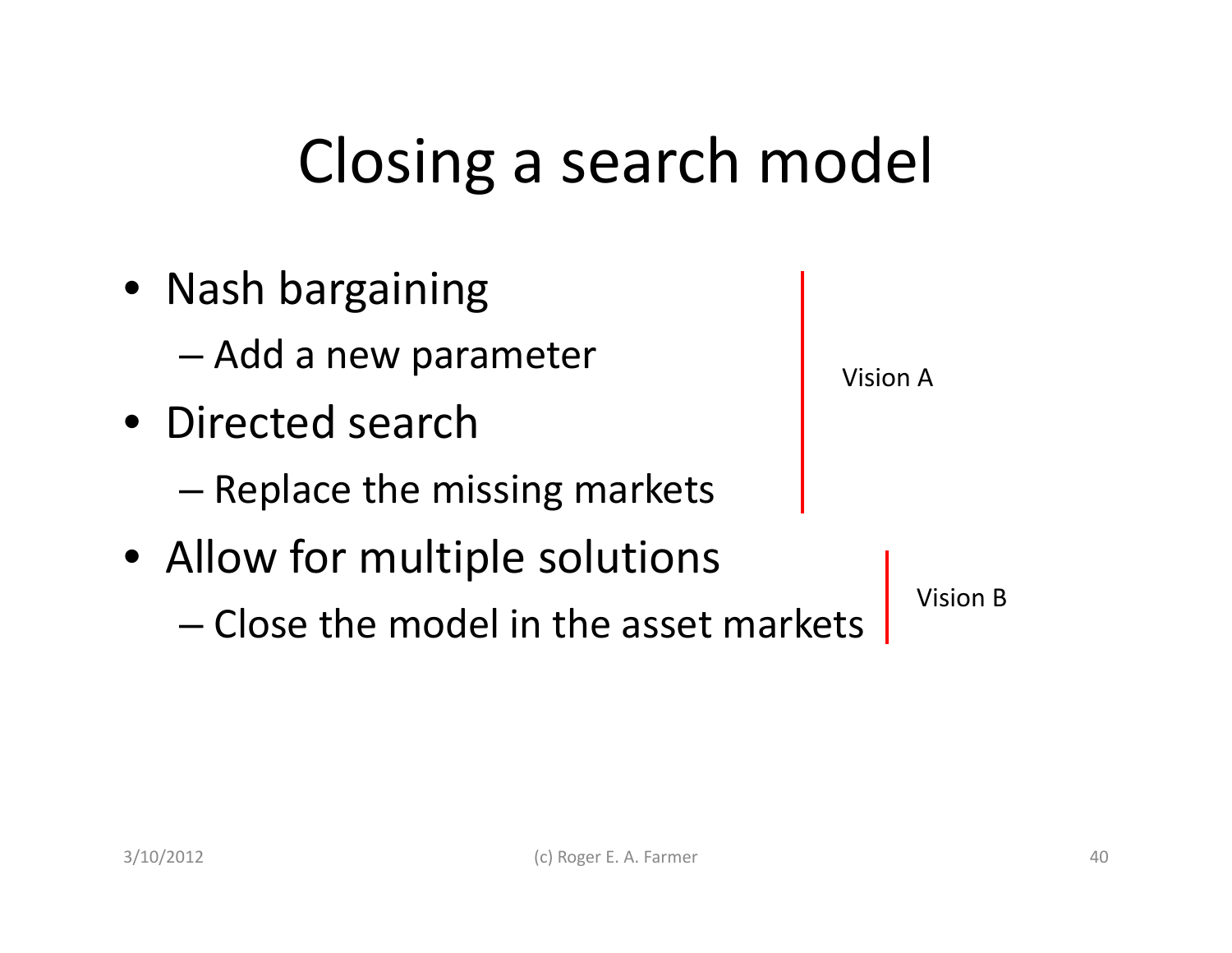# Multiple Equilibrium and Search

- Finite multiplicities
	- –— Diamond RE Studs (1982),
	- –Diamond *JPE* (1982)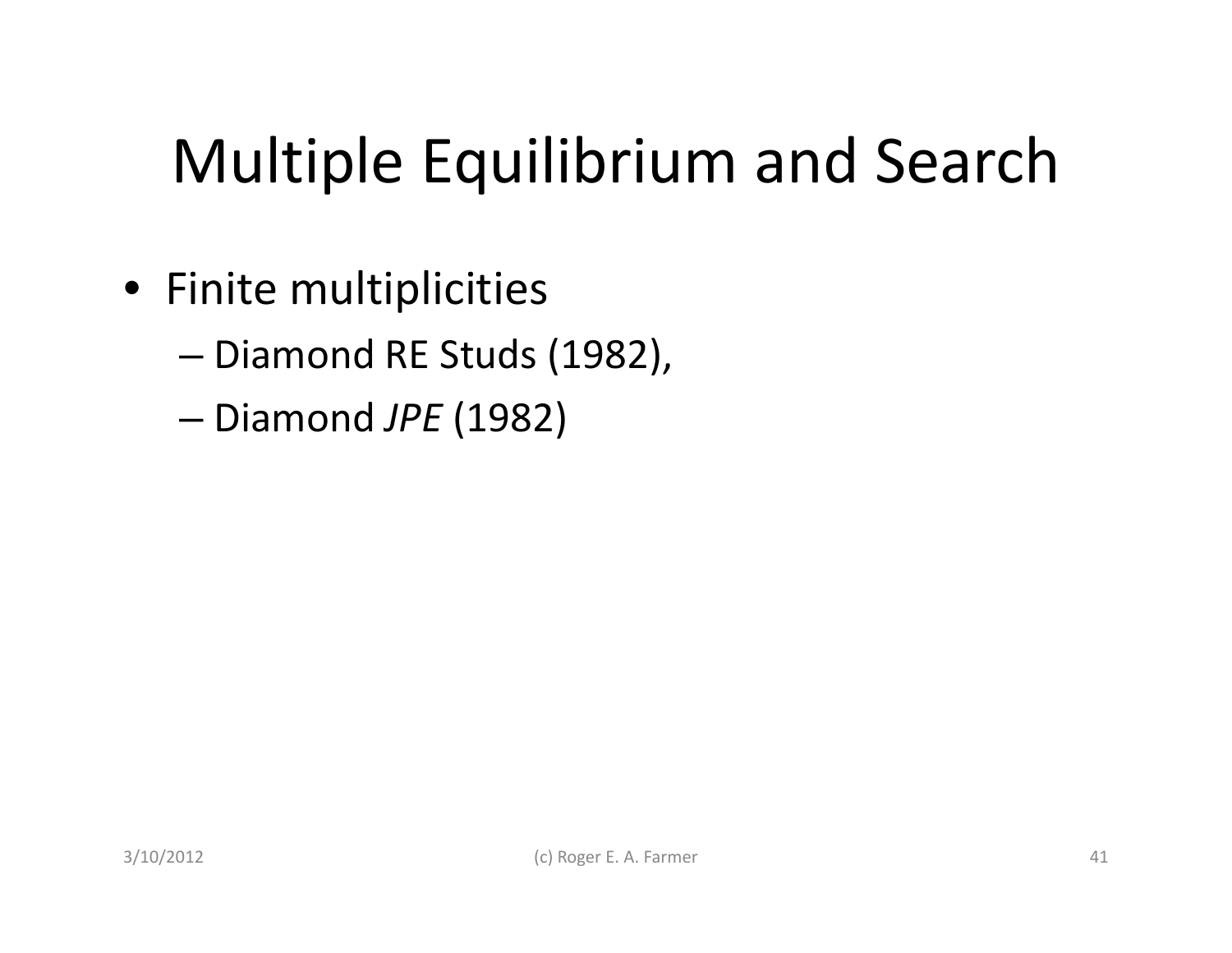# Multiple Equilibrium and Search

- Finite multiplicities
	- –— Diamond RE Studs (1982),
	- –Diamond *JPE* (1982)
- Continuum of equilibria
	- –- Howitt and McAfee *IER* (1987)
	- –Hall *AER* (2005)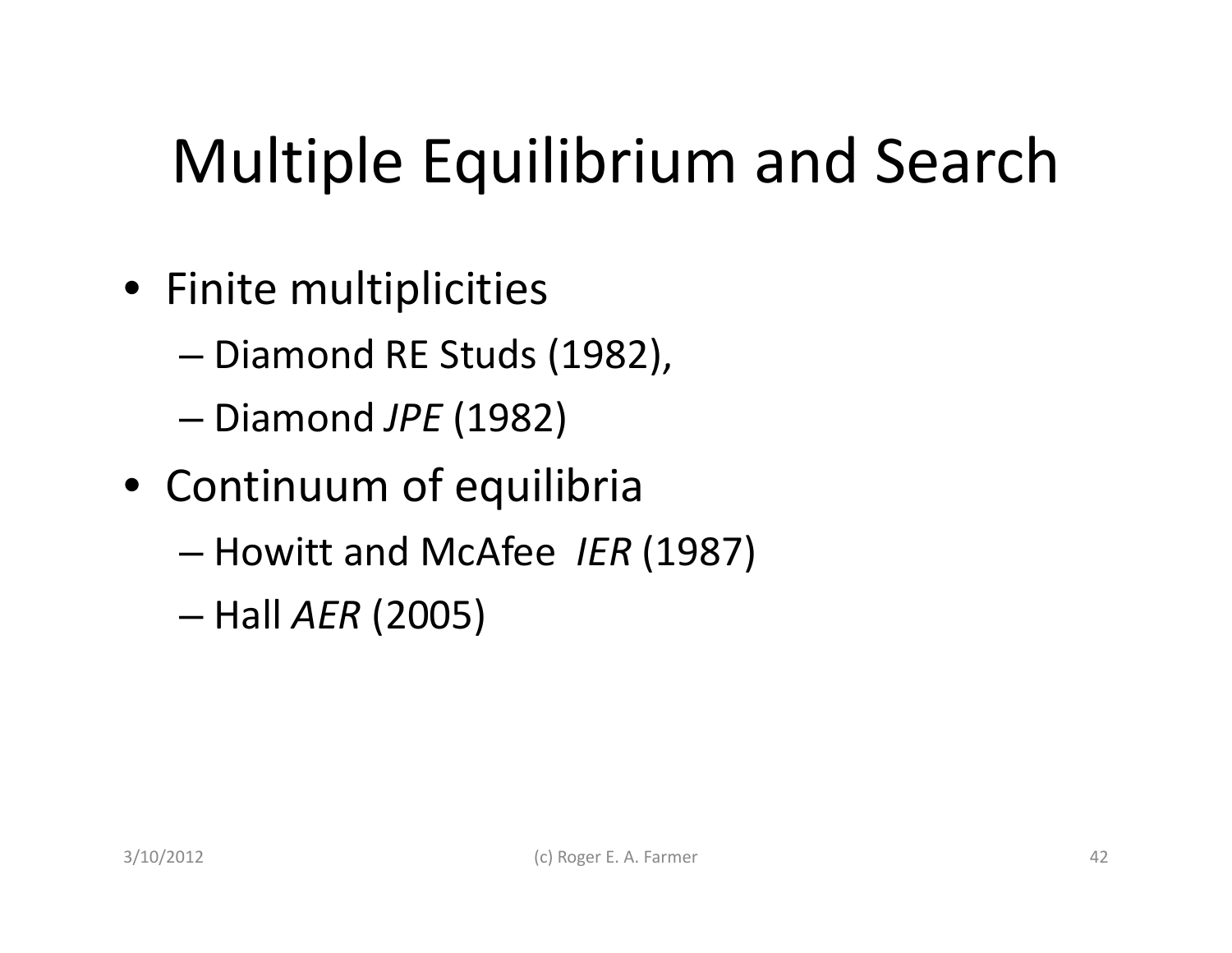### Search and Asset Markets: Model A

Unique steady state equilibrium

> Labor market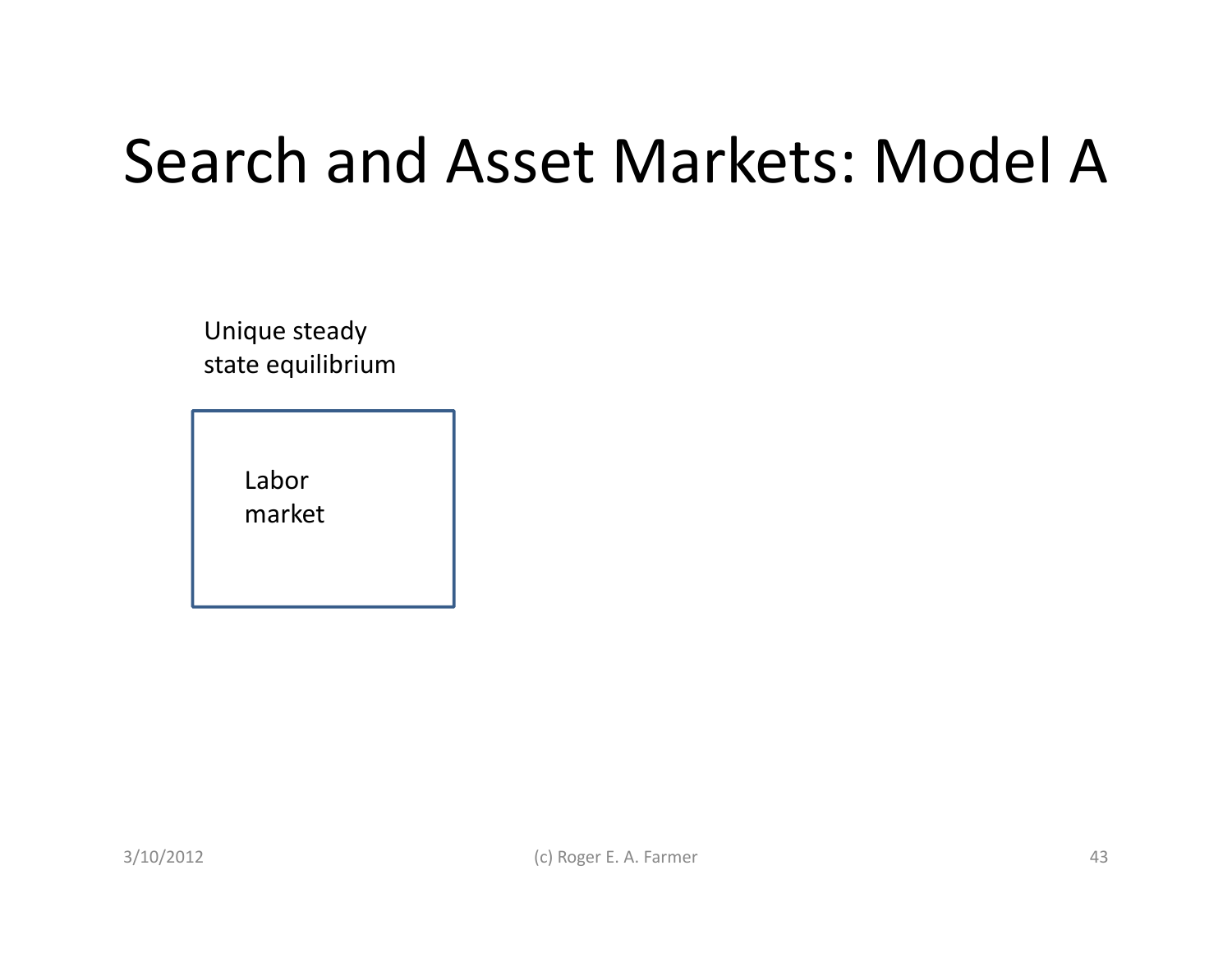#### Search and Asset Markets: Model A

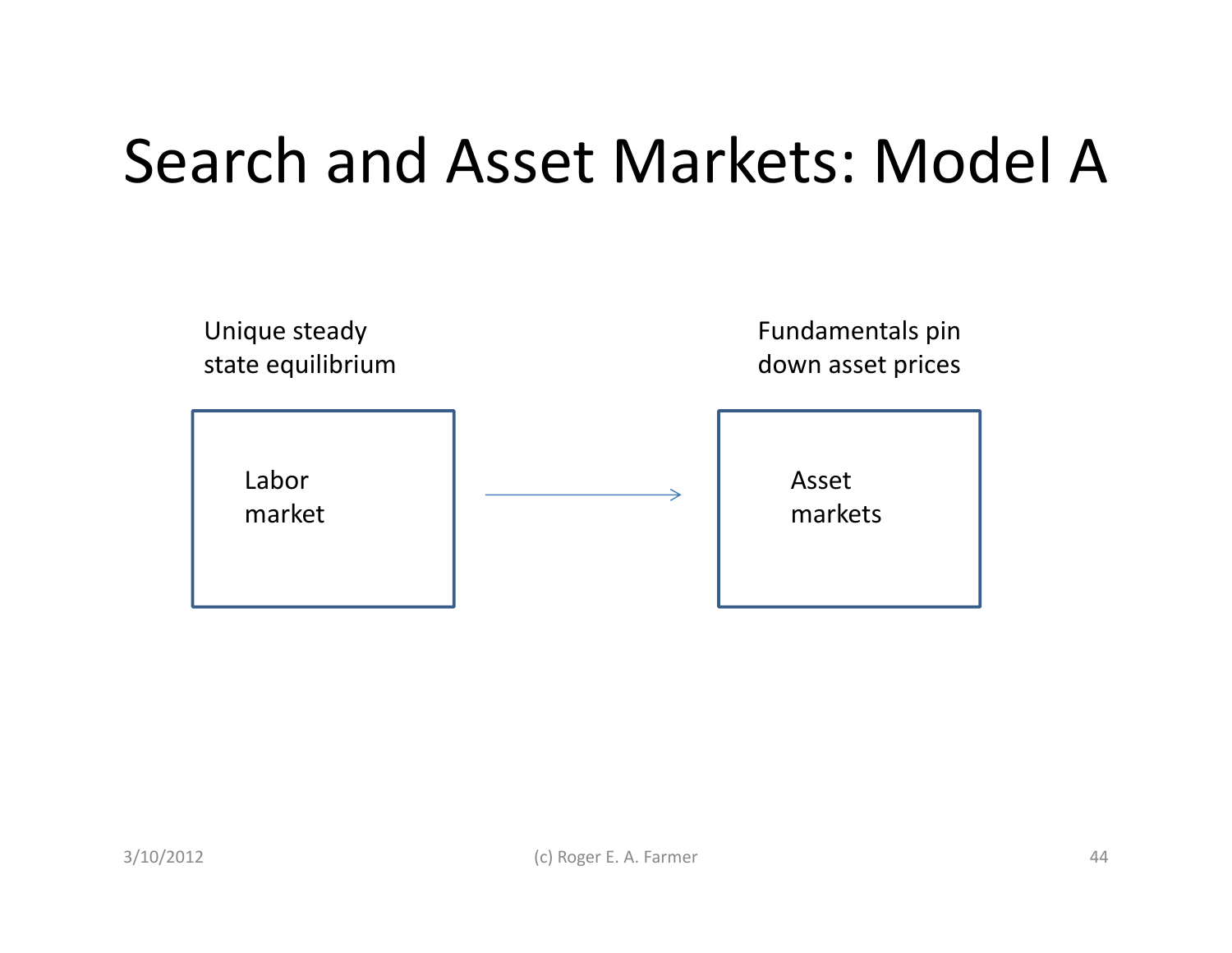### Search and Asset Markets: Model A



What's happening in the labor market is reflected in asset prices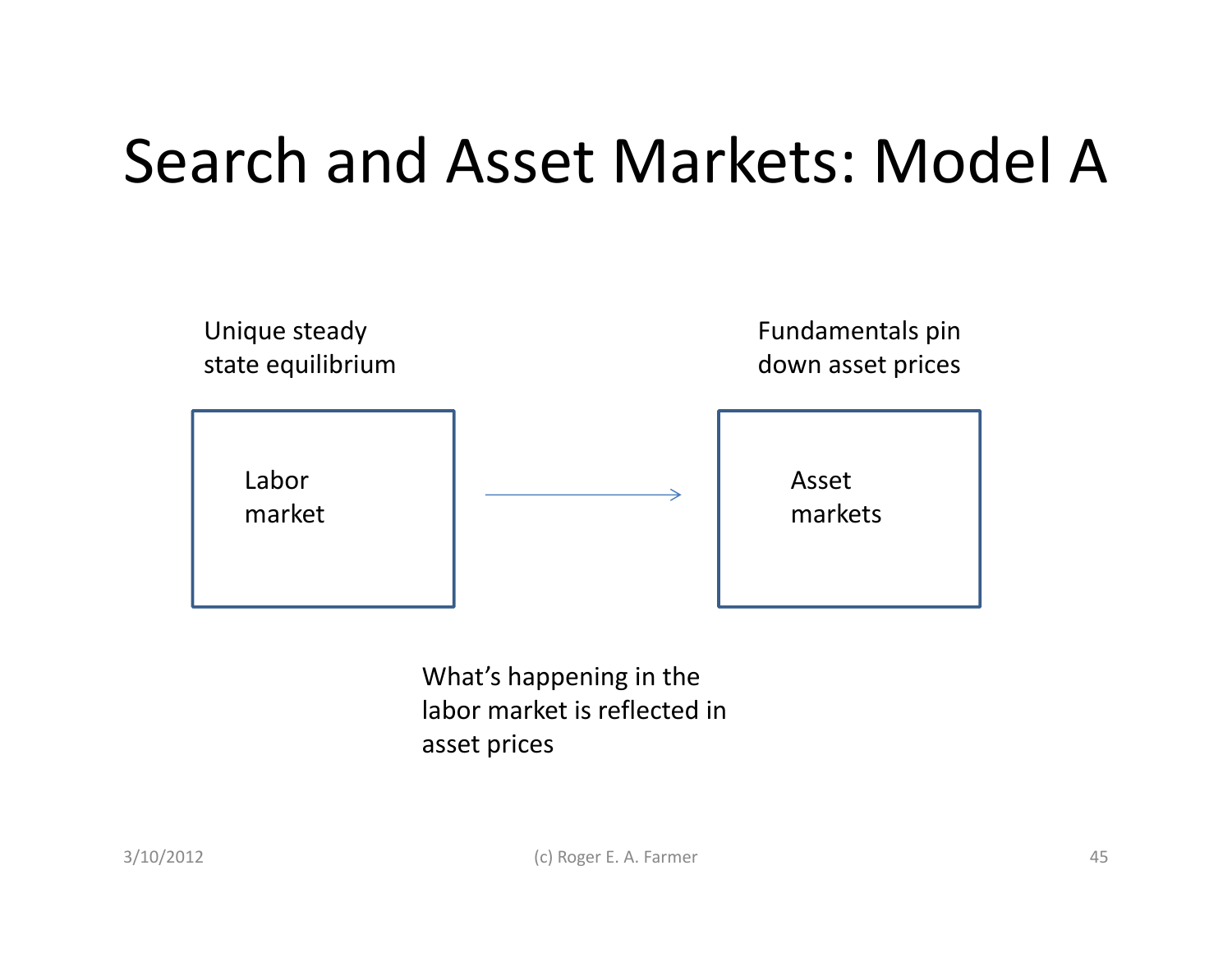### Search and Asset Markets: Model B

Confidencedetermines asset prices

> Assetmarkets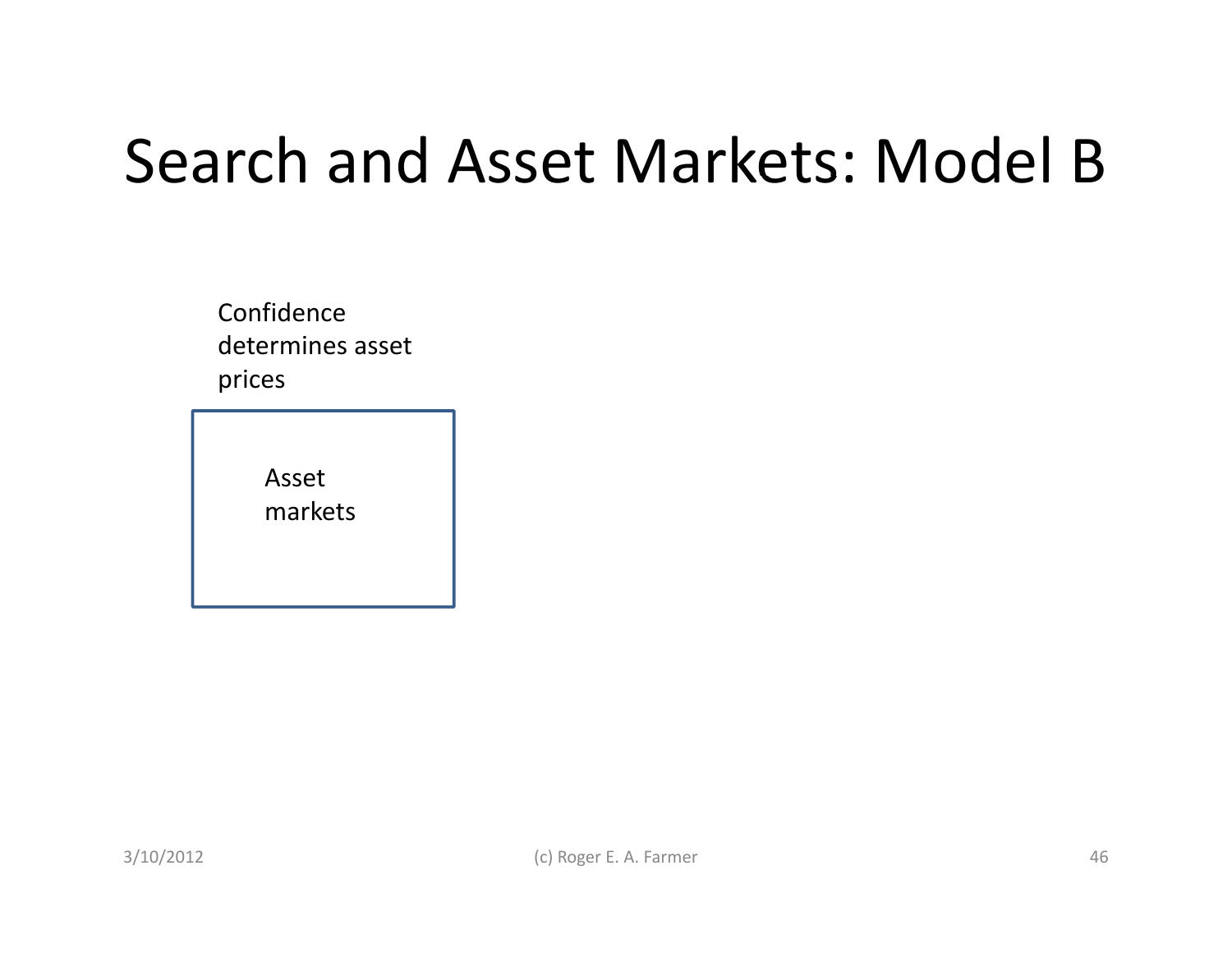#### Search and Asset Markets: Model B

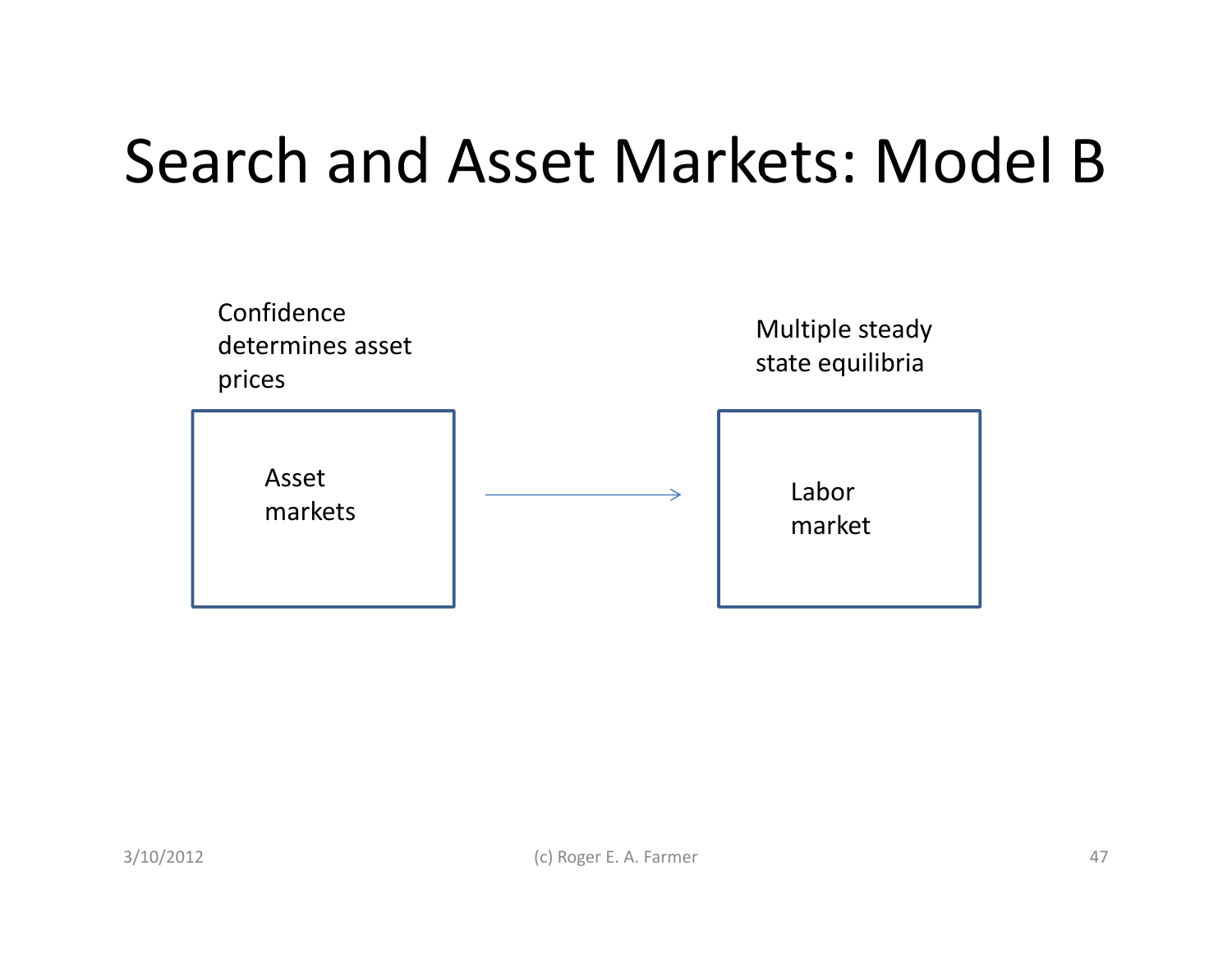### Search and Asset Markets: Model B



What's happening in the asset markets CAUSES permanent movements in unemployment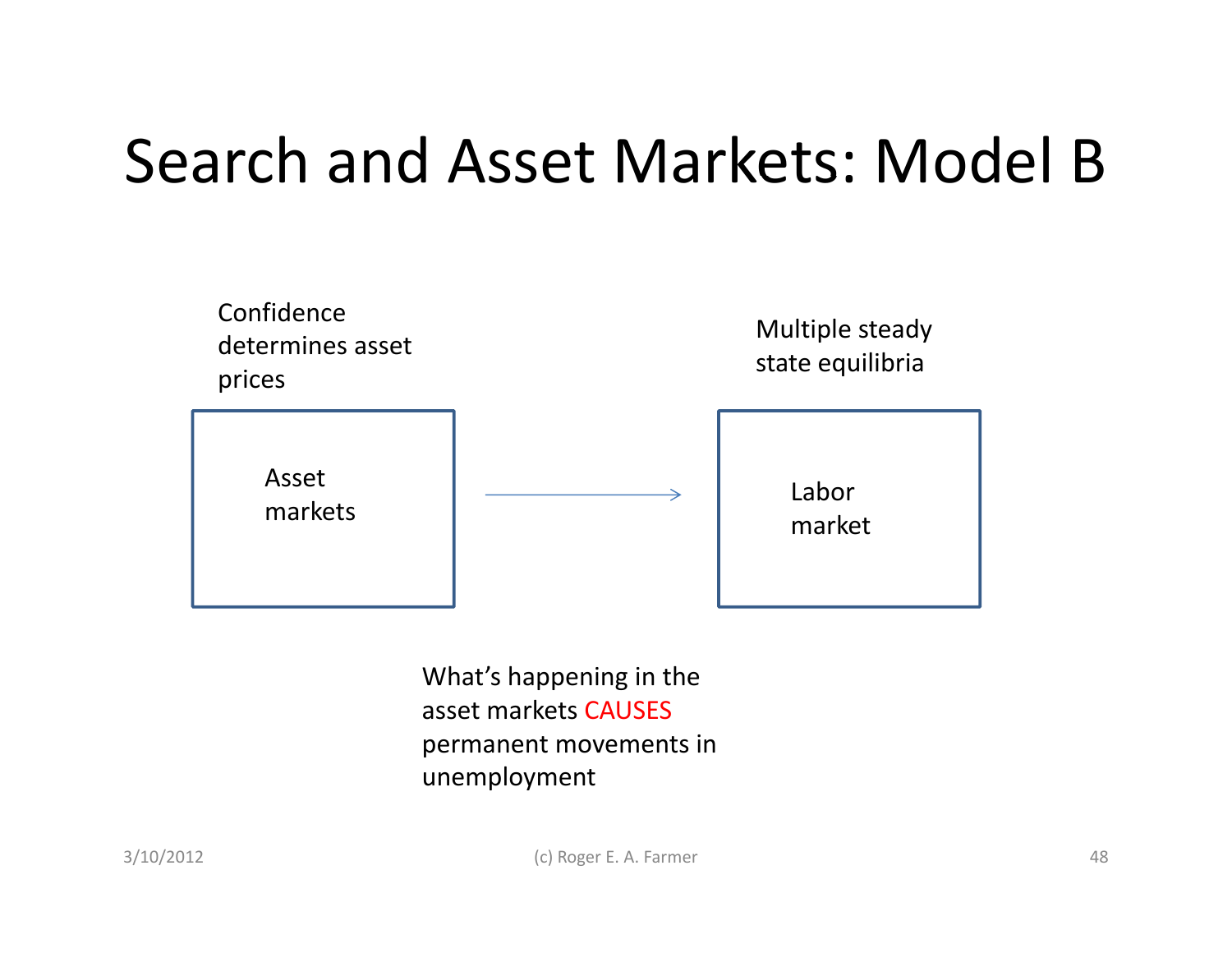#### Can we Distinguish Models A and B?

• Suppose that we close <sup>a</sup> search model with Nash bargaining: call this model A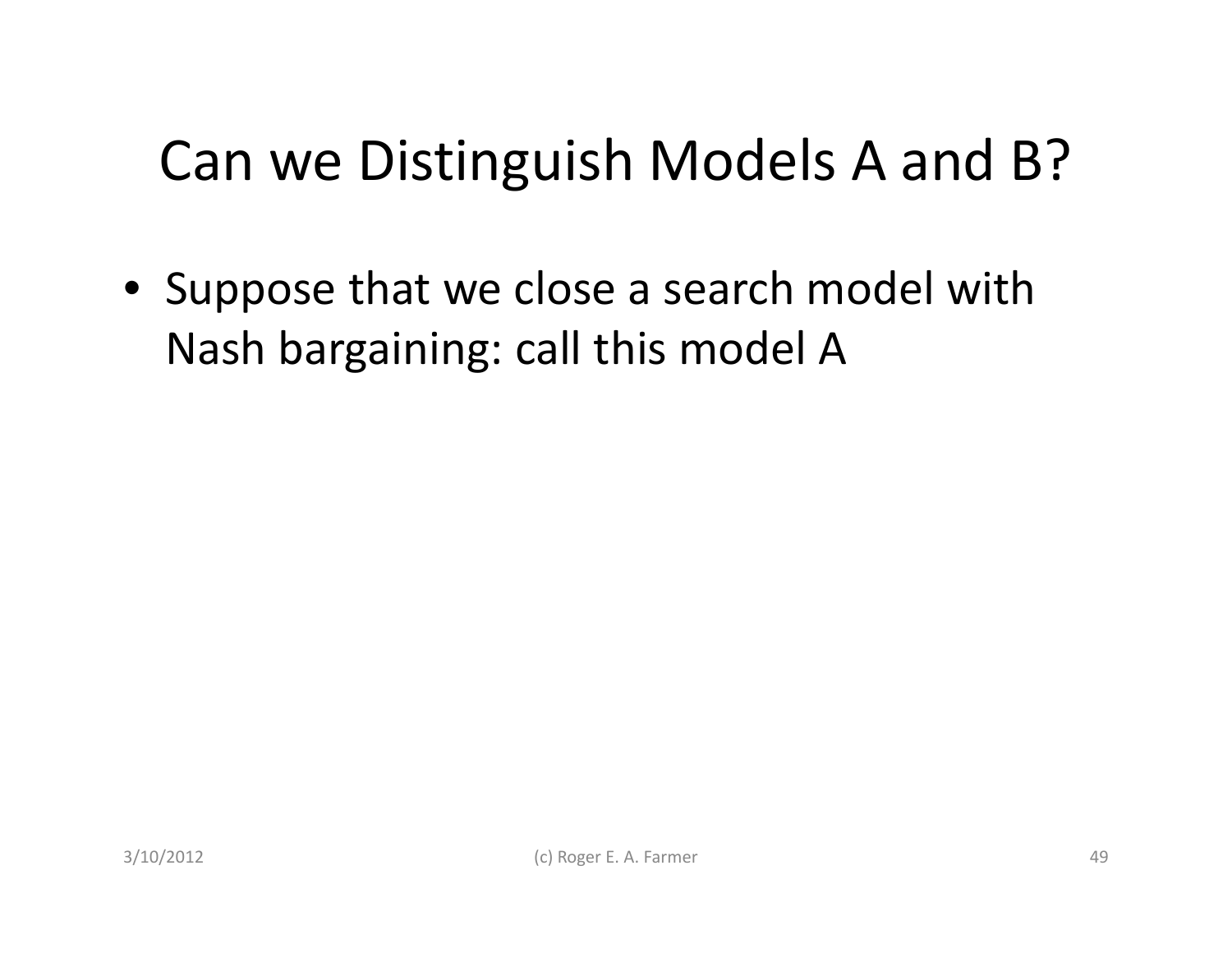#### Can we Distinguish Models A and B?

- Suppose that we close <sup>a</sup> search model with Nash bargaining: call this model A
- Suppose that we close <sup>a</sup> search model with self‐fulfilling beliefs in the asset markets: call this model B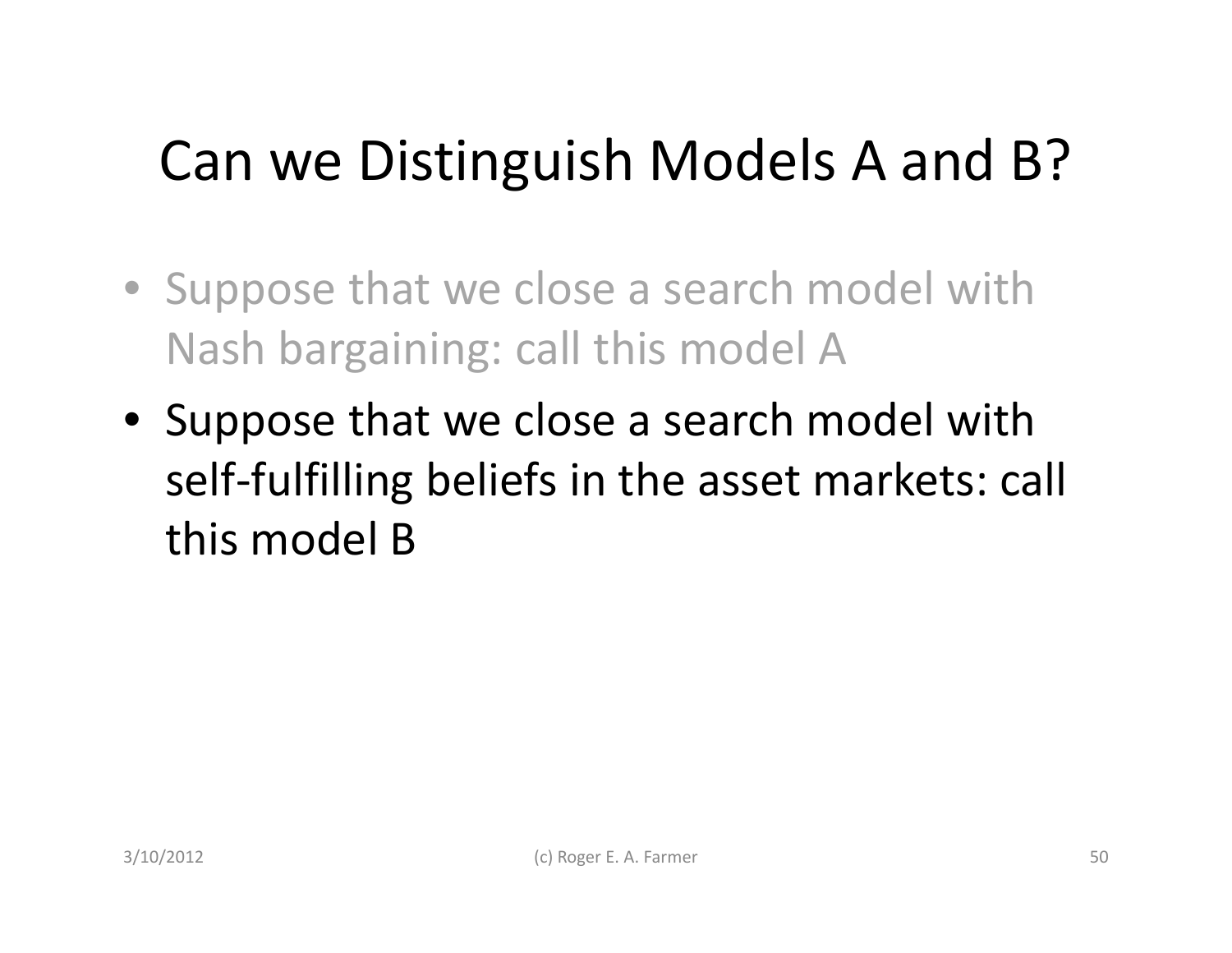# Proposition

- Suppose that we close <sup>a</sup> search model with Nash bargaining: call this model A
- Suppose that we close <sup>a</sup> search model with self-fulfilling beliefs in the asset markets: call this model B
- For every equilibrium generated by Model A there will be <sup>a</sup> process driving beliefs in Model B that makes the models observationally equivalent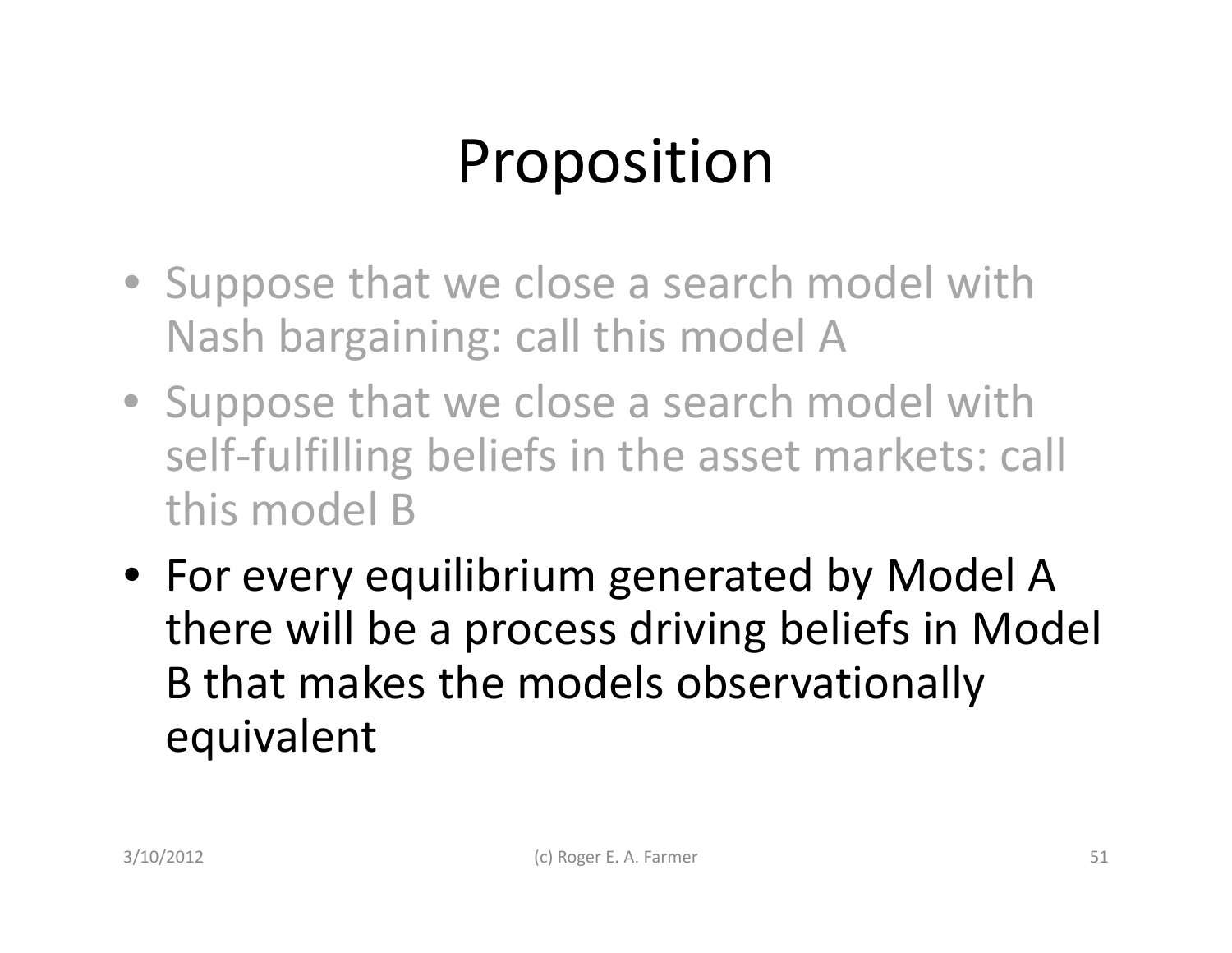#### Can we Distinguish Models A and B?

• Suppose that we allow bargaining weights to be time dependent in model A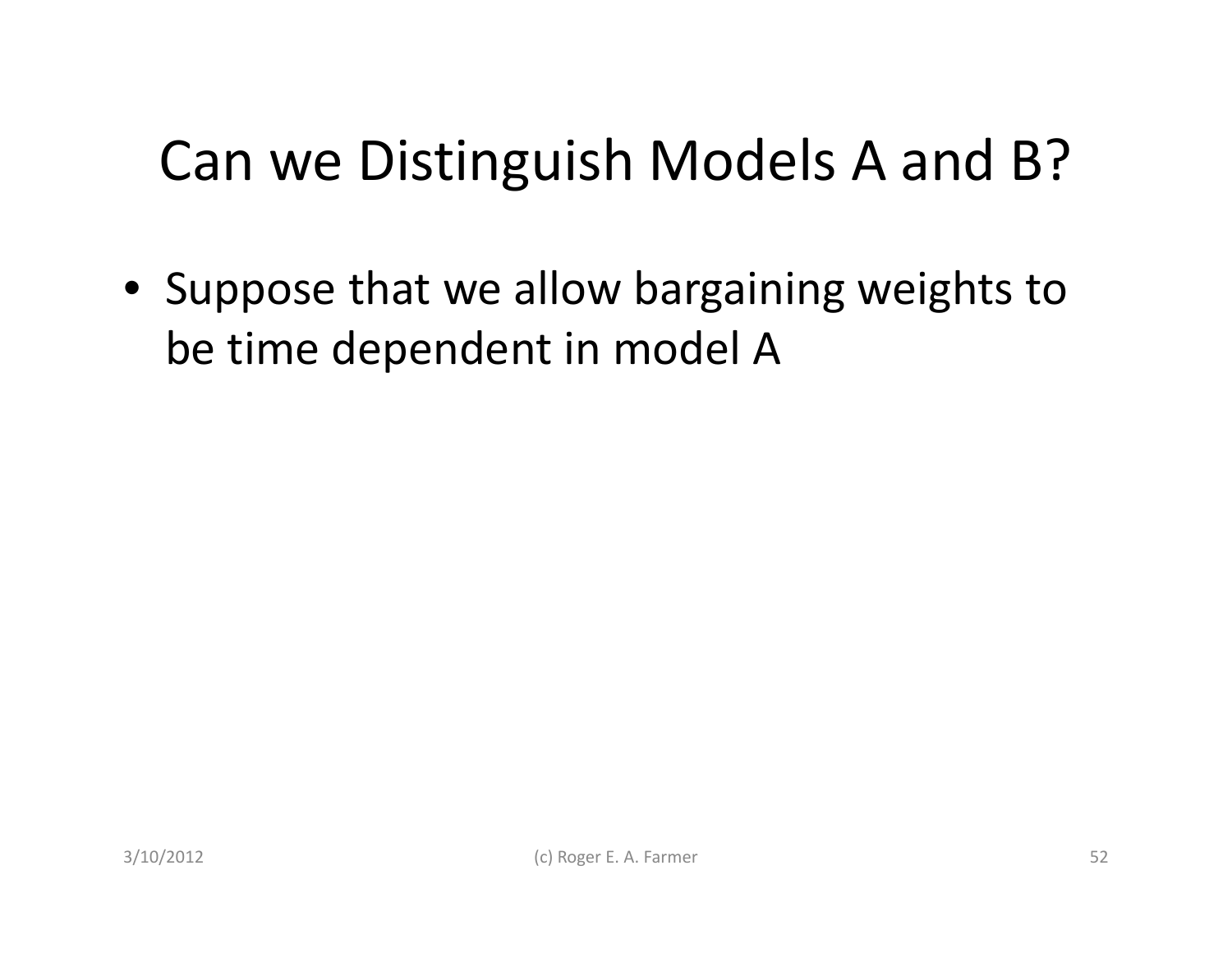## Proposition

- Suppose that we allow bargaining weights to be time dependent in model A
- For every equilibrium generated by Model B there will be <sup>a</sup> sequence of bargaining weights such that the models are observationally equivalent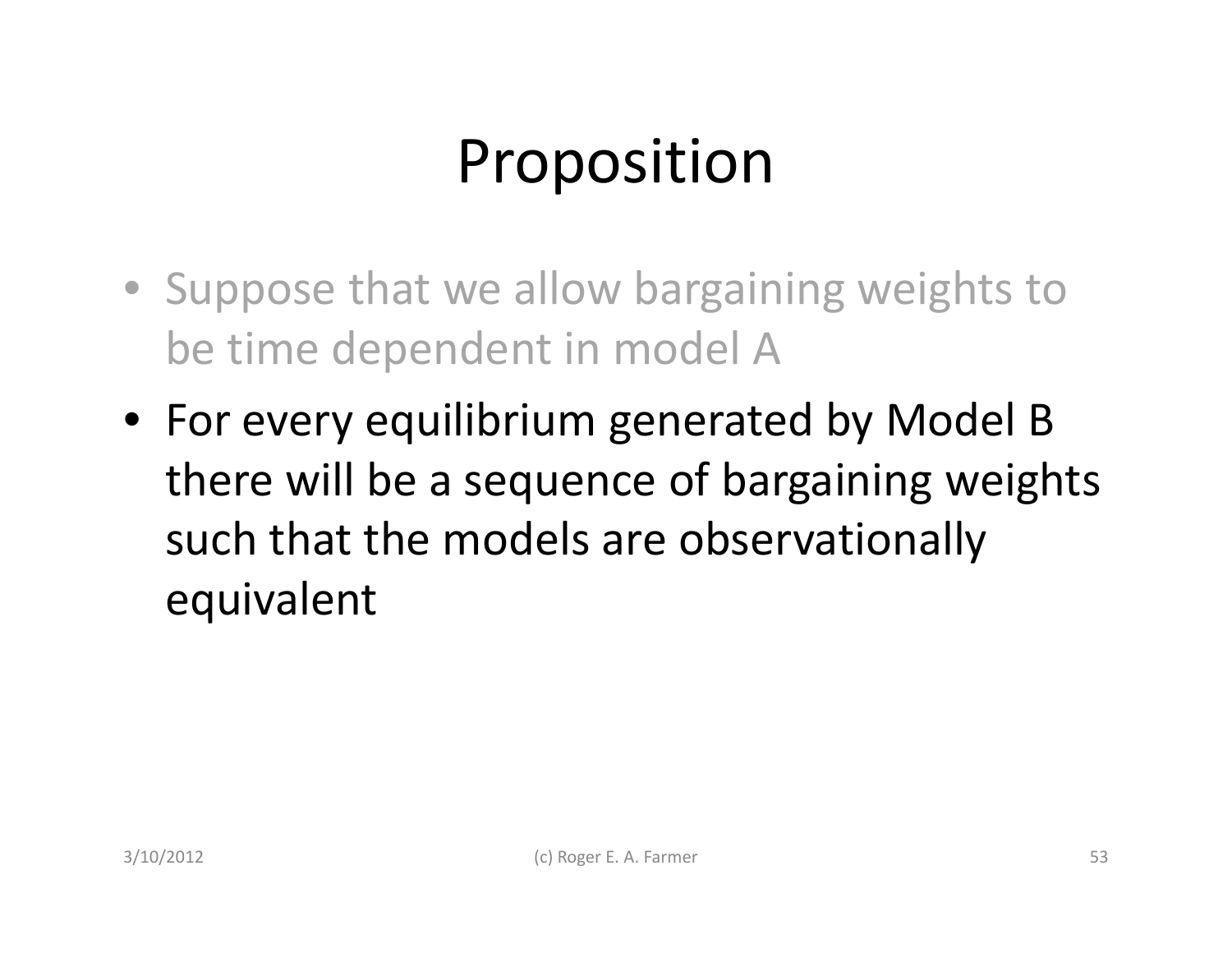• What was the trigger?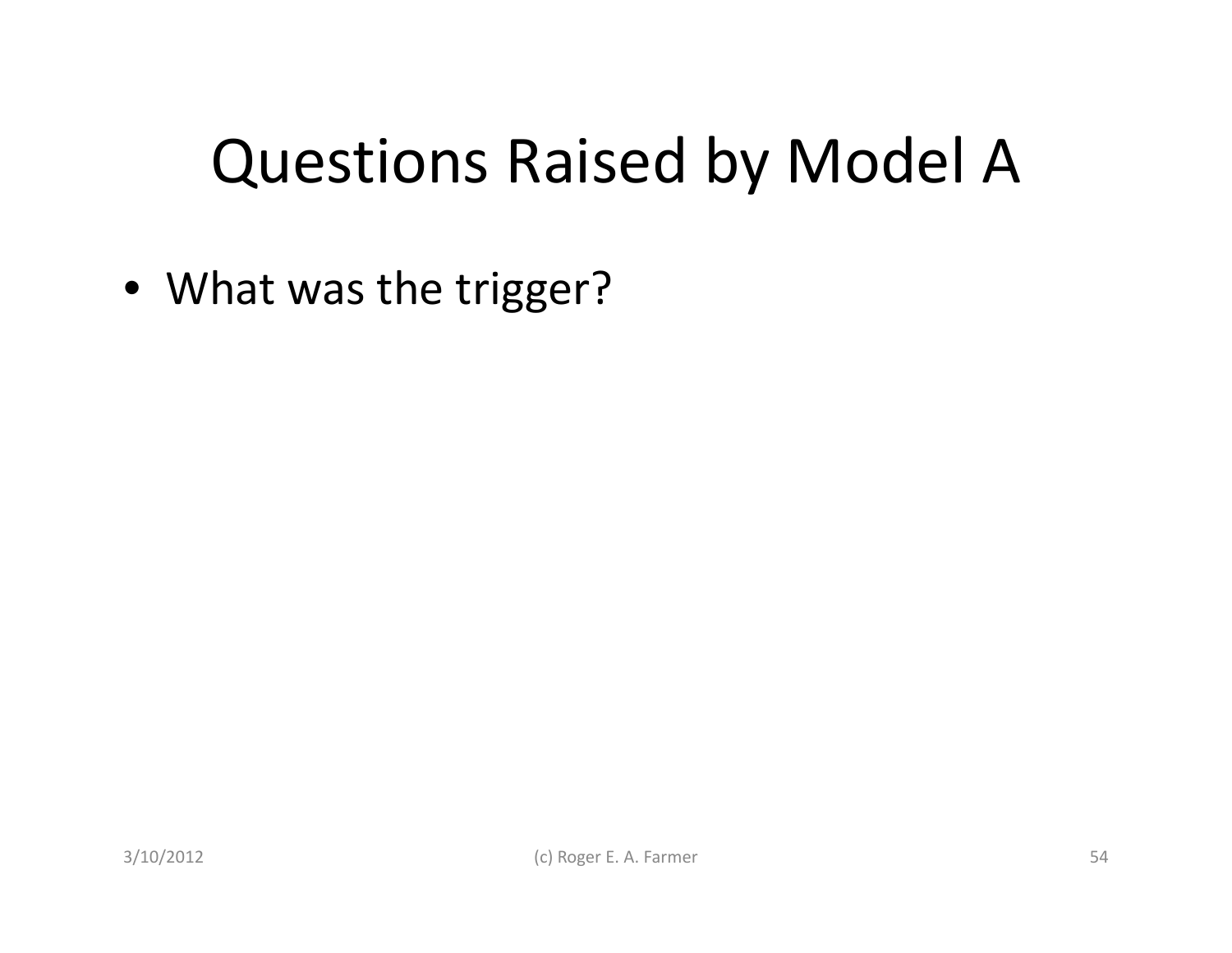• What was the trigger?

–The increased financial friction is not explained.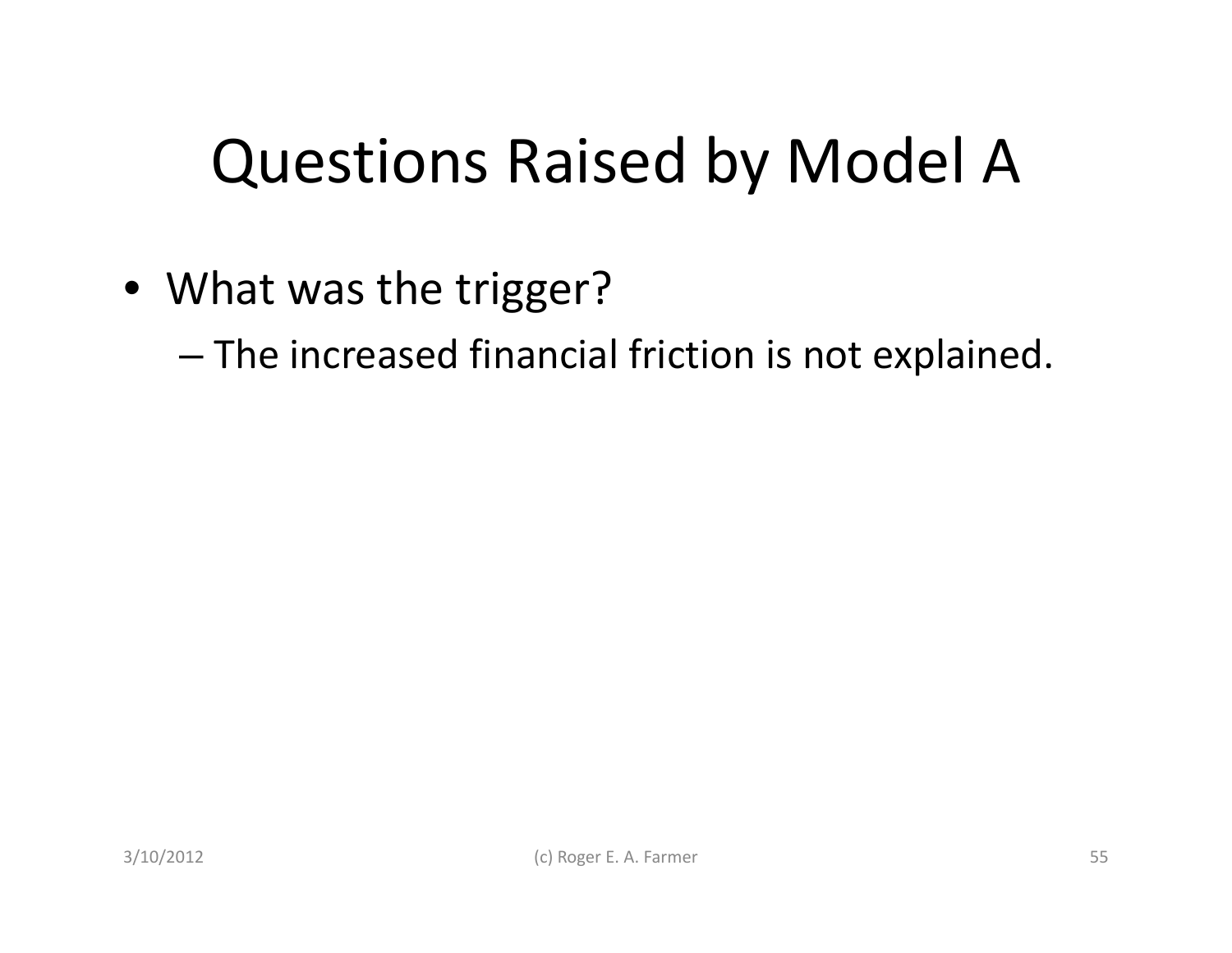- What was the trigger?
	- –The increased financial friction is not explained.
	- – There was no big change in fundamentals so why did the market crash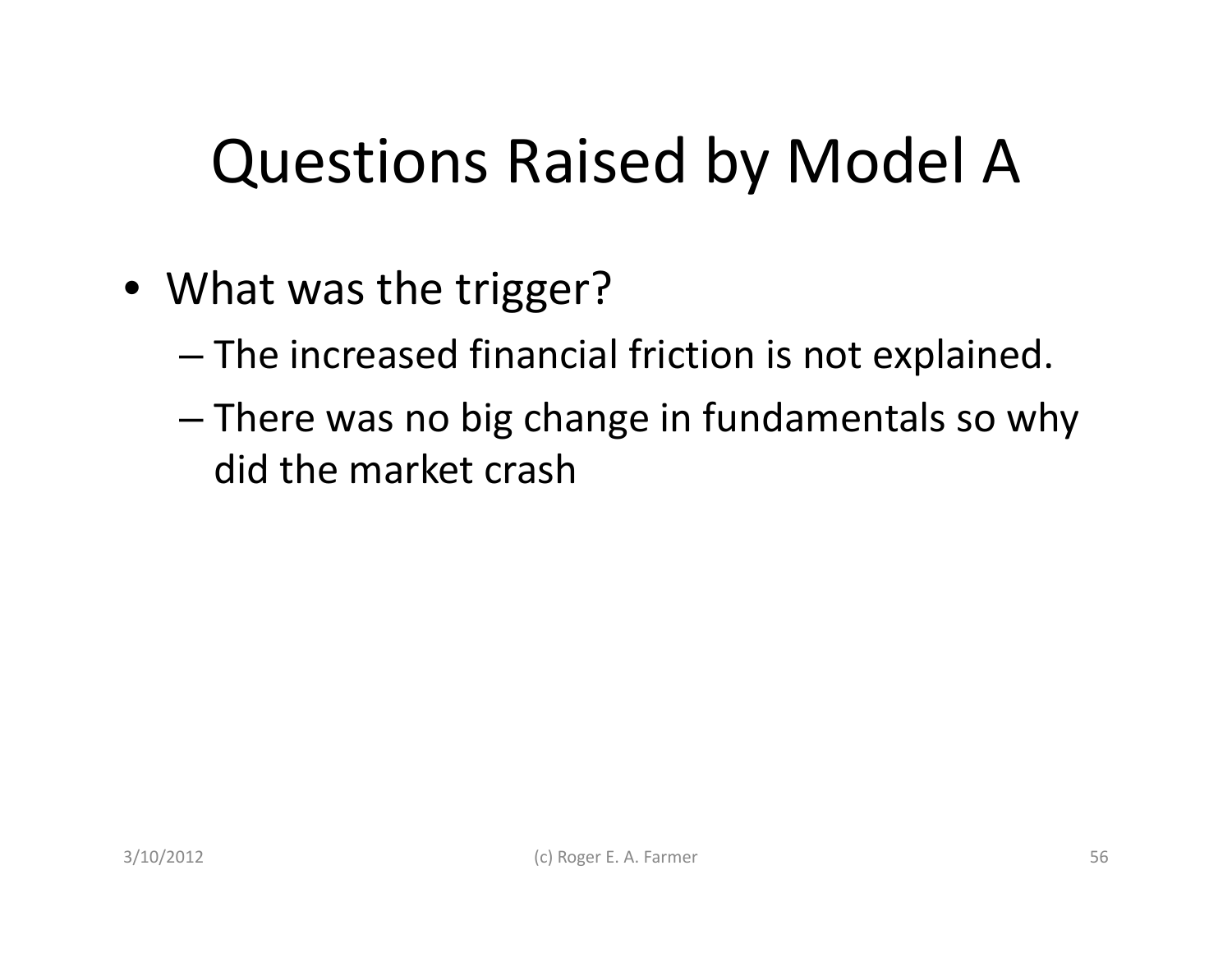- What was the trigger?
	- The increased financial friction is not explained.
	- There was no big change in fundamentals so why did the market crash
- Why are asset prices so volatile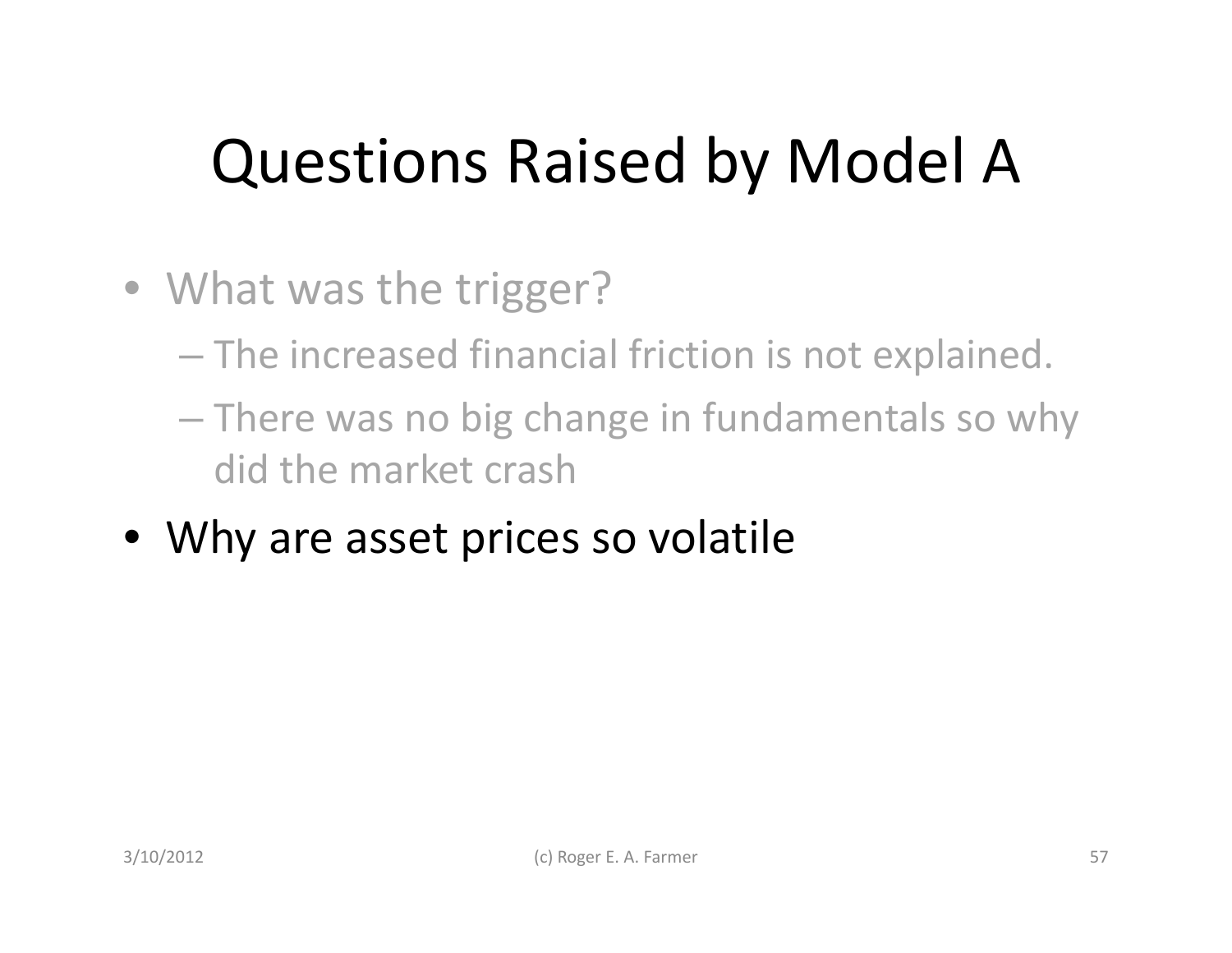- What was the trigger?
	- The increased financial friction is not explained.
	- There was no big change in fundamentals so why did the market crash
- Why are asset prices so volatile
	- – $-$  If there is a unique asset market equilibrium: why don't asset market participants buy when prices are low and sell when they are high?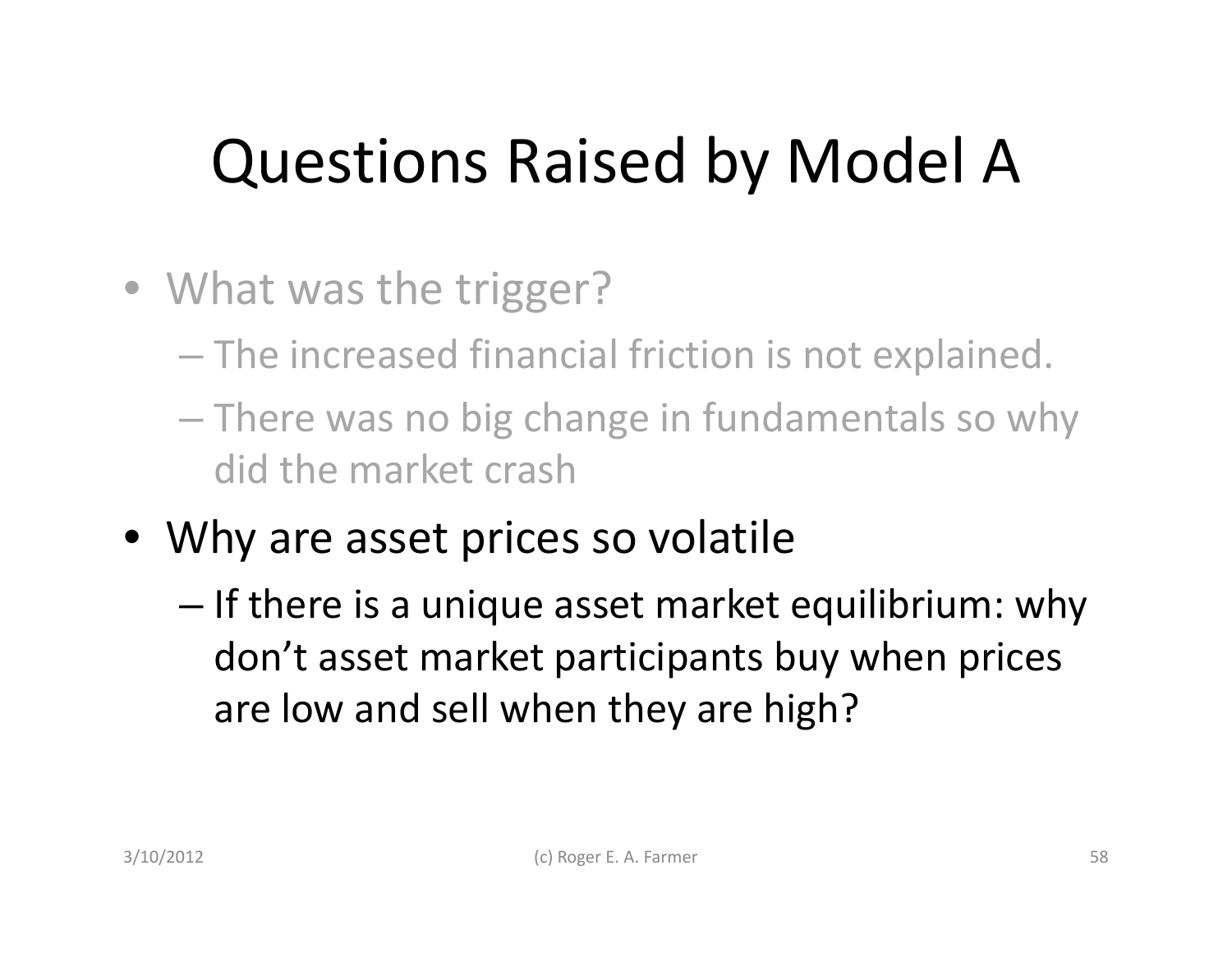• What was the trigger?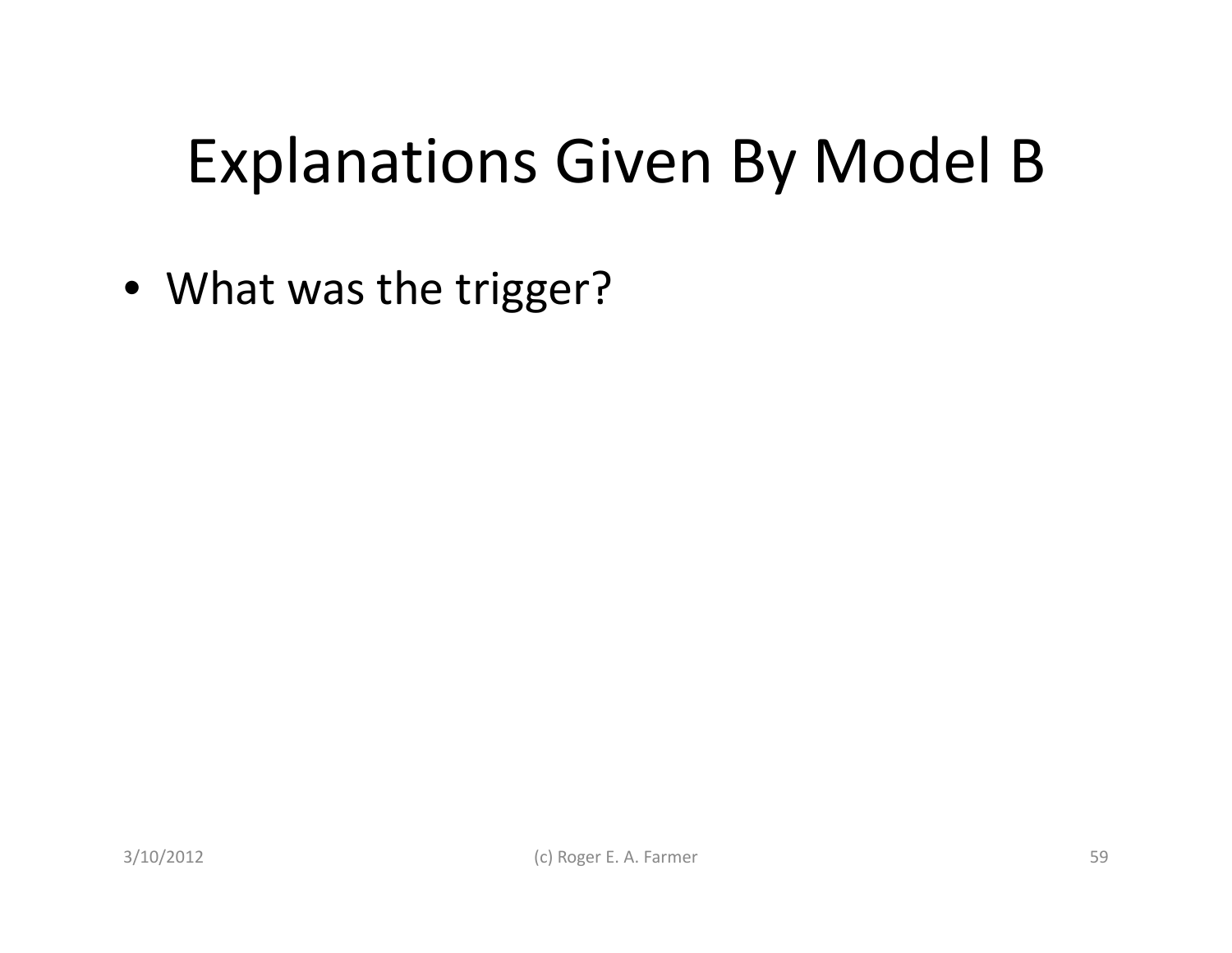- What was the trigger?
	- – The trigger was <sup>a</sup> shift from one equilibrium to another.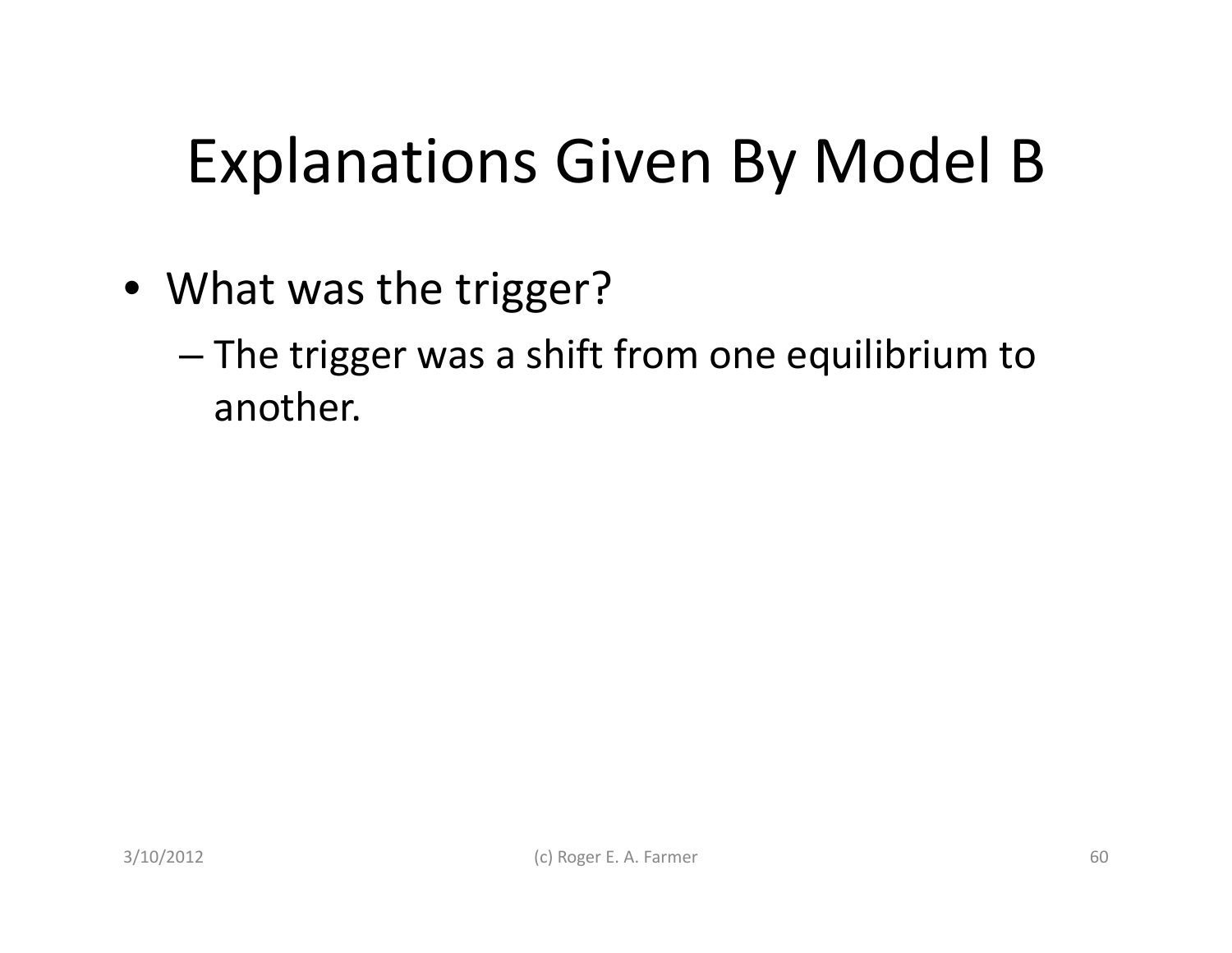- What was the trigger?
	- The trigger was <sup>a</sup> shift from one equilibrium to another.
- Why are asset prices so volatile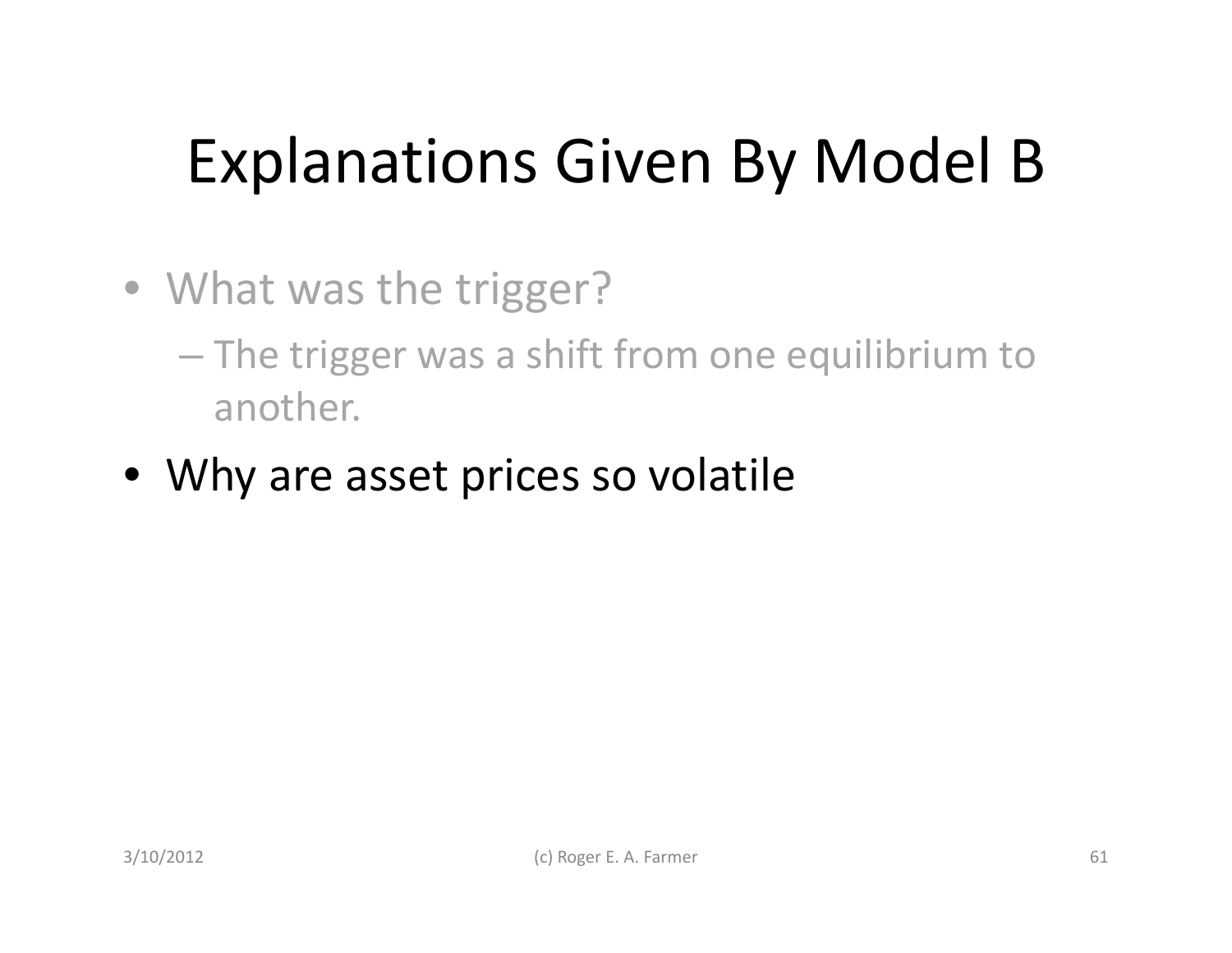- What was the trigger?
	- The trigger was <sup>a</sup> shift from one equilibrium to another.
- Why are asset prices so volatile
	- –Any asset price is an equilibrium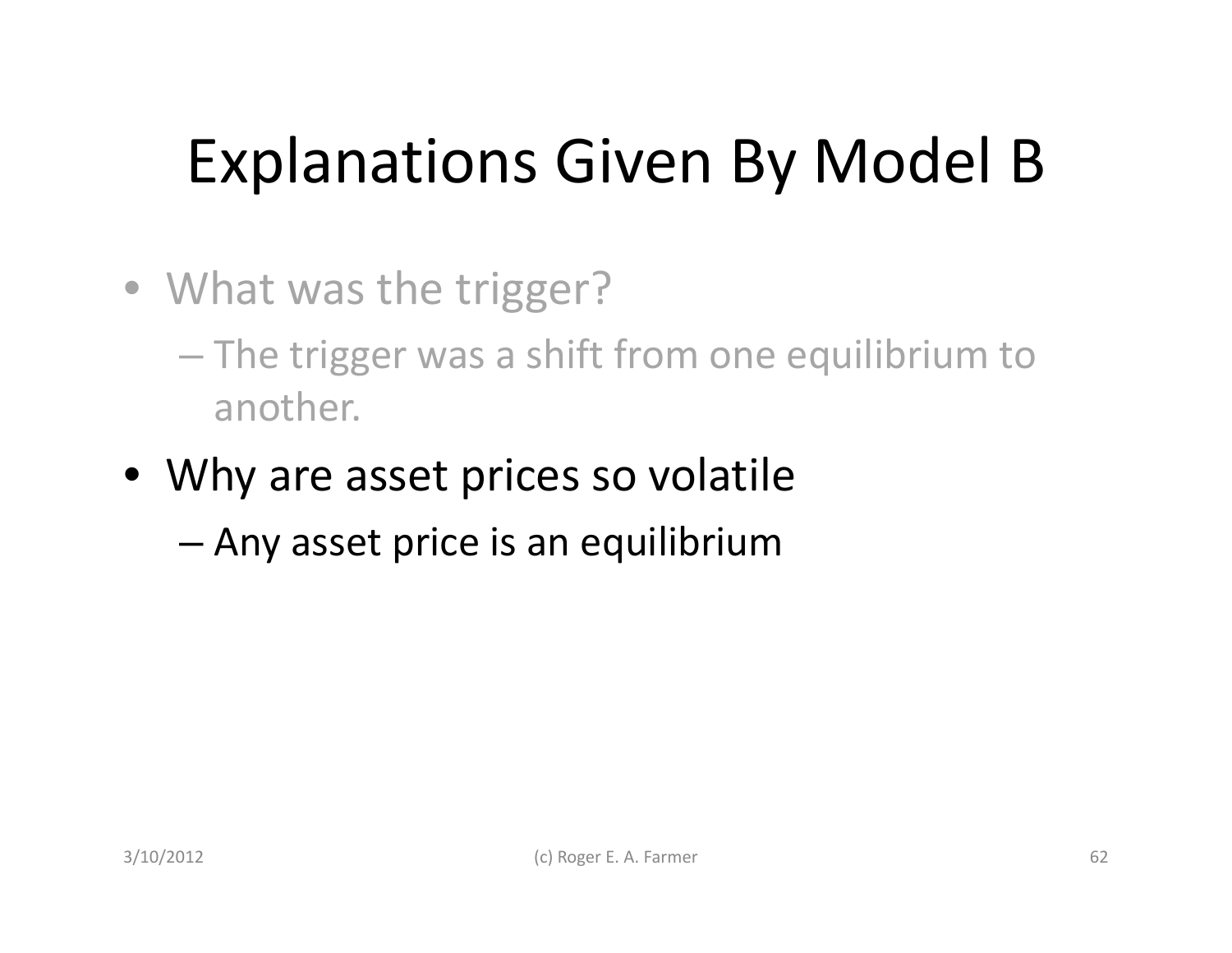# Implications of Accepting Vision B

• The stock market crash *caused* the Great Recession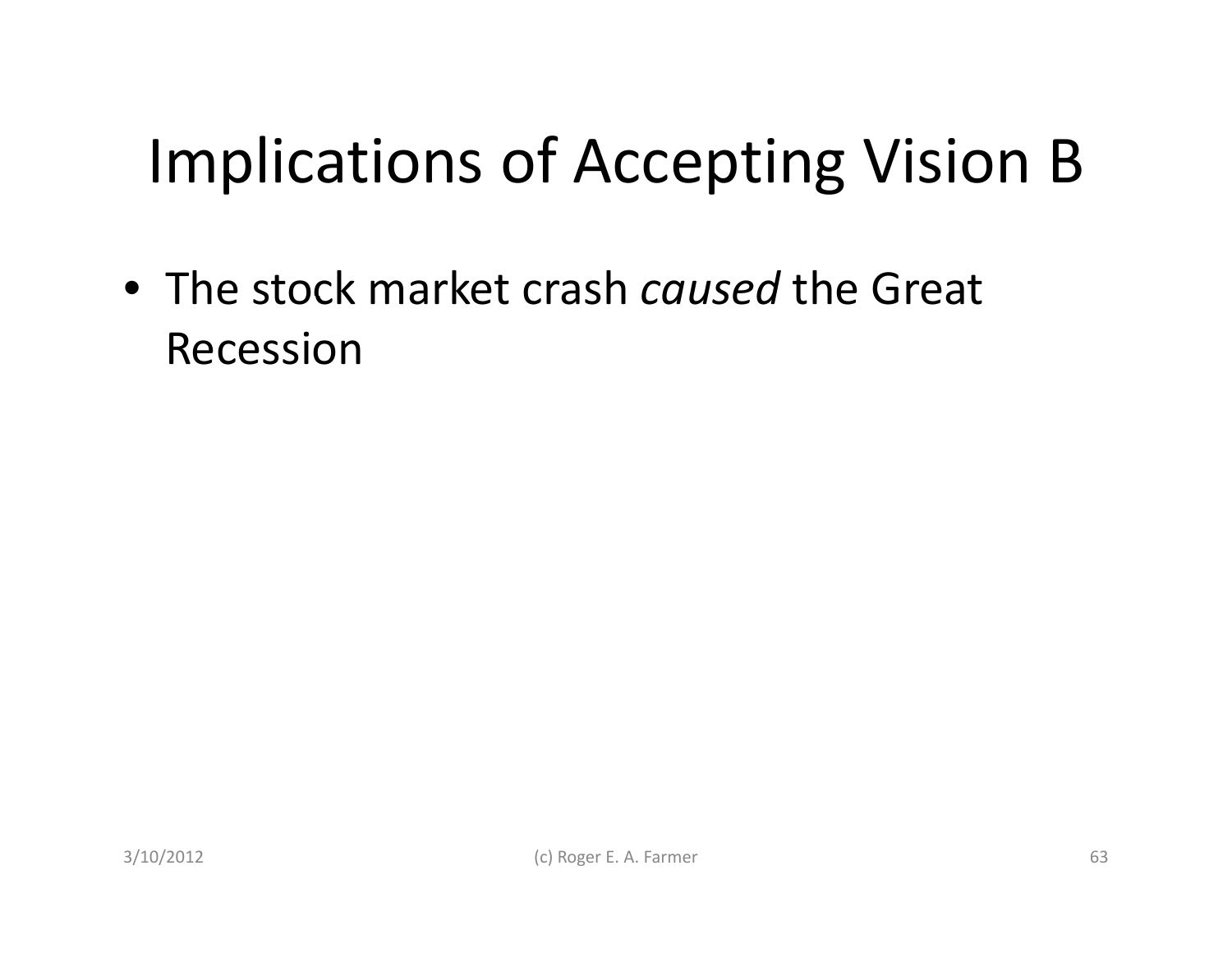# Implications of Accepting Vision B

- The stock market crash *caused* the Great Recession
- $\bullet\,$  There is no "natural rate of unemployment"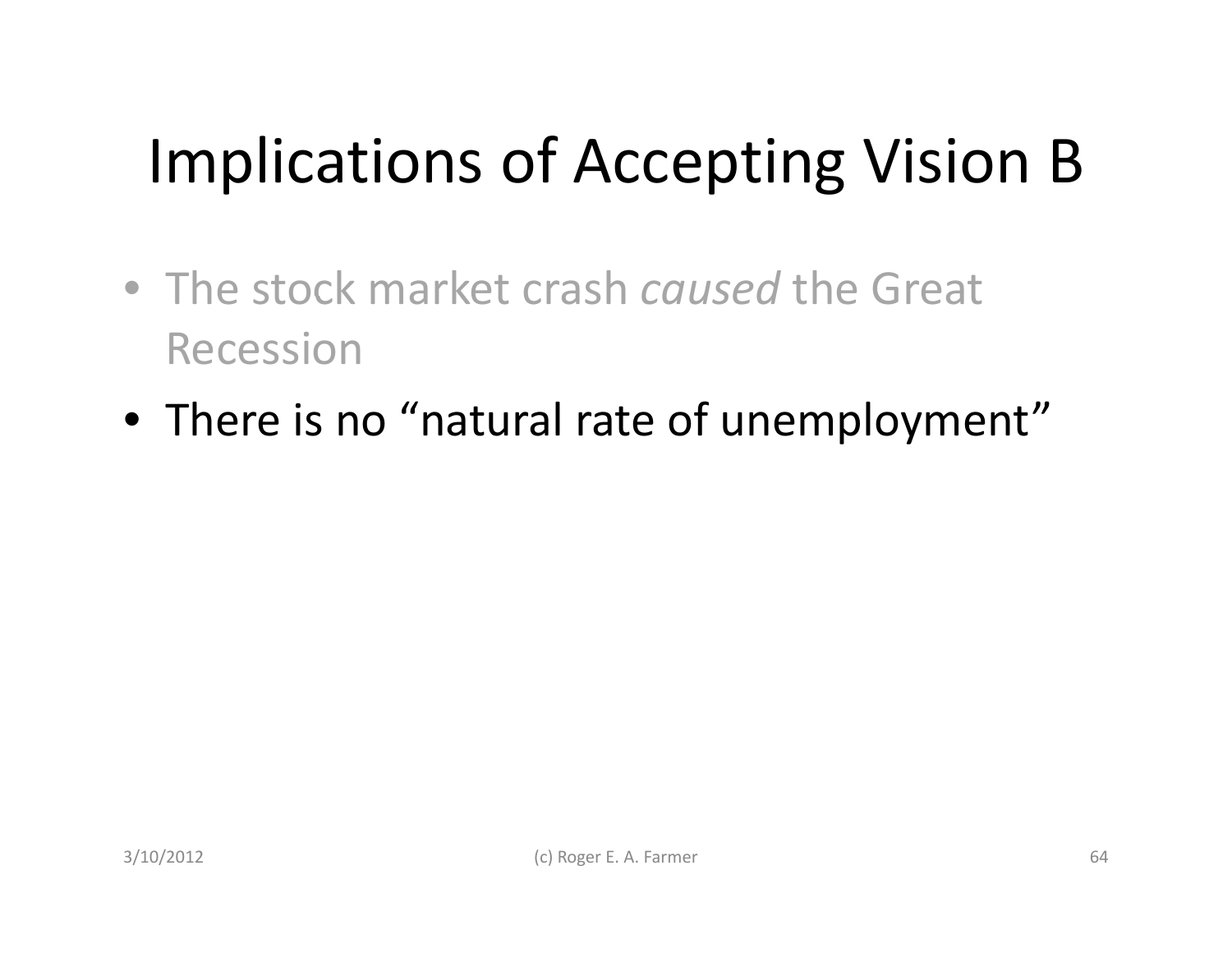# Implications of Accepting Vision B

- The stock market crash *caused* the Great Recession
- $\bullet\,$  There is no "natural rate of unemployment"
- The economy was more stable in the post‐war period because of successful monetary policies and fiscal stabilizers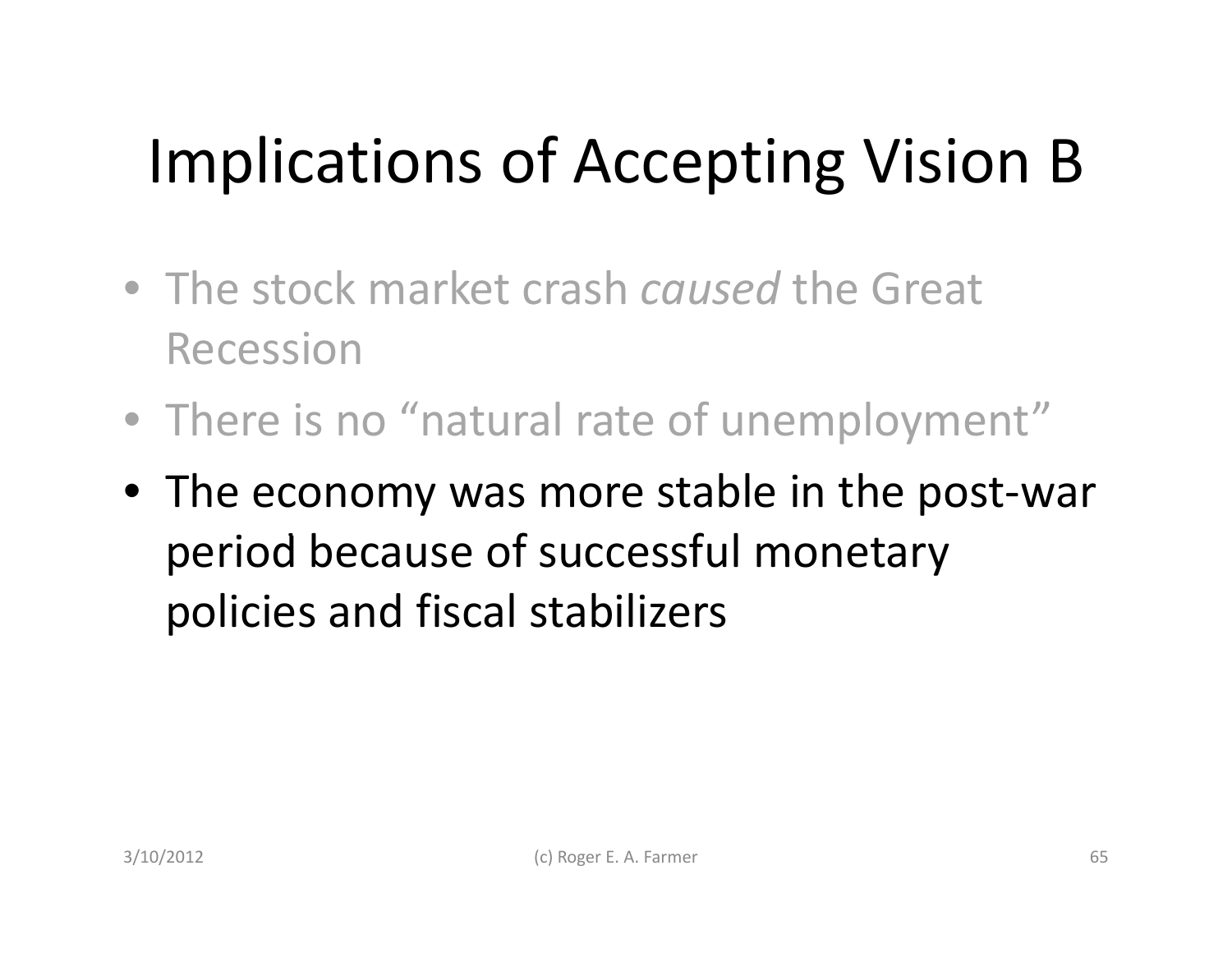• The paper uses the nominal wage bargaining model of Gertler‐Trigari to understand the Great Recession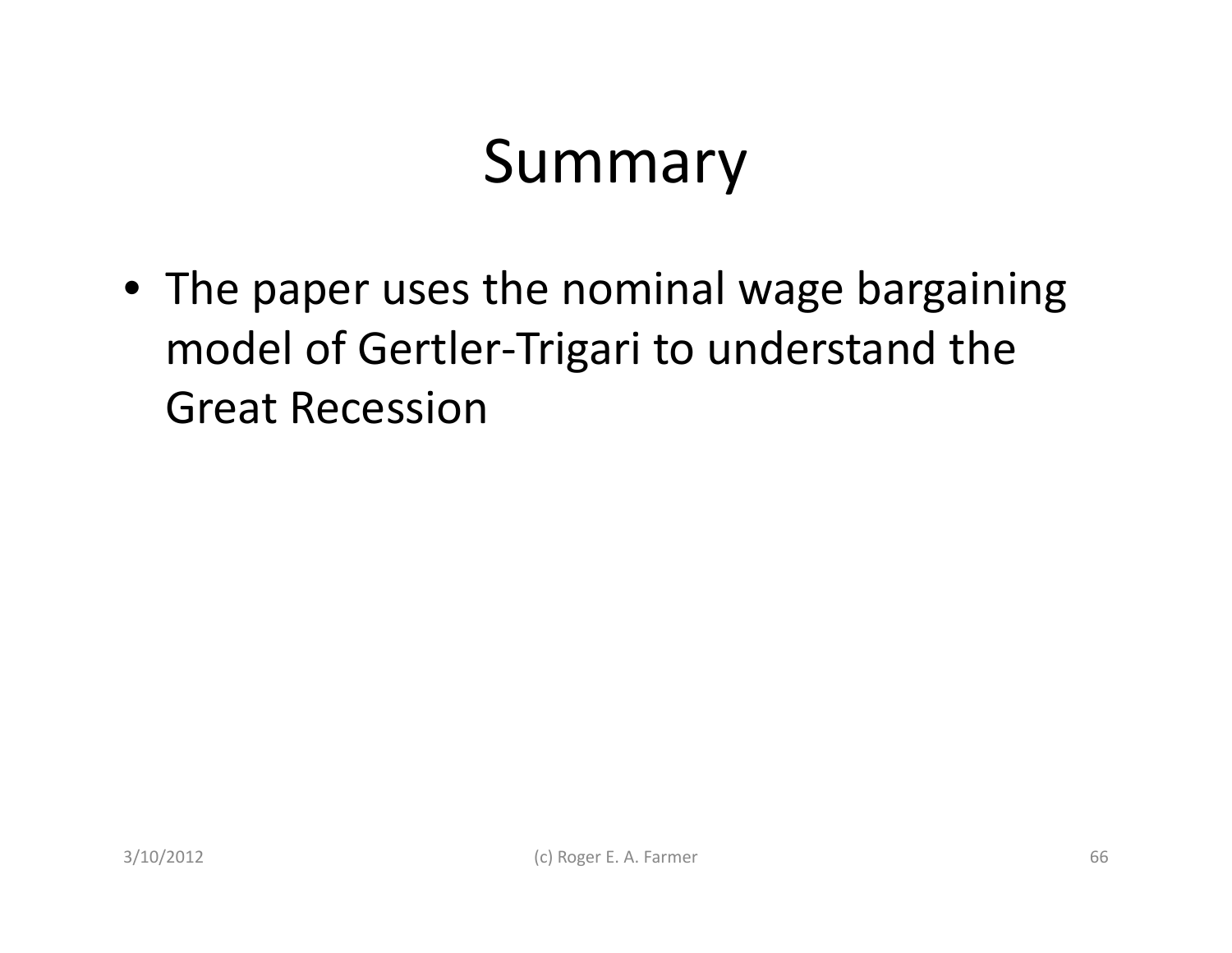- The paper uses the nominal wage bargaining model of Gertler‐Trigari to understand the Great Recession
- As with all of Bob's papers: this one is elegant, simple and attacks an important issue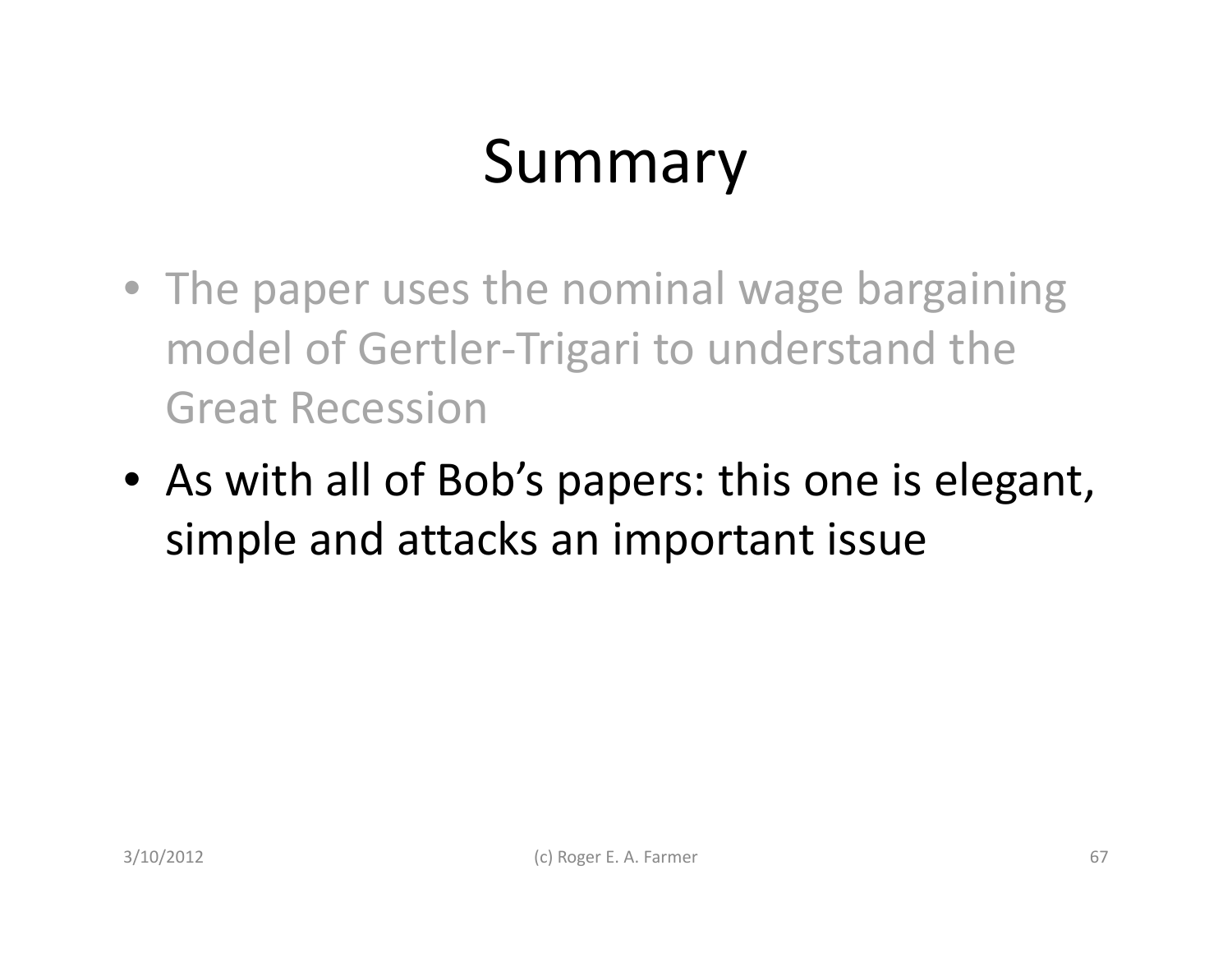- The paper uses the nominal wage bargaining model of Gertler‐Trigari to understand the Great Recession
- As with all of Bob's papers: this one is elegant, simple and attacks an important issue
- Search theory is the right way to address the unemployment issue